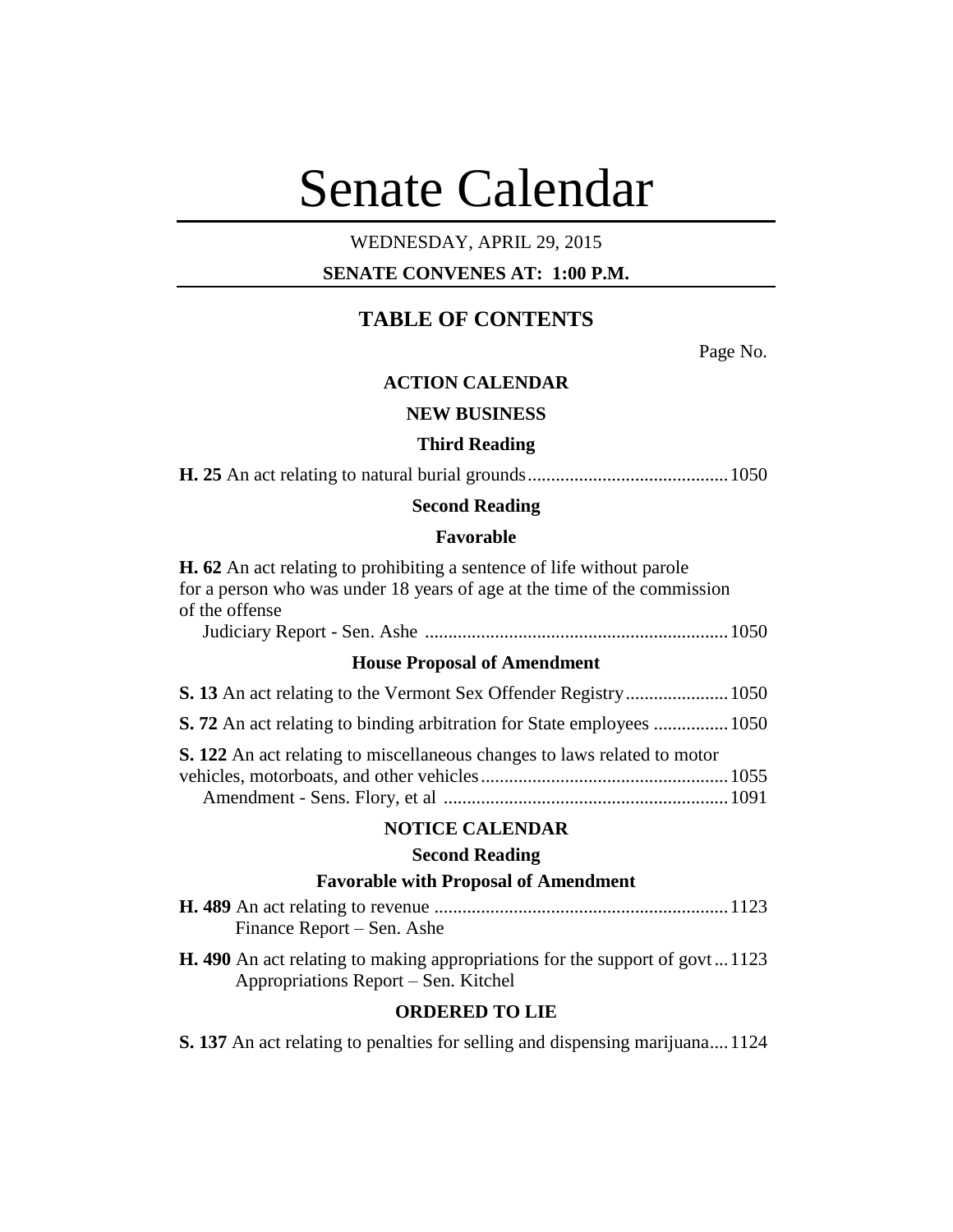## **ORDERS OF THE DAY**

## **ACTION CALENDAR**

## **NEW BUSINESS**

#### **Third Reading**

## **H. 25.**

An act relating to natural burial grounds.

#### **Second Reading**

#### **Favorable**

#### **H. 62.**

An act relating to prohibiting a sentence of life without parole for a person who was under 18 years of age at the time of the commission of the offense.

## **Reported favorably by Senator Ashe for the Committee on Judiciary.**

(Committee vote: 5-0-0)

(No House amendments)

## **House proposal of amendment to Senate proposal of amendment to House proposal of amendment**

# **S. 13.**

An act relating to the Vermont Sex Offender Registry

The House concurs in the Senate proposal of amendment with further amendment thereto as follows:

In Sec. 9 (Effective Dates), subsection (b), by adding a new subdivision (3) to read as follows:

(3) The certification and reporting requirements of subdivisions (b)(1) and (2) of this section shall not be deemed satisfied until the Departments of Public Safety and of Corrections present testimony on the certification and report to the House and Senate Committees on Judiciary.

## **House Proposal of Amendment**

# **S. 72.**

An act relating to binding arbitration for State employees.

The House proposes to the Senate to amend the bill by striking out all after the enacting clause and inserting in lieu thereof the following: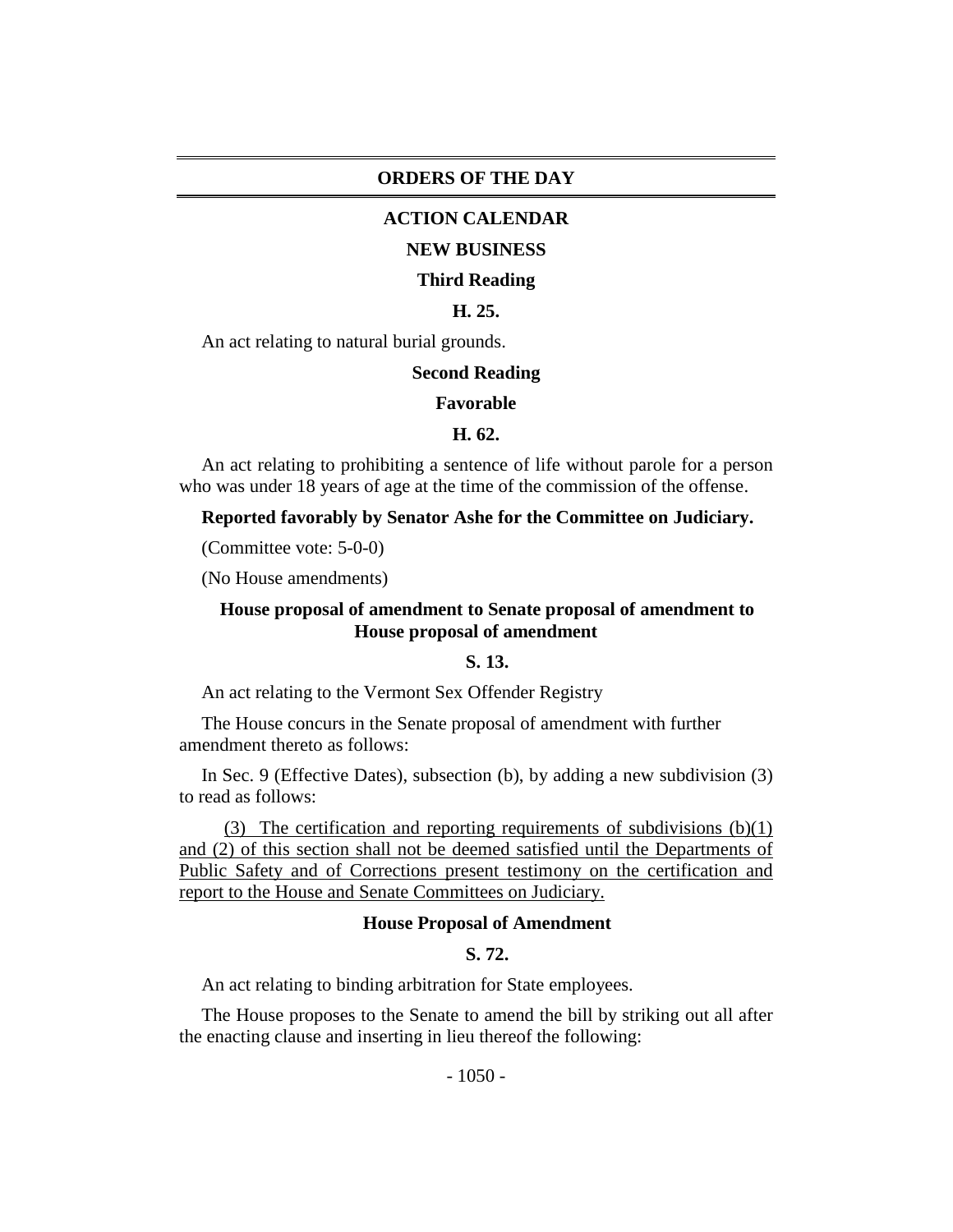Sec. 1. 3 V.S.A. § 926 is amended to read:

# § 926. GRIEVANCES

(a) The board Board shall hear and make a final determination on the grievances of all employees who are eligible to appeal grievances to the board Board. Grievance hearings at the board Board level shall be conducted in accordance with the rules and regulations promulgated adopted by the board Board. The right to institute grievance proceedings extends to individual employees, groups of employees, and collective bargaining units.

(b) A collective bargaining agreement may provide for binding arbitration as a final step of a grievance procedure, rather than a hearing by the Board. An agreement that includes a binding arbitration provision shall also include the procedure for selecting an arbitrator.

(c) If a collective bargaining agreement provides for binding arbitration as a final step of a grievance procedure, the agreement may also establish:

(1) procedural rules for conducting grievance arbitration proceedings;

(2) whether grievance arbitration proceedings will be confidential; and

(3) whether arbitrated grievance determinations will have precedential value.

(d) An arbitrator chosen or appointed under this section shall have no authority to add to, subtract from, or modify the collective bargaining agreement.

(e) Any collective bargaining agreement that contains a binding arbitration provision pursuant to this section shall include an acknowledgement of arbitration that provides substantially the following:

## ACKNOWLEDGEMENT OF ARBITRATION

(The parties) understand that this agreement contains a provision for binding arbitration as a final step of the grievance process. After the effective date of this agreement, no grievance, submitted to binding arbitration, may be brought to the Vermont Labor Relations Board. An employee who has declined representation by the employee organization or whom the employee organization has declined to represent or is unable to represent, shall be entitled, either by representing himself or herself or with the assistance of independent legal counsel, to appeal his or her grievance to the Vermont Labor Relations Board as the final step of the grievance process in accordance with the rules and regulations adopted by the Board.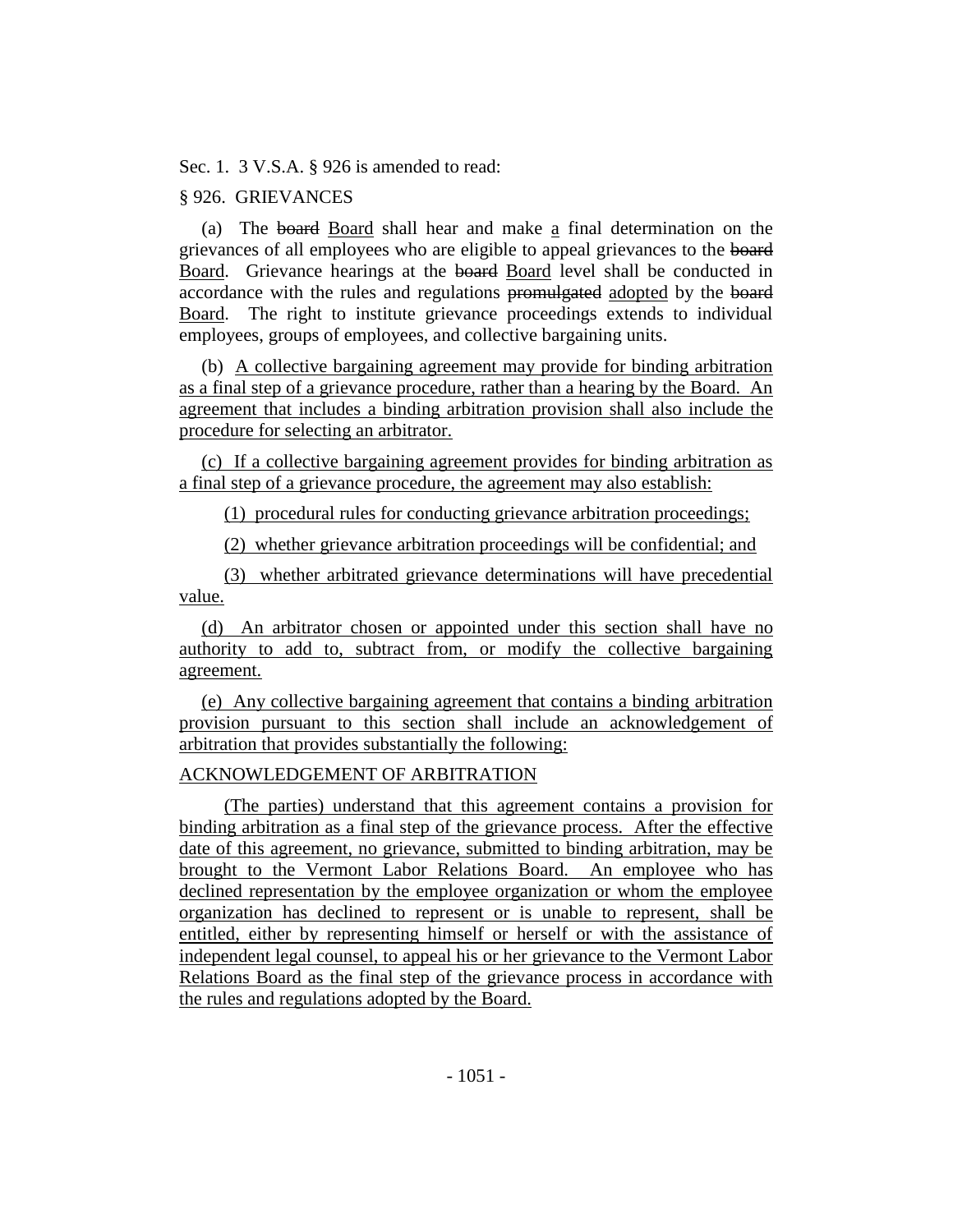(f) This section shall not apply to labor interest arbitration, which as used in this chapter means the method of concluding labor negotiations by means of a disinterested person to determine the terms of a labor agreement.

(g) A party may apply to the arbitrator for a modification of an award if the application is made within 30 days after delivery of a copy of the award to the applicant. An arbitrator may modify an award only if the arbitrator finds any one of the following:

(1) There was an evident miscalculation of figures or an evident mistake in the description of any person, thing, or property referred to in the award.

(2) The award was based on a matter not submitted to the arbitrator, and the award may be corrected without affecting the merits of the decision on the issues submitted.

(3) The award was imperfect in form and the award may be corrected without affecting the merits of the controversy.

(h) A party may apply to the Civil Division of the Superior Court for review of the award provided the application is made within 30 days after delivery of a copy of the award to the applicant or, in the case of a claim of corruption, fraud, or other undue means, the application is made within 30 days after those grounds are known or should have been known. The Civil Division of the Superior Court shall vacate an arbitration award based on any of the following:

(1) The award was procured by corruption, fraud, or other undue means.

(2) There was partiality or prejudicial misconduct by the arbitrator.

(3) The arbitrator exceeded his or her power or rendered an award requiring a person to commit an act or engage in conduct prohibited by law.

(i) The board Board shall hear and make a final determination on the grievances of all retired individual employees of the University of Vermont, groups of such retired individuals, and retired collective bargaining unit members of the University of Vermont. Grievances shall be limited to those relating to compensation and benefits that were accrued during active employment but are received after retirement. For the purposes of As used in this subsection, "grievance" means an allegation of a violation of a collective bargaining agreement, employee handbook provision, early retirement plan, individual separation agreement or other documented agreement, or rule or regulation of the University of Vermont.

Sec. 2. 3 V.S.A. § 904 is amended as follows:

§ 904. SUBJECTS FOR BARGAINING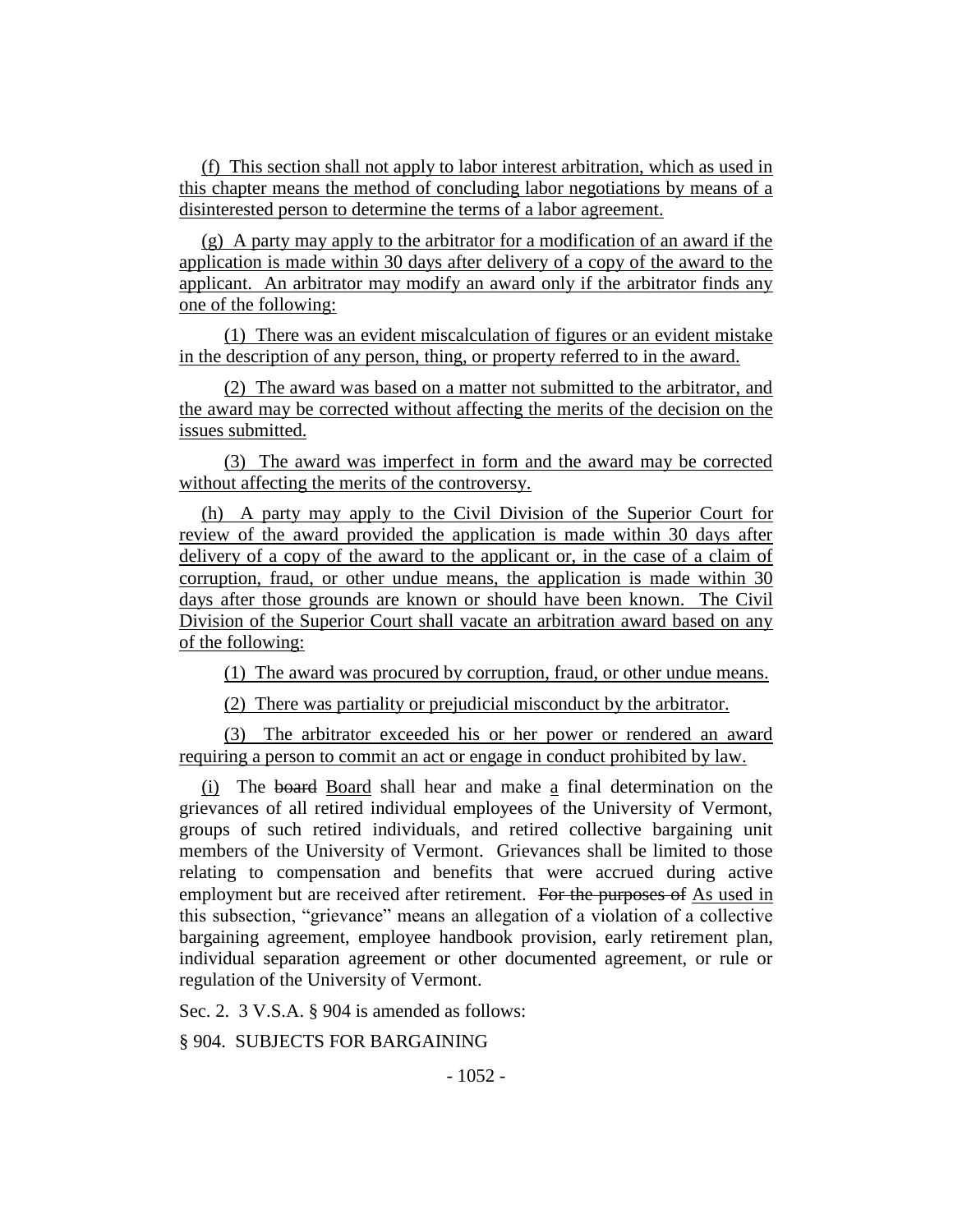(a) All matters relating to the relationship between the employer and employees shall be the subject of collective bargaining except those matters which are prescribed or controlled by statute. Such matters appropriate for collective bargaining to the extent they are not prescribed or controlled by statute include:

\* \* \*

(7) grievance procedures, including whether an appeal to the Vermont Labor Relations Board or binding arbitration, or both, will constitute the final step in a grievance procedure;

\* \* \*

Sec. 3. 3 V.S.A. § 928 is amended as follows:

§ 928. RULES AND REGULATIONS

\* \* \*

(b) Notwithstanding the provisions of subsection (a) of this section, rules and regulations adopted by the board Board as they relate to grievance appeals shall provide:

(1) All If a collective bargaining agreement provides that an appeal to the Board will constitute the final step in the grievance procedure, all employees and other persons authorized by this chapter shall have the right to appeal to the board Board in accordance with the rules and regulations of the board Board.

\* \* \*

\* \* \*

Sec. 4. 3 V.S.A. § 941 is amended as follows:

## § 941. UNIT DETERMINATION, CERTIFICATION, AND REPRESENTATION

(i) The Board, by rule, shall prescribe a uniform procedure for the resolution of employee grievances submitted through the collective bargaining machinery. The If the collective bargaining agreement does not provide that binding arbitration will be the final step of the negotiated grievance procedure pursuant to section 926 of this chapter, the final step of any the negotiated grievance procedure, if required, shall be a hearing and final determination by the Board. Grievance hearings conducted by the Board shall be informal and not subject to the rules of pleading procedure, and evidence of the courts of the State. Any employee or group of employees included in a duly certified bargaining unit may be represented before the Board by their its bargaining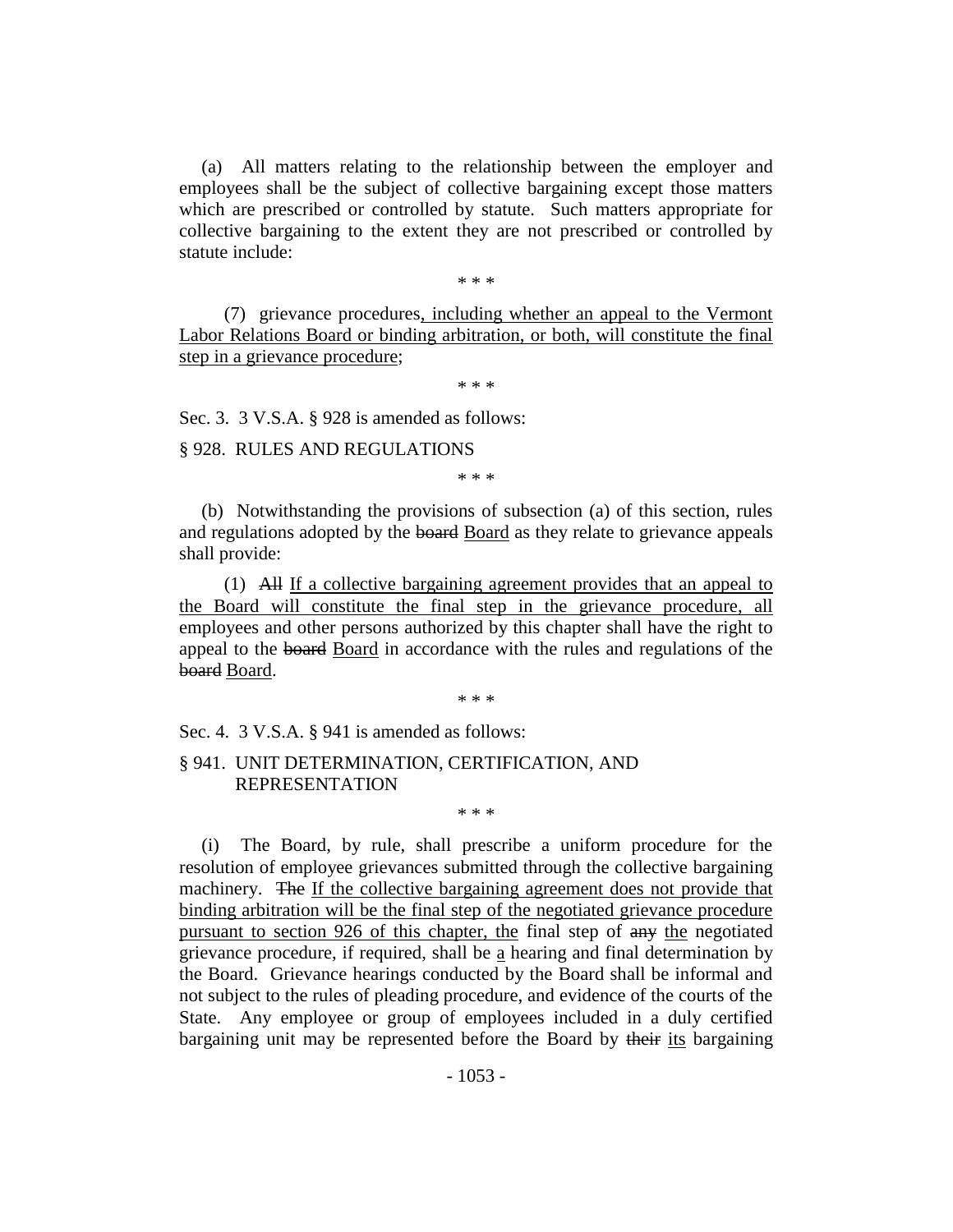representative's counsel or designated executive staff employees or by any individual the Board may permit at its discretion.

\* \* \*

Sec. 5. 3 V.S.A. § 975 is amended as follows:

§ 975. ENFORCEMENT AND PREEMPTION

\* \* \*

(b) A state State employee who files a claim of retaliation for protected activity with the Vermont labor relations board Labor Relations Board or through binding arbitration under a grievance procedure or similar process available to the employee may not bring such a claim in superior court Superior Court.

\* \* \*

Sec. 6. 3 V.S.A. § 1001 is amended as follows:

§ 1001. GRIEVANCES; APPLICANTS AND EXCLUDED PERSONNEL

\* \* \*

(c) Any dispute concerning the amount of a collective bargaining service fee may be grieved as set forth in the collective bargaining agreement through either an appeal to the state labor relations board Vermont Labor Relations Board in accordance with the board's Board's rules concerning grievances, or through binding arbitration.

Sec. 7. 3 V.S.A. § 1002 is amended as follows:

§ 1002. ENFORCEMENT

(a) Orders of the board Board or an arbitrator issued under this chapter may be enforced by any party or by the board Board by filing a petition with the Superior Court in Washington superior court County or the superior court Superior Court in the county in which the action before the board Board originated. The petition shall be served on the adverse party as provided for service of process under the Vermont Rules of Civil Procedure. If, after hearing, the court Court determines that the board Board or arbitrator had jurisdiction over the matter and that a timely appeal was not filed, or that an appeal was timely filed and a stay of the board Board or arbitrator's order or any part of it was not granted, or that a board Board order was affirmed on appeal in pertinent part by the supreme court Supreme Court or that an arbitrator's order was affirmed on appeal in pertinent part by the Superior Court, the court Court shall incorporate the order of the board Board or arbitrator as a judgment of the court. There is no appeal from that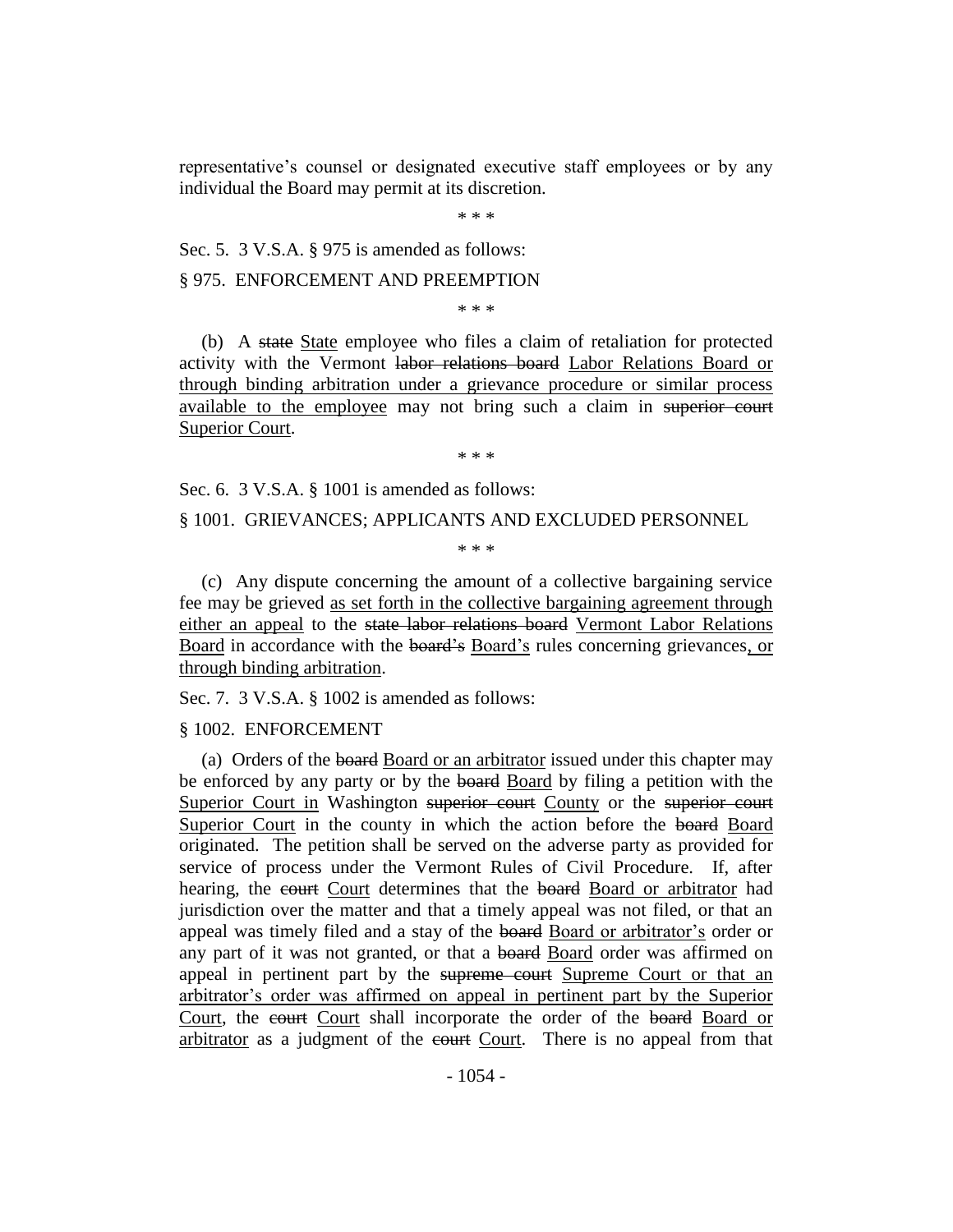judgment except that a judgment reversing a board decision by the Board or an arbitrator on jurisdiction may be appealed to the supreme court Supreme Court.

\* \* \*

## Sec. 8. EFFECTIVE DATE

This act shall take effect on passage.

## **House Proposal of Amendment**

## **S. 122.**

An act relating to miscellaneous changes to laws related to motor vehicles, motorboats, and other vehicles.

The House proposes to the Senate to amend the bill by striking out all after the enacting clause and inserting in lieu thereof the following:

\* \* \* Dealers and Transporters \* \* \*

Sec. 1. 23 V.S.A. § 4 is amended to read:

## § 4. DEFINITIONS

Except as may be otherwise provided herein, and unless the context otherwise requires in statutes relating to motor vehicles and enforcement of the law regulating vehicles, as provided in this title and 20 V.S.A. part 5, the following definitions shall apply:

\* \* \*

 $(8)(A)(i)$  "Dealer" shall mean means a person, partnership, or corporation who is, or other entity engaged in the business of buying, selling, or exchanging new or used motor vehicles, as well as other types of motor vehicle dealers, except a finance and auction dealer and transporter:

(A) Who snowmobiles, motorboats, or all-terrain vehicles. A dealer may, as part of or incidental to such business, repair such vehicles or motorboats, sell parts and accessories, or lease or rent motor such vehicles and who:

(i) Has had no previous record of willful violations of dealer laws or regulations in this or any other jurisdiction.

(ii) For initial applications only, has had no previous record of criminal convictions for extortion, forgery, fraud, larceny, or embezzlement in this or any other jurisdiction.

(iii) Has no unsatisfied judgments against him or her arising out of violations of consumer protection laws in this or any other jurisdiction.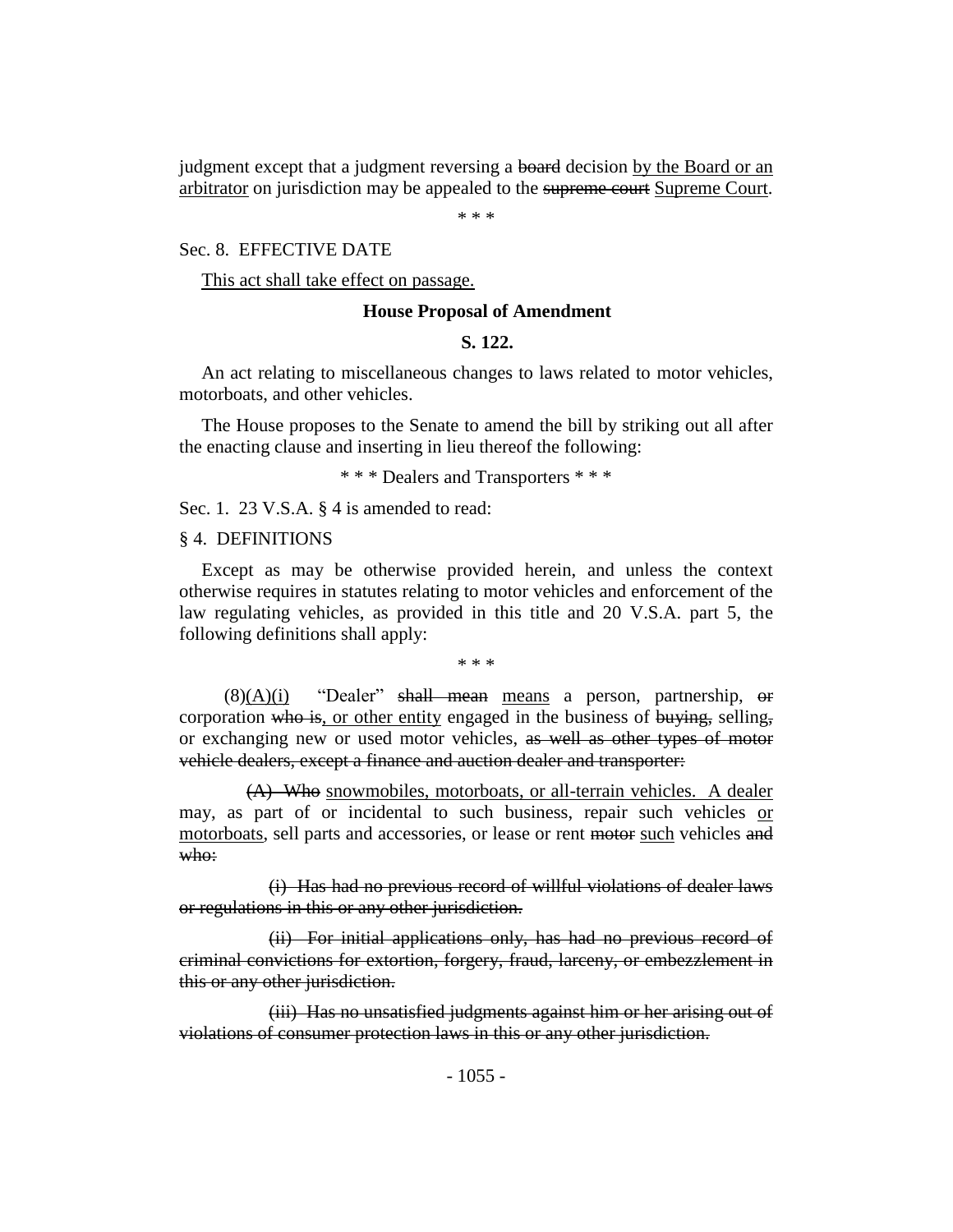(iv) Presents proof of compliance with the provisions of section 800 of this title at the time application for registration is made.

(v) Is open for business at least 146 days during the calendar year. When the application for registration as a new car dealer or used car dealer is made, the applicant shall provide the Commissioner with the hours of operation of the business which the person shall maintain during the registration period.

(vi) Owns real estate (as defined in 1 V.S.A. § 132) as his or her place of business or has a lease with an expiration date not earlier than the last day of the registration year for which registration is sought under the provisions of subchapter 4 of chapter 7 of this title which includes a building of at least 1,200 square feet in size used primarily for the business of the dealership. The building shall have adequate facilities for the maintenance of the records required by law to be kept including those required by section 466 of this title and for the transfer of motor vehicles or motorboats. "Dealer" shall not include a finance or auction dealer or a transporter.

(ii)(I) For a dealer in new or used cars or motor trucks, "engaged in the business" means having sold or exchanged at least 12 cars or motor trucks, or a combination thereof, in the immediately preceding year, or 24 in the two immediately preceding years.

(II) For a dealer in snowmobiles, motorboats, or all-terrain vehicles, "engaged in the business" means having sold or exchanged at least one snowmobile, motorboat, or all-terrain vehicle, respectively, in the immediately preceding year or two in the two immediately preceding years.

(III) For a dealer in trailers, semi-trailers, or trailer coaches, "engaged in the business" means having sold or exchanged at least one trailer, semi-trailer, or trailer coach in the immediately preceding year or a combination of two such vehicles in the two immediately preceding years.

(IV) For a dealer in motorcycles or motor-driven cycles, "engaged in the business" means having sold or exchanged at least one motorcycle or motor-driven cycle in the immediately preceding year or a combination of two such vehicles in the two immediately preceding years.

(V) For the purposes of this subdivision  $(8)(A)(ii)$ , the sale or exchange of vehicles or motorboats owned but not registered by the dealer, or that have been in lease or rental services, shall count as sales or exchanges. Vehicles or motorboats that are to be scrapped, dismantled, or destroyed shall not count as sales or exchanges.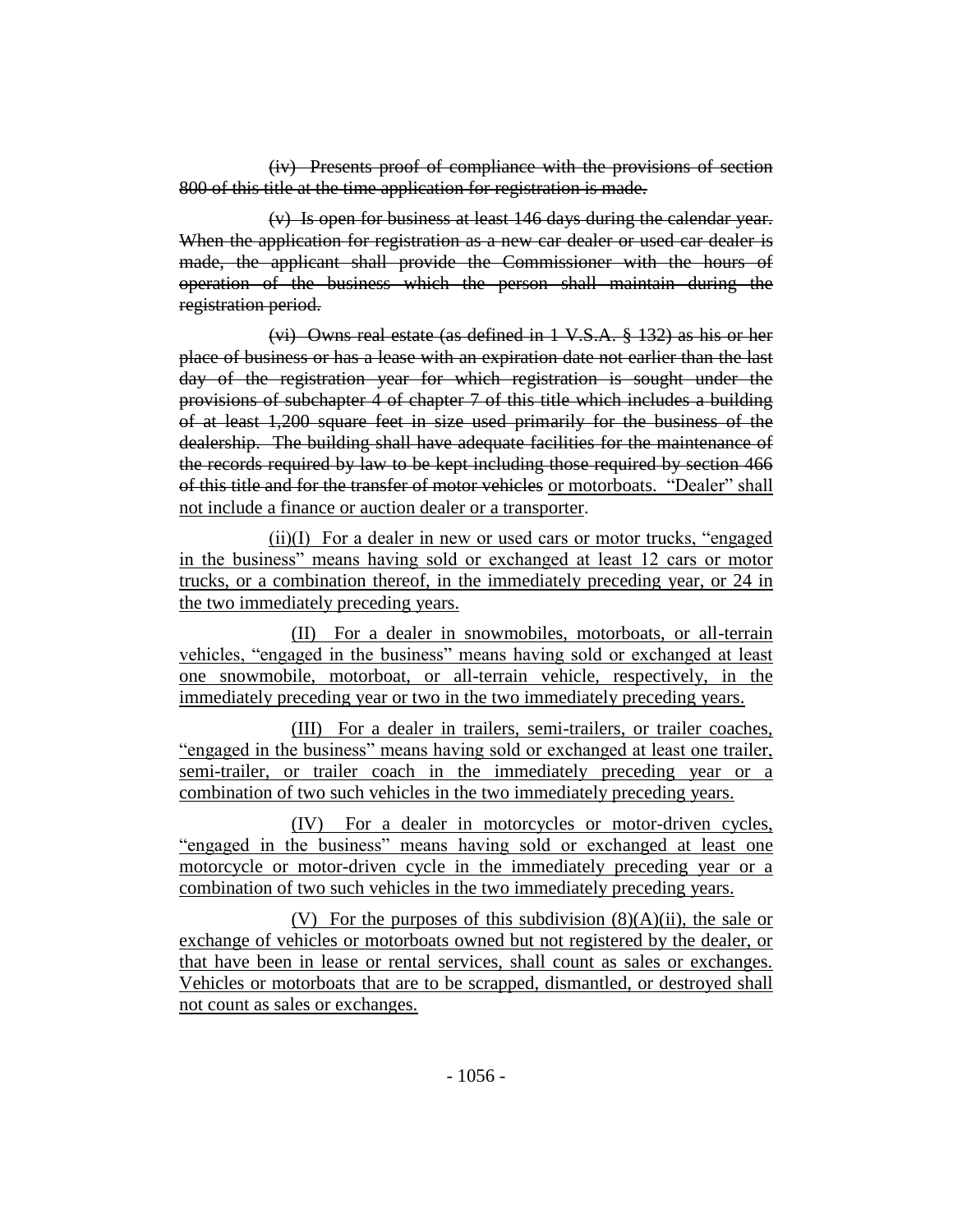(B) "New car dealer" shall mean a person, in addition to satisfying all of the requirements set forth in subdivision  $(8)(A)$  of this section, has a valid sales and service agreement, franchise, or contract with a manufacturer, assembler, importer, or distributor of new motor vehicles for the retail sale of new motor vehicles. [Repealed.]

\* \* \*

(E) As used in this subdivision (8), "person" shall include any individual or, in the case of partnerships, corporations, or other entities, the directors, shareholders, officers, or partners in these entities. The term "business use of the dealer" shall only mean the motor vehicle business of the motor vehicle dealer to which number plates have been issued pursuant to section 453 of this title.

(F) For new and used car dealers, "engaged in the business" means selling 12 or more pleasure cars or motor trucks owned but not registered by the seller except for vehicles that are to be scrapped, dismantled, or destroyed. "Engaged in the business" shall also mean selling, during the immediately preceding registration year, 12 or more pleasure cars or motor trucks which have been in lease or rental services, and persons so engaged shall meet all obligations required of dealers. [Repealed.]

 $(42)(A)$  "Transporter" shall mean means:

(i) a person engaged in the business of delivering vehicles of a type required to be registered hereunder from a manufacturing, assembling, or distributing plant to dealers or sales agents of a manufacturer, and includes persons;

\* \* \*

(ii) a person regularly engaged in the business of towing trailer coaches, owned by them or temporarily in their custody, on their own wheels over public highways, persons or towing office trailers owned by them or temporarily in their custody, on their own wheels over public highways, persons;

(iii) a person regularly engaged and properly licensed for the short-term rental of "storage trailers" owned by them and who move these storage trailers on their own wheels over public highways, and persons;

(iv) a person regularly engaged in the business of moving modular homes over public highways and shall also include;

(v) dealers, owners of motor vehicle auction sites, and automobile repair shop owners when engaged in the transportation of motor vehicles to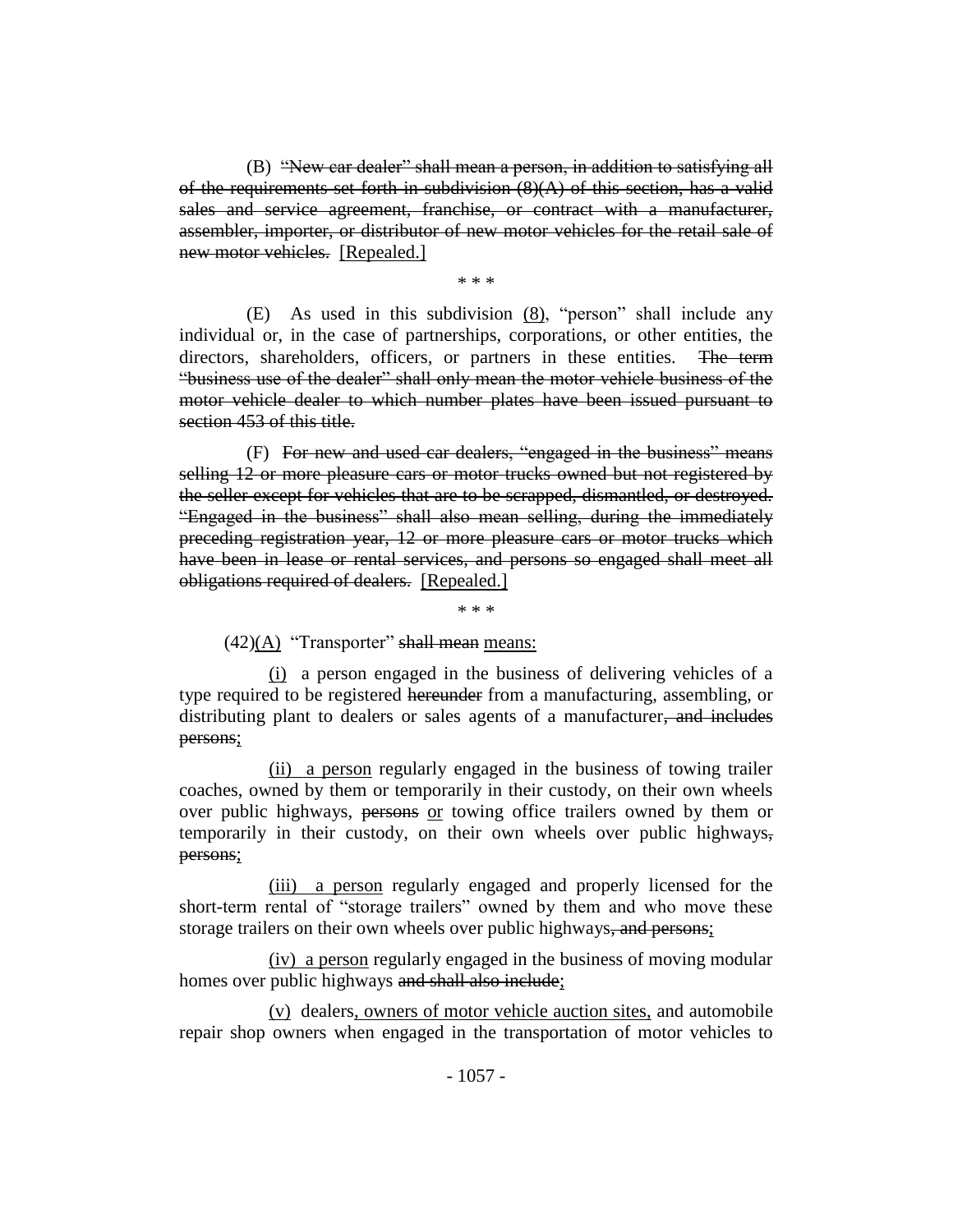and from their place of business for repair purposes. "Transporter" shall also include;

(vi) the following, provided that the transportation and delivery of motor vehicles is a common and usual incident to their business:

(I) persons towing overwidth trailers owned by them in connection with their business;

(II) persons whose business is the repossession of motor vehicles; and

(III) persons whose business involves moving vehicles from the place of business of a registered dealer to another registered dealer, or between a motor vehicle auction site and a registered dealer or another motor vehicle auction site, leased vehicles to the lessor at the expiration of the lease, or vehicles purchased at the place of auction of an auction dealer to the purchaser.

(B) As used in this subdivision,  $4(42)$ :

(i) "short-term "Short-term rental" shall mean means a period of less than one year. Additionally, as used in this subdivision, "repossession" shall include

(ii) "Repossession" includes the transport of a repossessed vehicle to a location specified by the lienholder or owner at whose direction the vehicle was repossessed. Before a person may become licensed as a transporter, he or she shall present proof of compliance with section 800 of this title. He or she shall also either own or lease a permanent place of business located in this State where business shall be conducted during regularly established business hours and the required records stored and maintained.

\* \* \*

Sec. 2. 23 V.S.A. chapter 7, subchapter 4 is amended to read:

Subchapter 4. Registration of Dealers and Transporters

#### ARTICLE 1.

## DEALERS

#### § 450. DEFINITION

As used in this subchapter, "vehicle or motorboat" means a motor vehicle, snowmobile, motorboat, or all-terrain vehicle.

## § 450a. DEALER REGISTRATION; ELIGIBILITY

(a) A person shall not be eligible to register as dealer unless the person: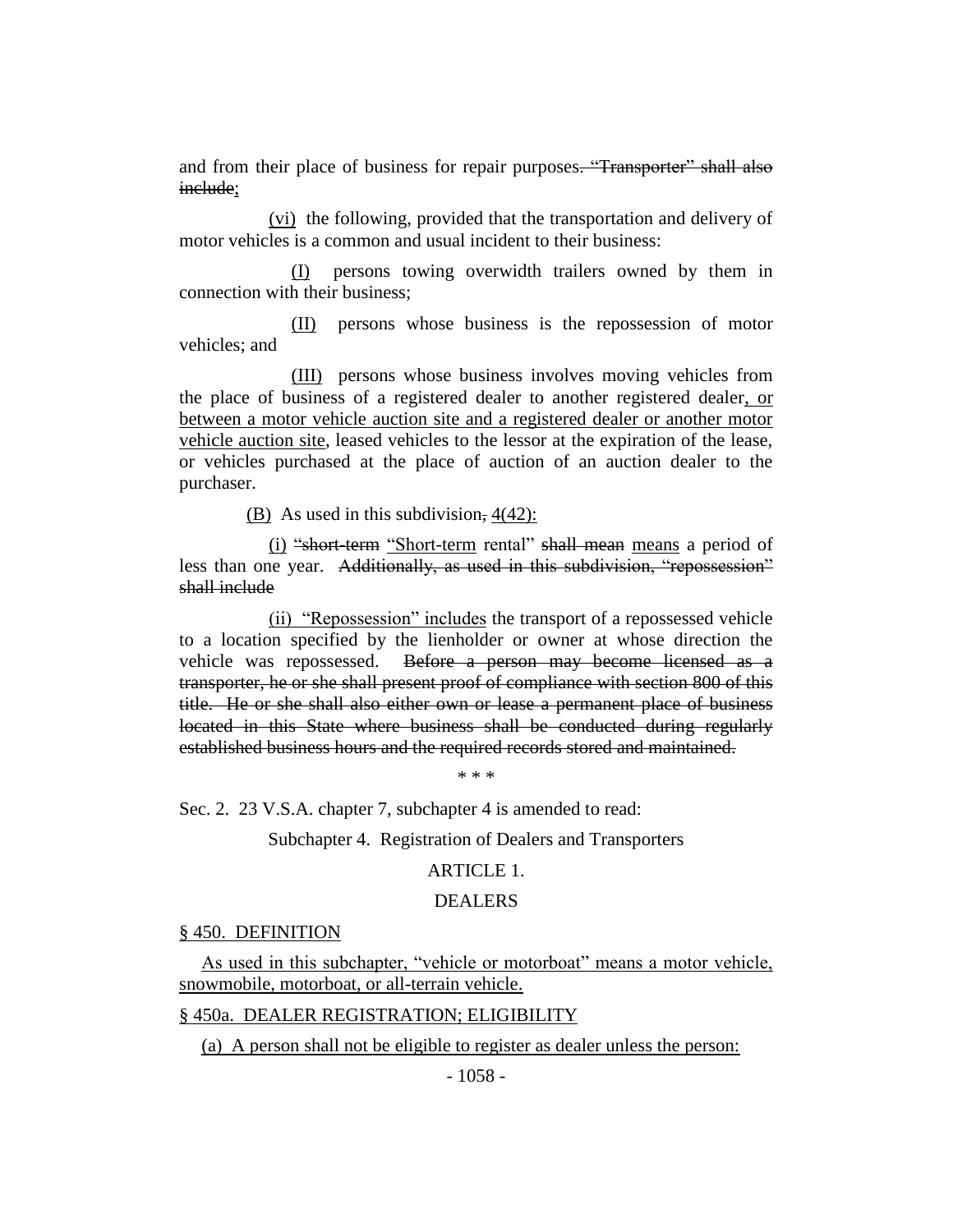(1) Has no previous record of willful violations of dealer laws or regulations in this or any other jurisdiction.

(2) For initial and renewal applicants, has not had a conviction or been incarcerated for a conviction for extortion, forgery, fraud, larceny, or embezzlement in this or any other jurisdiction within the 10 years prior to the application.

(3) Has no unsatisfied judgments against the person arising out of violations of consumer protection laws in Vermont or any other jurisdiction.

(4) Owns real estate (as defined in 1 V.S.A. § 132) as his or her place of business or has a lease with an expiration date not earlier than the last day of the registration year for which registration is sought under the provisions of this subchapter, which includes a building of at least 1,200 square feet in size used primarily for the business of the dealership. The building shall have adequate facilities for the maintenance of the records required by law to be kept including those required by section 466 of this title.

(b) In addition to the requirements of subsection (a) of this section, a person shall not be eligible to register as a dealer in cars, motor trucks, motorcycles, or motor-driven cycles unless the person presents proof of compliance with the provisions of section 800 of this title at the time application for registration is made.

(c) In addition to the requirements of subsections (a) and (b) of this section, a person shall not be eligible to register as a dealer in cars or motor trucks unless the person is open for business at least 146 days during the calendar year. The applicant shall provide the Commissioner with the hours of operation of the business which the person shall maintain during the registration period at the time of the application.

## § 451. DEALER'S CERTIFICATE

(a) Instead of registering each motor vehicle owned by him or her, a dealer may make application apply under oath to the Commissioner, upon forms prescribed and furnished by the Commissioner for that purpose, and accompanied by such additional information and certifications as the Commissioner may reasonably require, for a general distinguishing number for such motor vehicles. If the Commissioner is satisfied that the applicant meets all the requirements of section 4 and chapter 7 of this title and is qualified to engage in such business, the Commissioner may issue to the applicant a certificate of registration containing the name, place of residence, and address of such applicant, the general distinguishing number assigned, and such additional information as the Commissioner may determine. If a dealer has a place of business or agency in more than one city or town, he or she shall file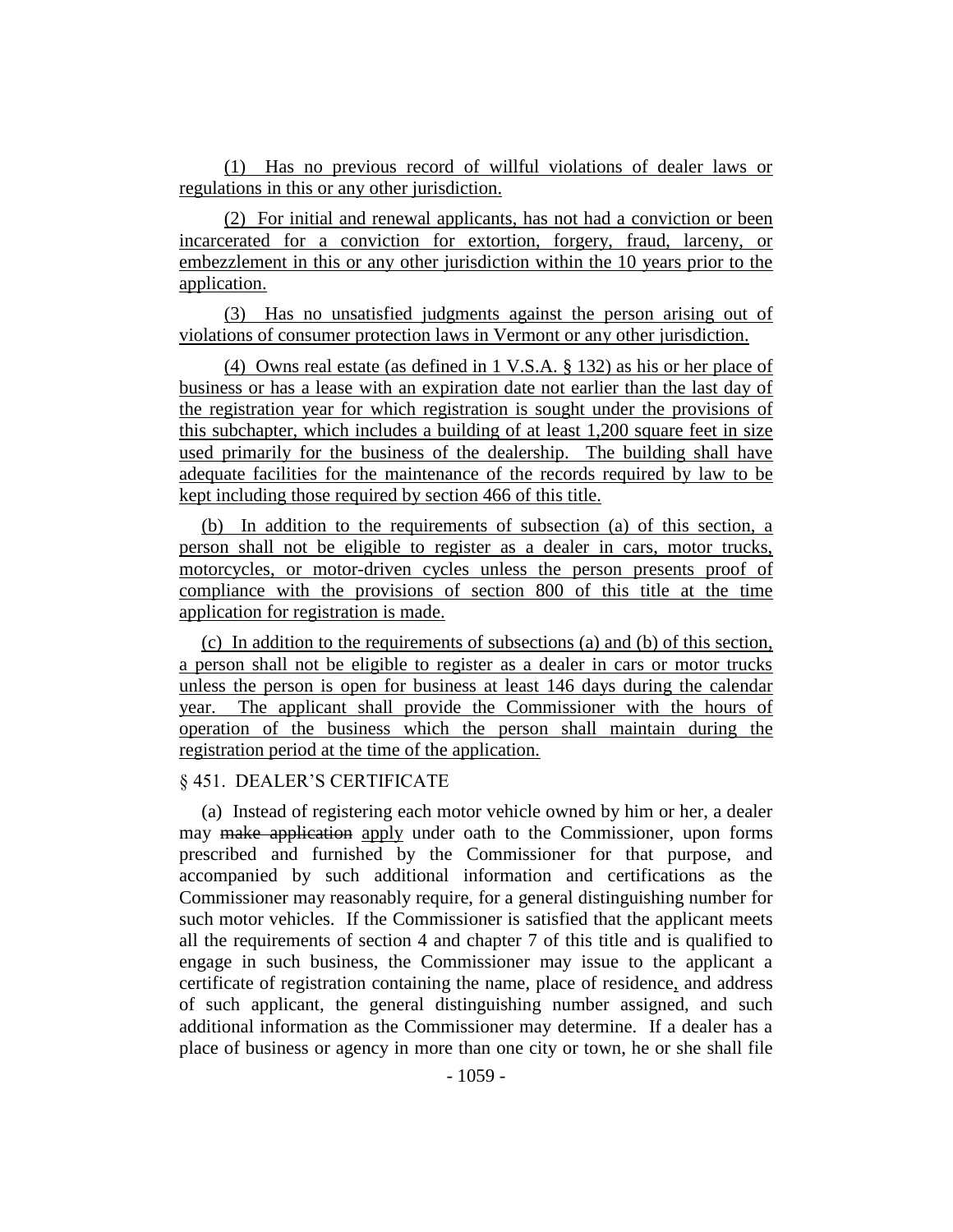an application and secure a certificate of registration for each place of business or agency. The place of business or agency shall mean a place in any town where motor vehicles owned by a dealer are regularly kept or exposed for sale in the custody or control of the dealer or a salesman, employee, or agent of such dealer. In his or her discretion, the Commissioner may assign the same distinguishing number with more than one certificate to any dealer who has separate places of business within the same or an adjacent city or town within Vermont. The Commissioner may allow a dealer having one distinguishing number with more than one certificate to maintain only one central area for the maintenance of records required by law to be kept, including those required by section 466 of this title and for the transfer of motor vehicles. This location must be in Vermont and must be disclosed on the application prior to approval and may be changed only with the approval of the Commissioner or his or her agent. Dealer registration plates shall contain letters indicating the type of dealer certificate issued before the distinguishing number.

(b) With the prior approval of the Commissioner, a Vermont dealer may display vehicles on a temporary basis, but in no instance for more than 14 consecutive days, at fairs, shows, exhibitions, and other off-site locations a fair, show, exhibition, or other off-site location. New vehicles may only be displayed off-site within the manufacturer's stated area of responsibility in the franchise agreement. No sales may be transacted at these off-site locations. A dealer desiring to display vehicles temporarily at an off-site location shall notify the Commissioner in a manner prescribed by the Commissioner no less than two days prior to the first day for which approval is requested.

(c) A new or used car dealer in new or used motor vehicles may temporarily transfer possession of a vehicle owned by the dealer on consignment to a registered auction dealer or Vermont licensed auctioneer to be sold at public or private wholesale auction by the auction dealer or Vermont licensed auctioneer.

(d) The issuance of snowmobile, motorboat, and all-terrain vehicle dealer registrations are governed by this chapter and sections 3204, 3305, and 3504 of this title, respectively.

\* \* \*

#### § 453. FEES AND NUMBER PLATES

 $(a)(1)$  An application for dealer's registration as a dealer in new or used cars or motor trucks shall be accompanied by a fee of \$370.00 for each certificate issued in such dealer's name. The Commissioner shall furnish free of charge with each dealer's registration certificate three number plates showing the distinguishing number assigned such dealer. The Commissioner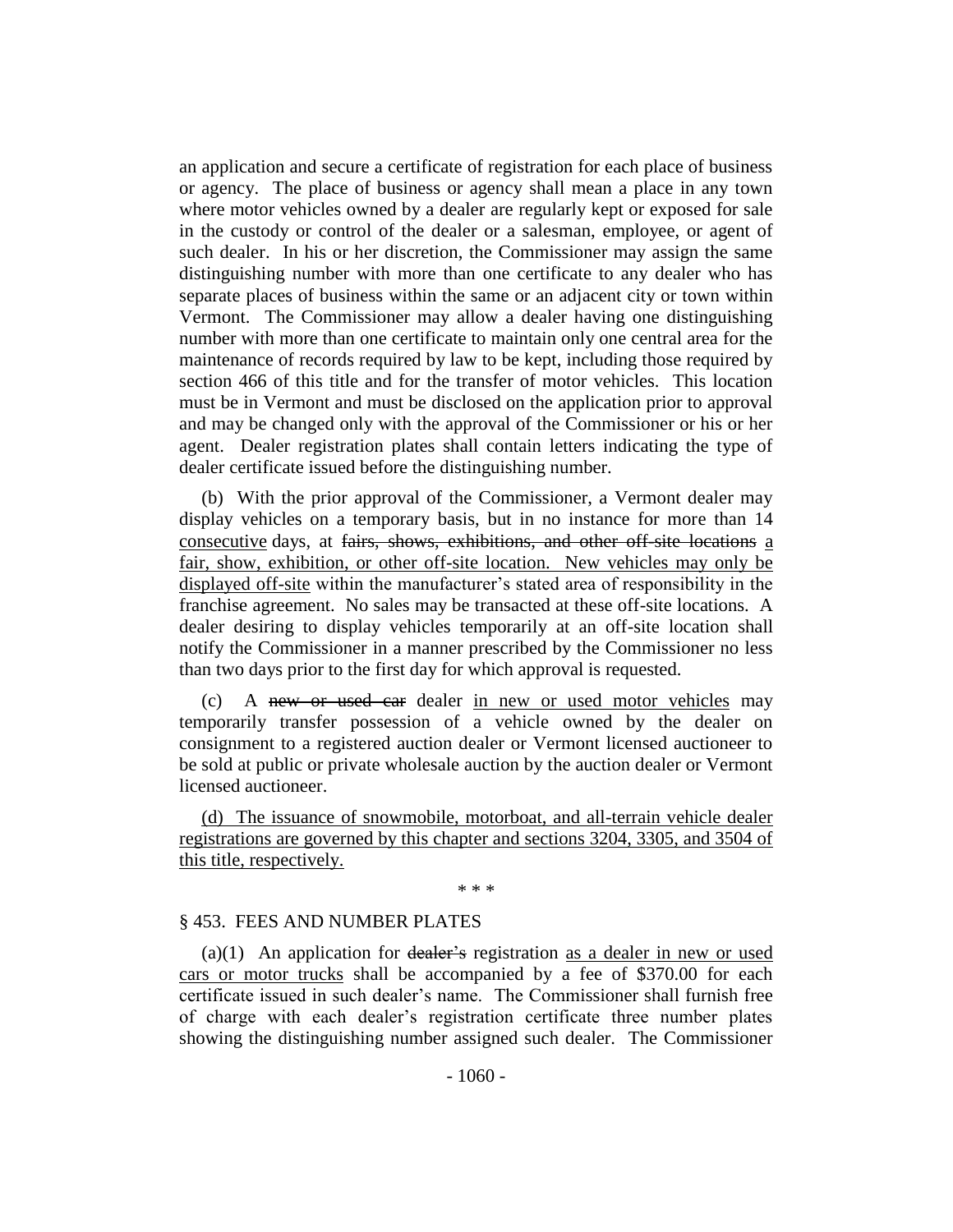may furnish additional plates according to the volume of the dealer's sales in the prior year or, in the case of an initial registration, according to the dealer's reasonable estimate of expected sales, as follows:

\* \* \*

(b) Application by a "dealer in farm tractors or other self-propelled farm implements," which shall mean a person actively engaged in the business of manufacturing, buying, selling, or exchanging new or second hand used farm tractors or other self-propelled farm implements, for such dealer registration shall annually be accompanied by a fee of \$40.00. The Commissioner shall furnish free of charge with each such dealer registration certificate two sets of number plates showing the distinguishing number assigned such dealer and in his or her discretion may furnish further sets of plates at a fee of \$12.00 per set; such number plates may, however, only be displayed upon a farm tractor or other self-propelled farm implement.

(c) Application by a "dealer in motorized highway building equipment and road making appliances," which shall mean a person actively engaged in the business of manufacturing, buying, selling, or exchanging new or secondhand used motorized highway building equipment or road making appliances, for such dealer registration shall annually be accompanied by a fee of \$90.00. The Commissioner shall furnish free of charge with each such dealer registration certificate two sets of number plates showing the distinguishing number assigned such dealer and in his or her discretion may furnish further sets of plates at a fee of \$30.00 per set; such number plates may, however, only be displayed upon motorized highway building equipment or road making appliances.

(d) If a dealer is engaged only in the manufacturing, buying, business of selling, or exchanging  $\theta$  motorcycles or motor-driven cycles, the registration fee shall be \$45.00, which shall include three sets of number plates. The Commissioner may, in his or her discretion, furnish further sets of plates at a fee of \$10.00 for each set.

(e) If a dealer is engaged only in the manufacturing, buying, business of selling, or exchanging  $\theta$  trailers, semi-trailers, or trailer coaches, the registration fee shall be \$90.00 which shall include three number plates; such number plates may, however, only be displayed upon a trailer, semi-trailer, or trailer coach. The Commissioner may, in his or her discretion, furnish further plates at a fee of \$10.00 for each such plate.

\* \* \*

(g) The Commissioner of Motor Vehicles shall not issue a dealer's certificate of registration to a new or used car dealer in new or used motor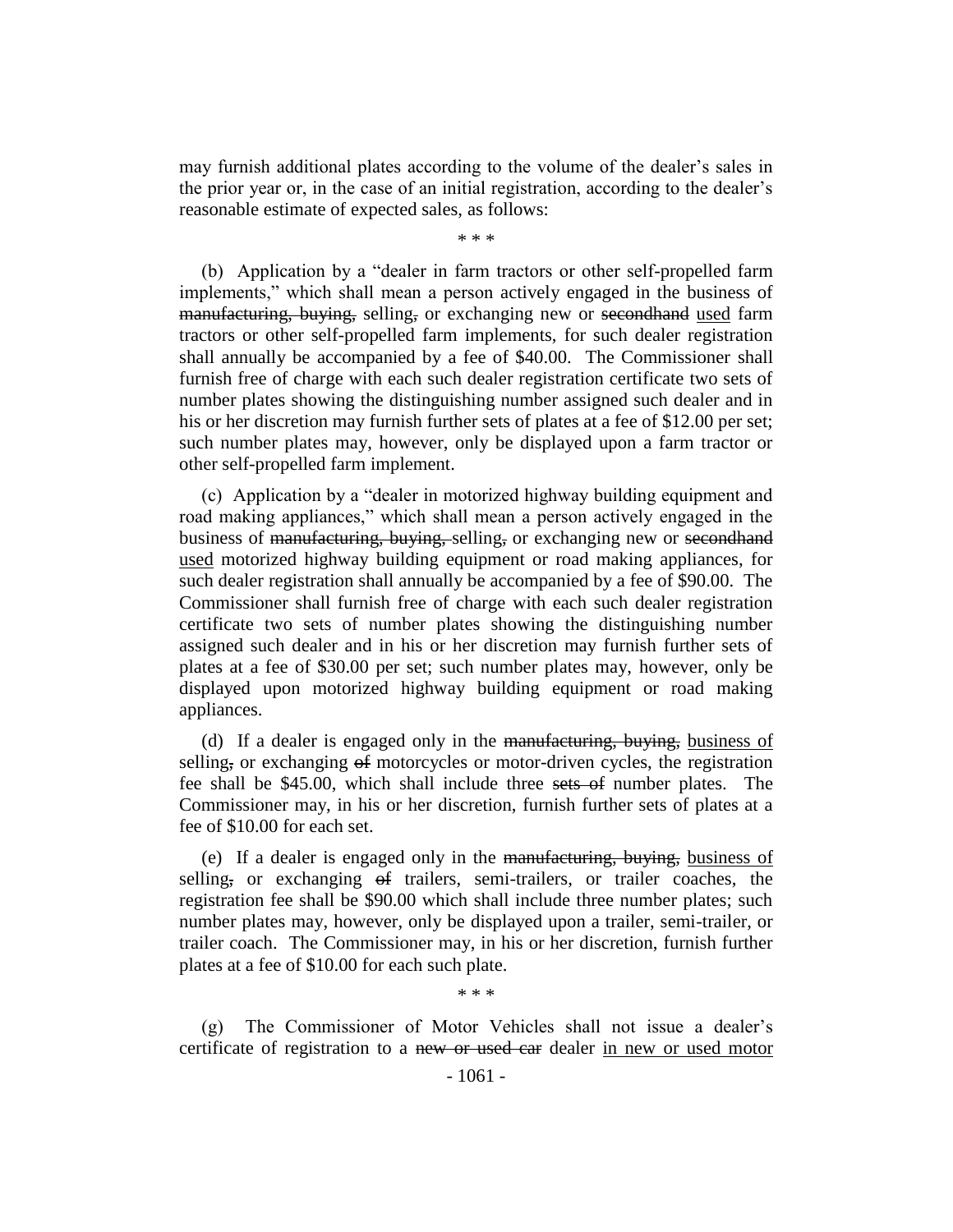vehicles, unless the dealer has provided the Commissioner with a surety bond, letter of credit, or certificate of deposit issued by an entity authorized to transact business in the same state. The amount of such surety bond, letter of credit, or certificate of deposit shall be between \$20,000.00 and \$35,000.00 based on the number of new or used units sold in the previous year; such schedule is to be determined by the Commissioner of Motor Vehicles. In the case of a certificate of deposit, it shall be issued in the name of the dealer and assigned to the Commissioner or his or her designee. The bond, letter of credit, or certificate of deposit shall serve as indemnification for any monetary loss suffered by the State or by a purchaser of a motor vehicle by reason of the dealer's failure to remit to the Commissioner any fees collected by the dealer under the provisions of chapters 7 and 21 of this title or by a dealer's failure to remit to the Commissioner any tax collected by the dealer under 32 V.S.A. chapter 219. This State or the motor vehicle owner who suffers such loss or damage shall have the right to claim against the surety upon the bond or against the letter of credit or certificate of deposit. The bond, letter of credit, or certificate of deposit shall remain in effect for the pending registration year and one year thereafter. The liability of any such surety or claim against the letter of credit or certificate of deposit shall be limited to the amount of the fees or tax collected by the dealer under chapters 7 and 21 of this title or 32 V.S.A. chapter 219 and not remitted to the Commissioner.

(h) Applications by a snowmobile, motorboat, or all-terrain vehicle dealer shall be accompanied by the fees prescribed in sections 3204, 3305, and 3504 of this title, respectively.

§ 454. DEALER'S USE OF MOTOR VEHICLES OR MOTORBOATS

\* \* \*

(c) A snowmobile, motorboat, or all-terrain vehicle dealer may only use a dealer's number plate or dealer registration number in accordance with sections 3204, 3305, and 3504 of this title, respectively.

\* \* \*

## § 456. EMPLOYEES' USE OF VEHICLES, MOTORBOATS RESTRICTED

Employees of a dealer shall not operate, and a dealer shall not permit them to operate, motor vehicles, or motorboats, snowmobiles, and all-terrain vehicles with dealer's registration number plates or registration numbers displayed thereon, except for business purposes of the dealer, or in traveling directly between their homes and the place of their employer's business.

\* \* \*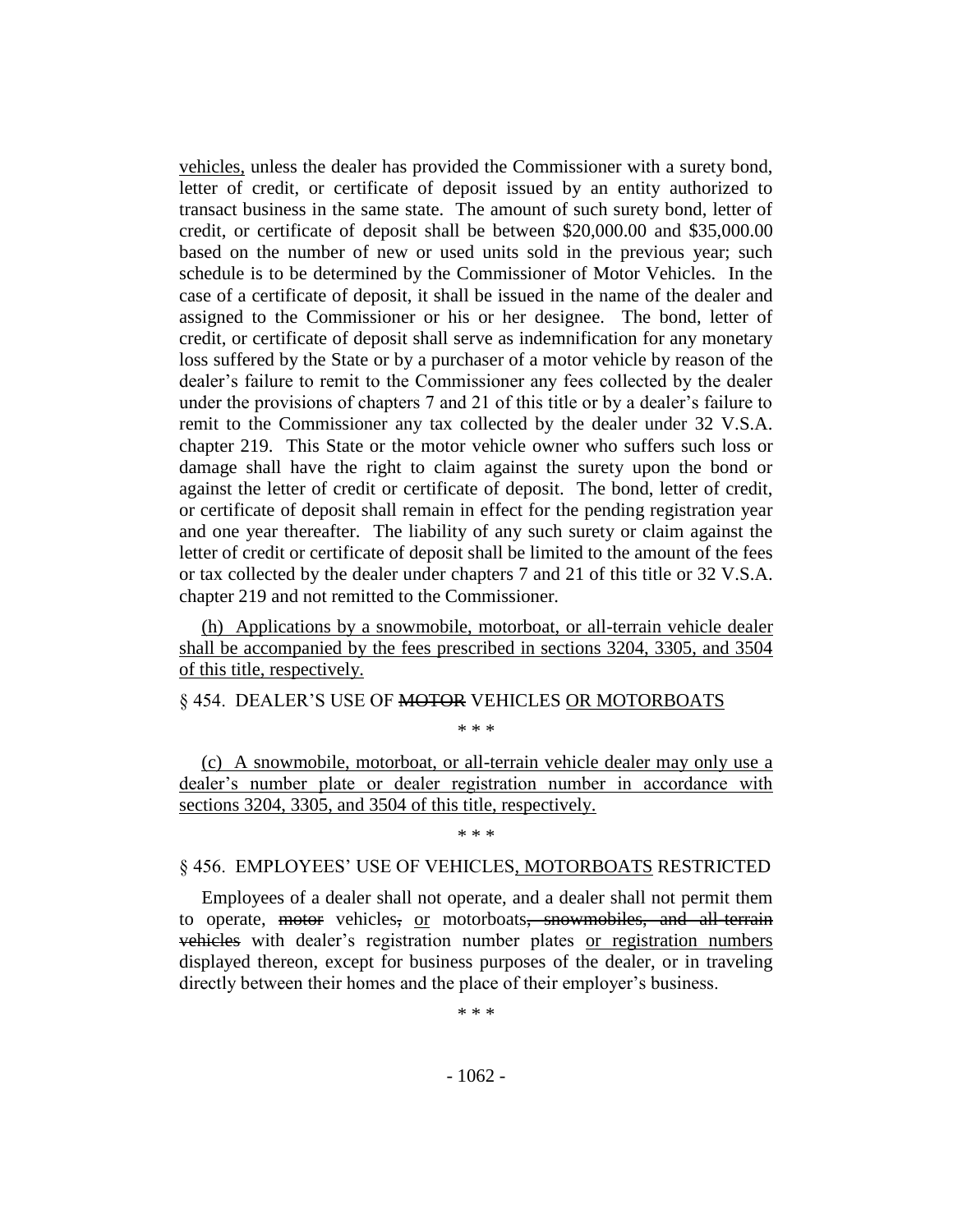# § 462. CANCELLATION, REVOCATION, OR SUSPENSION OF DEALER'S REGISTRATION

(a) The Commissioner may cancel, revoke, or suspend a the registration certificate issued to of a dealer under the provisions of this chapter or section 3204, 3305, or 3504 of this title, whenever, after the dealer has been afforded the opportunity of a hearing before the Commissioner or upon conviction in any court in any jurisdiction, it appears that the dealer has willfully violated any motor vehicle or motorboat law of this State or any lawful regulation of the Commissioner, applying to dealers, or when it appears that the dealer has engaged in fraudulent or unlawful practices related to the purchase, sale, or exchange of <del>motor</del> vehicles <u>or motorboats</u>. In his or her discretion, the Commissioner may suspend a dealer's registration without hearing for a period not exceeding 15 days whenever he or she finds upon full reports submitted by an enforcement officer or motor vehicle inspector that the safety of the public has been or will be imperiled as a result of the dealer's business activities. A dealer whose certificate registration has been canceled, revoked, or suspended shall forthwith return to the Commissioner the registration certificate and any and all number plates, or numbers or decals furnished him or her by the Commissioner;, and the privilege to operate, purchase, sell, or exchange motor vehicles or motorboats under his or her dealer's number shall cease. An application for a new dealer's license registration for that dealer will not be considered until the suspension a revocation period has been served.

(b) A fee of \$30.00 shall be paid to the Commissioner prior to the reinstatement of any dealer's license or registration certificate canceled, revoked, or that has been suspended for cause.

#### \* \* \*

# § 465. LOANING OF PLATES OR VEHICLES OR MOTORBOATS PROHIBITED

A dealer shall not lend or lease registration certificates, validation stickers, numbers, or decals, or number plates which have been assigned to him or her under the provisions of this chapter, nor shall he or she lend or lease a motor vehicle or motorboat to which his or her dealer's decals, numbers, or number plates have been attached, nor lend or lease his or her dealer's decals, numbers, or number plates to a subagent.

## § 466. RECORDS; CUSTODIAN

(a) On a form prescribed or approved by the Commissioner, every licensed dealer shall maintain and retain for six years a record containing the following information, which shall be open to inspection by any law enforcement officer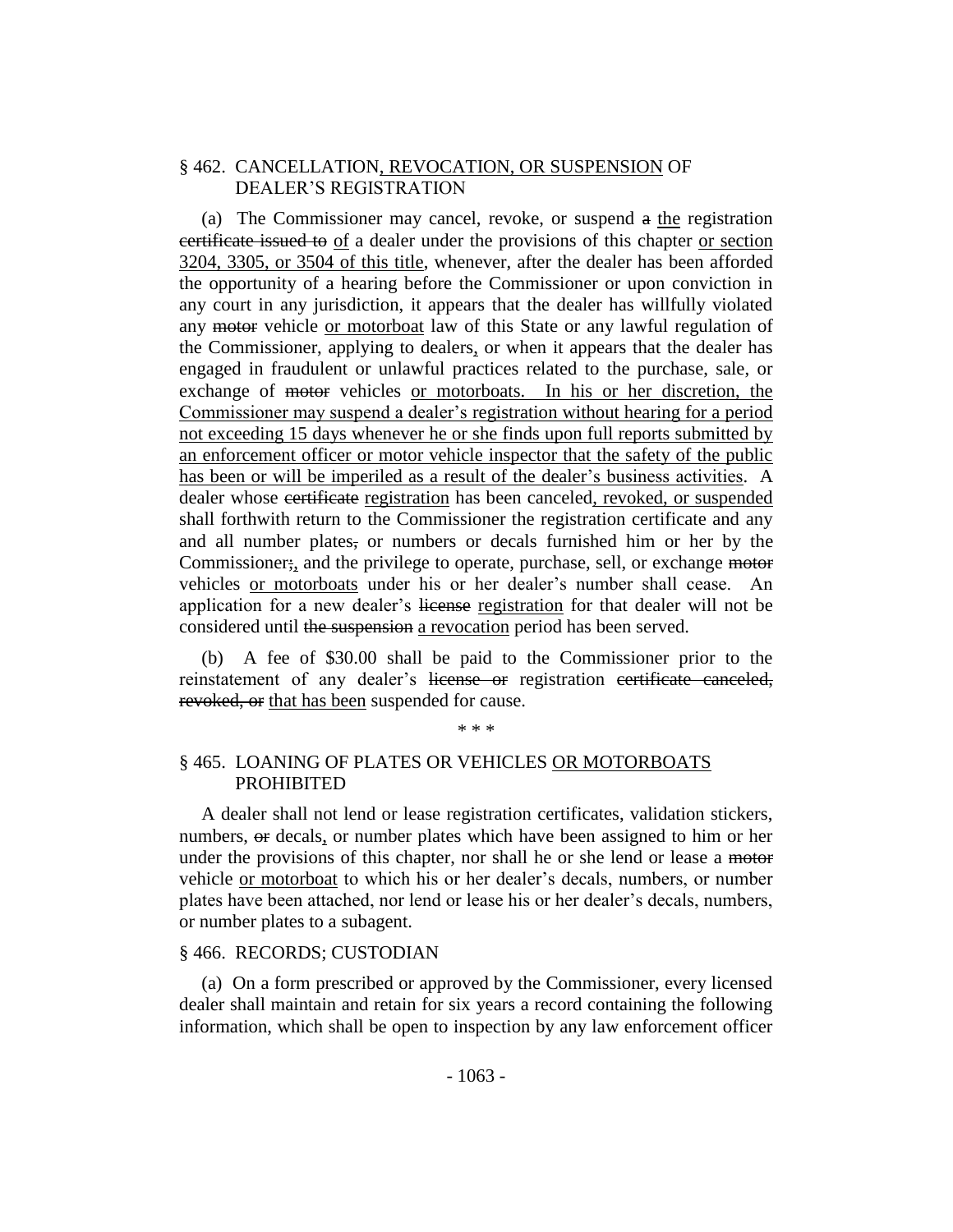or motor vehicle inspector or other agent of the Commissioner during reasonable business hours:

(1) Every motor vehicle or motorboat which is bought, sold, or exchanged by the licensee or received or accepted by the licensee for sale or exchange.

(2) Every motor vehicle or motorboat which is bought or otherwise acquired and dismantled by the licensee.

(3) The name and address of the person from whom such motor vehicle or motorboat was purchased or acquired, the date thereof, the name and address of the person to whom any such motor vehicle or motorboat was sold or otherwise disposed of and the date thereof, and a sufficient description of every such motor vehicle or motorboat by name and identifying numbers thereon to identify the same.

(4) If the motor vehicle or motorboat is sold or otherwise transferred to a consumer, the cash price. For purposes of As used in this section, "consumer" shall be as defined in 9 V.S.A.  $\S$  2451a(a) and "cash price" shall be as defined in 9 V.S.A. § 2351(6).

(b) Every licensed dealer shall designate a custodian of documents who shall have primary responsibility for administration of documents required to be maintained under this title. In the absence of the designated custodian, the dealer shall have an ongoing duty to make such records available for inspection by any law enforcement officer or motor vehicle inspector or other agent of the Commissioner during reasonable business hours.

\* \* \*

# § 467. FAILURE OF DEALER DUTY TO REPORT PURCHASE AND SALE OF VEHICLES SALES, RETURN EXPIRED PLATES

On a form prescribed by the Commissioner, a dealer shall send the reports of sale to the Commissioner upon the sale and relative to his or her sale or exchange of new or <del>secondhand motor</del> used vehicles or motorboats, and return to the Commissioner number plates coming into his or her possession through the sale or exchange of a motor vehicle, the registration of which has expired under the provisions of section 321 of this title.

## § 468. GENERAL PROHIBITION

A dealer shall not operate a motor vehicle or motorboat nor permit the same to be operated under dealer's registration numbers, except as specifically permitted in this chapter or under section 3204, 3305, or 3504 of this title. No charge shall be made for any permitted use.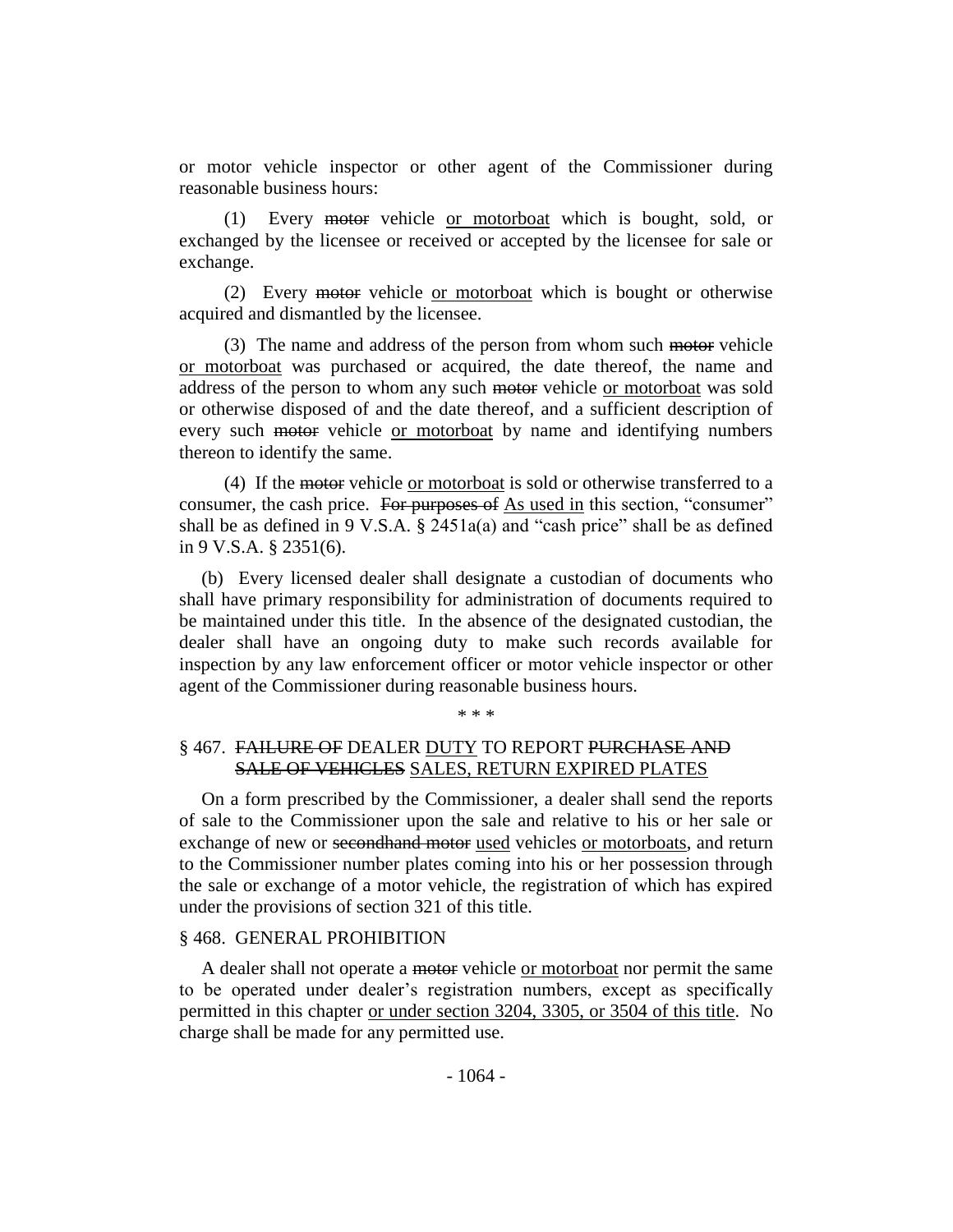#### § 473. WHEN REGISTRATION IS ALLOWED, REQUIRED; PENALTIES

\* \* \*

(a) No  $\underline{A}$  person shall <u>not</u> engage in the business of buying, selling, or offering for sale motor or exchanging vehicles or motorboats, as defined in this subchapter except for vehicles that are to be scrapped, dismantled, or destroyed subdivision 4(8) of this title, without a dealer registration and obtaining dealer plates or motorboat registrations in accordance with the provisions of this subchapter and, if applicable, section 3204, 3305, or 3504 of this title. A person may register as a dealer only if he or she is engaged in the business of selling or exchanging vehicles or motorboats, as defined in subdivision 4(8) of this title or, in the case of an initial registration, if the person's reasonable estimate of expected sales or exchanges satisfies the minimum thresholds under subdivision  $4(8)$  of this title. A person who violates this section shall be subject to the penalties established pursuant to section 475 of this title. For the purpose of the subchapter, "engaged in the business" means selling 12 or more pleasure cars or motor trucks owned but not registered by the seller except for vehicles that are to be scrapped, dismantled, or destroyed. "Engaged in the business" shall also mean selling, during the immediately preceding registration year, 12 or more pleasure cars or trucks which have been in lease or rental service and persons so engaged shall meet all obligations required of dealers.

(b) A person who misrepresents himself or herself as a dealer in the purchase, sale, or exchange of a motor vehicle or motorboat without obtaining a license registering as a dealer, or after the cancellation, suspension, or revocation of the dealer's license registration, or who makes misrepresentations to the Department in order to qualify for registration, shall be subject to the penalties established pursuant to section 475 of this title.

\* \* \*

## ARTICLE 3.

#### TRANSPORTERS

## § 491. TRANSPORTER APPLICATION; ELIGIBILITY; USE OF TRANSPORTER PLATES

(a) A transporter may apply for and the Commissioner of Motor Vehicles, in his or her discretion, may issue a certificate of registration and a general distinguishing number plate. Before a person may be registered as a transporter, he or she shall present proof:

(1) of compliance with section 800 of this title, and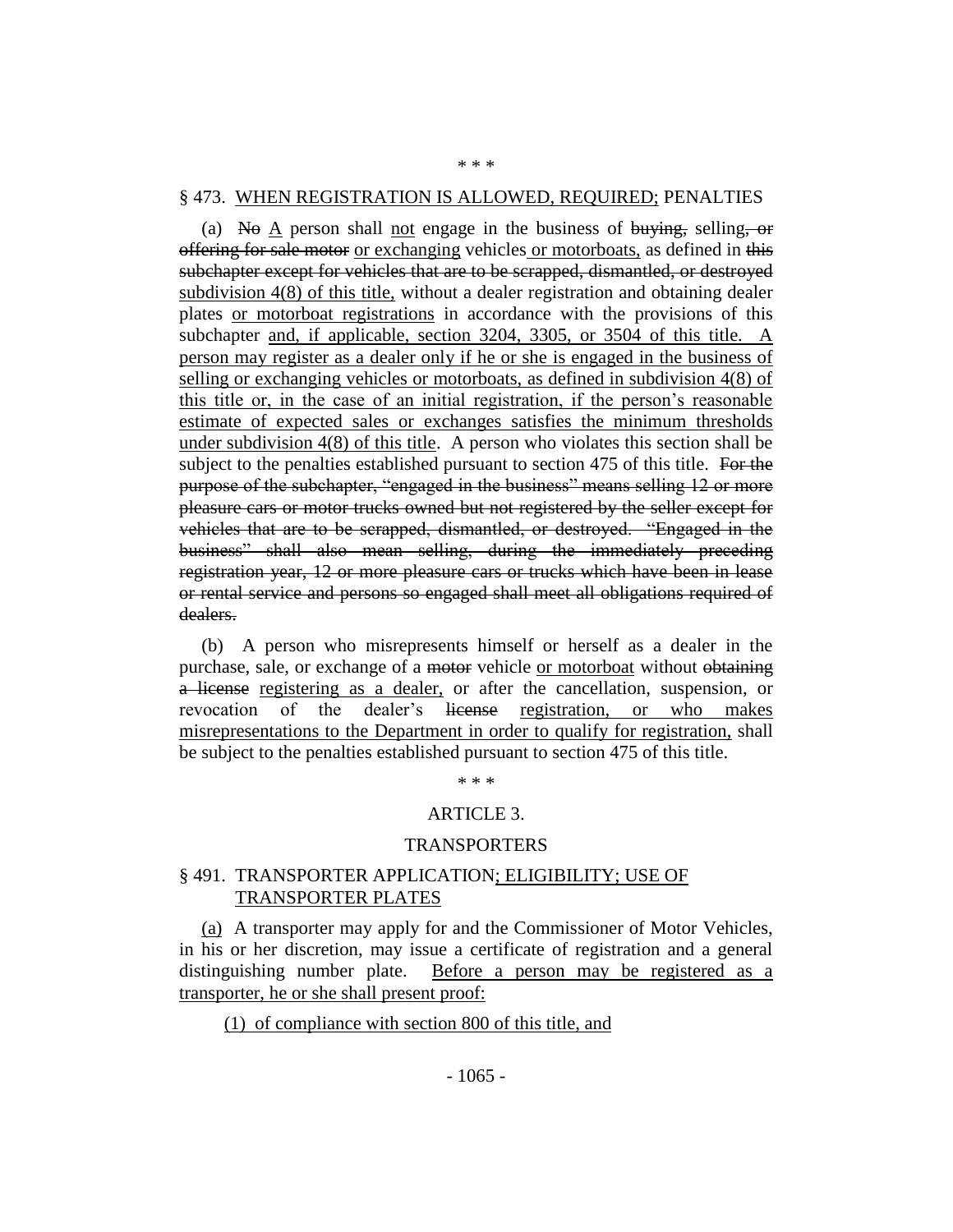(2) that he or she either owns or leases a permanent place of business located in this State where business will be conducted during regularly established business hours and the required records stored and maintained.

(b) When he or she displays thereon his or her transporter's registration plate, a transporter or his or her employee or contractor may transport a motor vehicle owned by him or her the transporter, repossessed, or temporarily in his or her the transporter's custody, and it shall be considered to be properly registered under this title. Transporter's registration plates shall not be used for any other purposes and shall not be used by the holder of such number plates for personal purposes.

\* \* \*

Sec. 3. 23 V.S.A. § 3204 is amended to read:

## § 3204. REGISTRATION FEES AND DEALER PLATES

(a) Fees. Annual registration fees for snowmobiles other than as provided for in subsection (b) of this section are \$25.00 for residents and \$32.00 for nonresidents. Duplicate registration certificates may be obtained upon payment of \$5.00.

 $(b)(1)$  Dealer registration and plates; manufacturer and repair plates; fees. Unless exempted pursuant to subsection 3205(f) of this title, any A person engaged in the manufacture or sale of business of selling or exchanging snowmobiles as defined in subdivision 4(8) of this title shall register as a dealer and obtain registration certificates and identifying number plates, subject to such rules as may be adopted by the Commissioner which and to the requirements of chapter 7 this title. A manufacturer of snowmobiles may register and obtain registration certificates and identifying number plates under this section. Plates shall be valid for the following purposes only: testing; adjusting; demonstrating; temporary use of customers for a period not to exceed 14 days; private business or pleasure use of such person or members of his or her immediate family; and use at fairs, shows, or races when no charge is made for such use.

(2) Fees. Fees for dealer registration certificates shall be \$40.00 for the first certificate issued to any person and \$5.00 for any additional certificate issued to the same person within the current registration period. Fees for temporary number plates shall be \$1.00 \$3.00 for each plate issued.

\* \* \*

Sec. 4. 23 V.S.A. § 3305 is amended to read:

§ 3305. FEES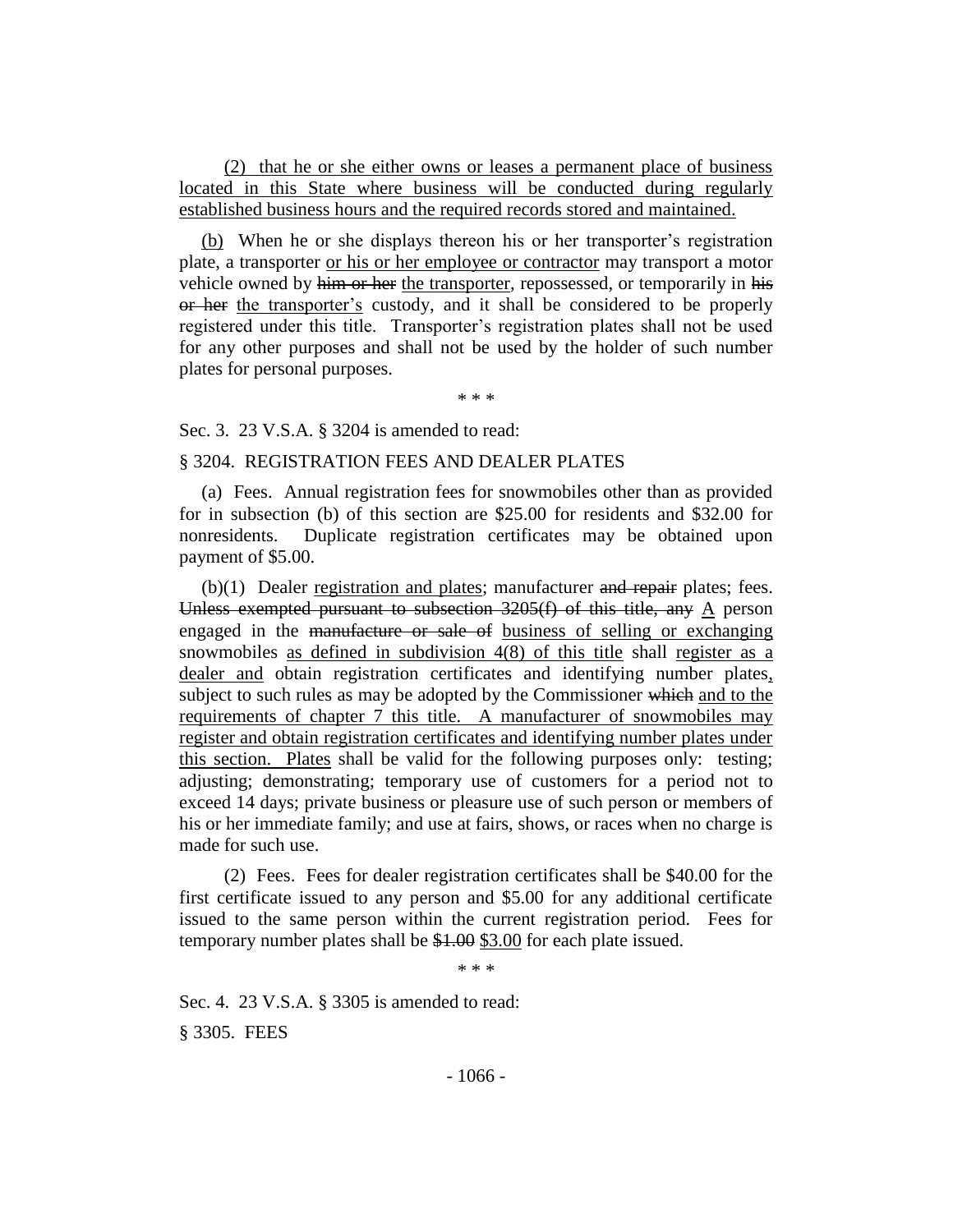(c) A person engaged in the manufacture or sale of business of selling or exchanging motorboats as defined in subdivision 4(8) of this title, of a type otherwise required to be registered by this subchapter, upon application to the Commissioner upon forms prescribed by him or her, may shall register and obtain registration certificates for use as described under subdivision (1) of this subsection, subject to the requirements of chapter 7 this title. A manufacturer of motorboats may register and obtain registration certificates under this section.

\* \* \*

(3) An application for a dealer motorboat registration and registration number shall be accompanied by the following fees:

(A) for the registration and first number applied for, \$25.00 and a surcharge of \$5.00;

(B) for each additional number applied for in the current registration period, \$5.00 and a surcharge of \$5.00.

\* \* \*

(j) The Commissioner, by rules adopted pursuant to 3 V.S.A. chapter 25, may provide for the issuance of temporary registrations of motorboats pending issuance of the permanent registration. Motorboat dealers may issue temporary motorboat registrations. The dealer's fee for the temporary registrations shall be \$3.00 for each registration purchased from the Department of Motor Vehicles. Temporary registrations shall be kept with the motorboat while being operated and shall authorize operation without the registration number being affixed for a period not to exceed 30 60 days from the date of issue.

\* \* \*

Sec. 5. 23 V.S.A. § 3504(b) is amended to read:

(b) Any person engaged in the manufacture or sale of business of selling or exchanging all-terrain vehicles, as defined in subdivision 4(8) of this title, shall register and obtain registration certificates and identifying number plates subject to rules which may be adopted by the Commissioner which and to the requirements of chapter 7 of this title. A manufacturer of all-terrain vehicles may register and obtain registration certificates and identifying number plates under this section. Plates shall be valid for the following purposes only: testing; adjusting; demonstrating; temporary use of customers for a period not to exceed seven days; private business or pleasure use of the person or members of his or her immediate family; and use at fairs, shows, or races when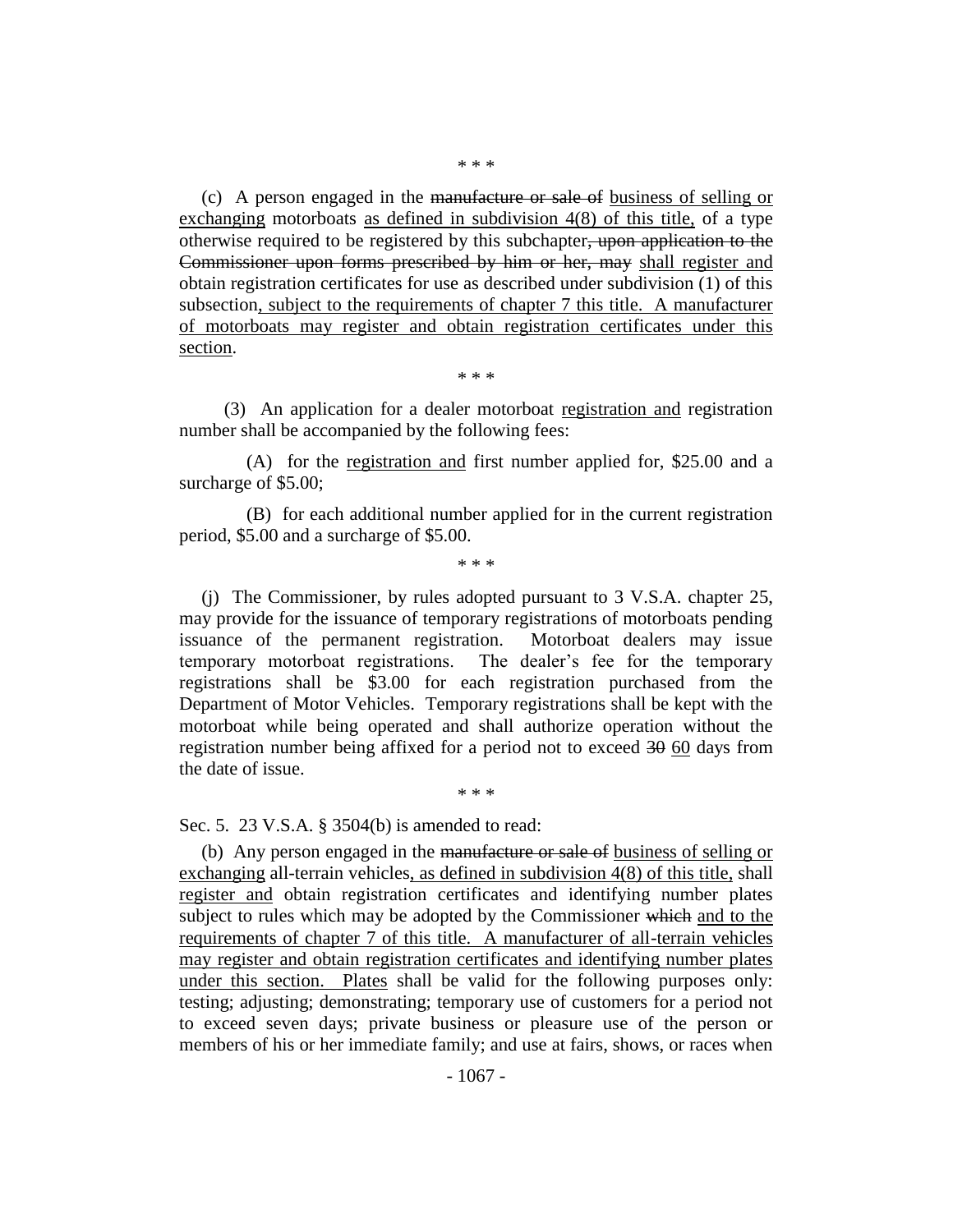no charge is made. Fees for registration and registration certificates shall be \$45.00 for the first certificate issued to any person and \$5.00 for any additional certificate issued to the same person within the current registration period. Fees for temporary number plates shall be \$3.00 for each plate issued.

\* \* \* Parking for Persons with Disabilities \* \* \*

Sec. 6. 23 V.S.A. § 304a is amended to read:

# § 304a. SPECIAL REGISTRATION PLATES AND PLACARDS FOR PEOPLE WITH DISABILITIES

(a) The following definitions shall apply to this section:

\* \* \*

(3) "Special registration plates" means a registration plate for people with disabilities that displays the International Symbol of Access:

(A) in a color that contrasts with the background; and

(B) in the same size as the letters or numbers on the plate.

(4) "Removable windshield placard" means a two-sided, hanger style placard which includes on each side:

(A) the International Symbol of Access, which is at least three inches in height, centered on the placard, and is white on a blue shield a color that contrasts with the placard's background color;

(B) an identification number;

(C) a date of expiration; and

(D) the seal or other identification of the issuing authority.

(5) "Temporary removable windshield placard" means a two-sided hanger style placard which includes on each side:

(A) the International Symbol of Access, which is at least three inches in height, centered on the placard, and is white on a red shield a color that contrasts with the placard's background color;

(B) an identification number;

(C) a date of expiration; and

(D) the seal or other identification of the issuing authority.

(6) "Eligible person" means:

(A) a person who is blind or has an ambulatory disability and has been issued a special registration plate or a windshield placard by this State or another state;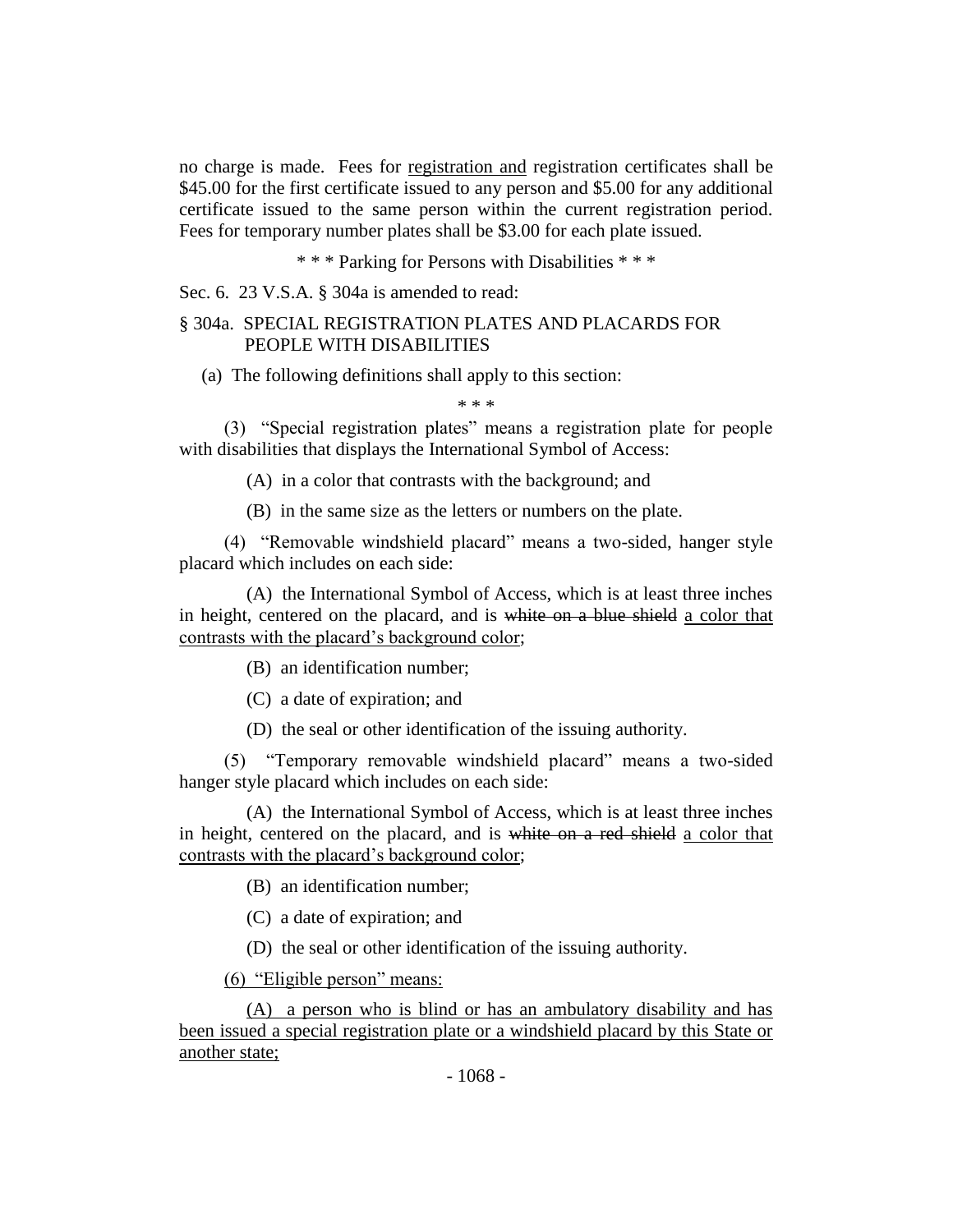(B) a person who is transporting a person described in subdivision (A) of this subdivision (6); or

(C) a person transporting a person who is blind or has an ambulatory disability on behalf of an organization that has been issued a special registration plate or a windshield placard by this State or another state for the purpose of transporting a person who is blind or has an ambulatory disability.

\* \* \*

(c) Vehicles Eligible persons may park vehicles with special registration plates or removable windshield placards from issued by any state may use the in special parking spaces when:

(1) the placard is displayed:

(A) by hanging it from the front windshield rearview mirror in such a manner that it may be viewed from the front and rear of the vehicle; or

(B) if the vehicle has no rearview mirror, on the dashboard;

(2) the plate is mounted as provided in section 511 of this title; or

(3) the plate is mounted or the placard displayed as provided by the law of the jurisdiction where the vehicle is registered.

 $(d)(1)$  A person who has an ambulatory disability or an individual transporting a person who is blind Except as otherwise provided in this subsection, an eligible person shall be permitted to park, and to park without fee, for at least 10 continuous days in a parking space or area which is restricted as to the length of time parking is permitted or where parking fees are assessed, except that this minimum period shall be.

(2) 24 continuous hours for parking in Notwithstanding the 10-day period in subdivision (1) of this subsection, in the case of a State- or municipally operated parking garage, an eligible person shall be permitted to park, and to park without fee, for at least 24 continuous hours.

(3) This section subsection shall not apply to spaces or areas in which parking, standing, or stopping of all vehicles is prohibited by law or by any parking ban, or which are reserved for special vehicles. As a condition to this the privilege conferred by this subsection, the vehicle shall display the registration plate or placard issued by the Commissioner, or a special registration license plate or placard issued by any other jurisdiction, in accordance with subsection (c) of this section.

(e) A person, other than  $a$  an eligible person with a disability, who for his or her own purposes parks a vehicle in a space for persons with disabilities shall be fined not less than \$200.00 for each violation and shall be liable for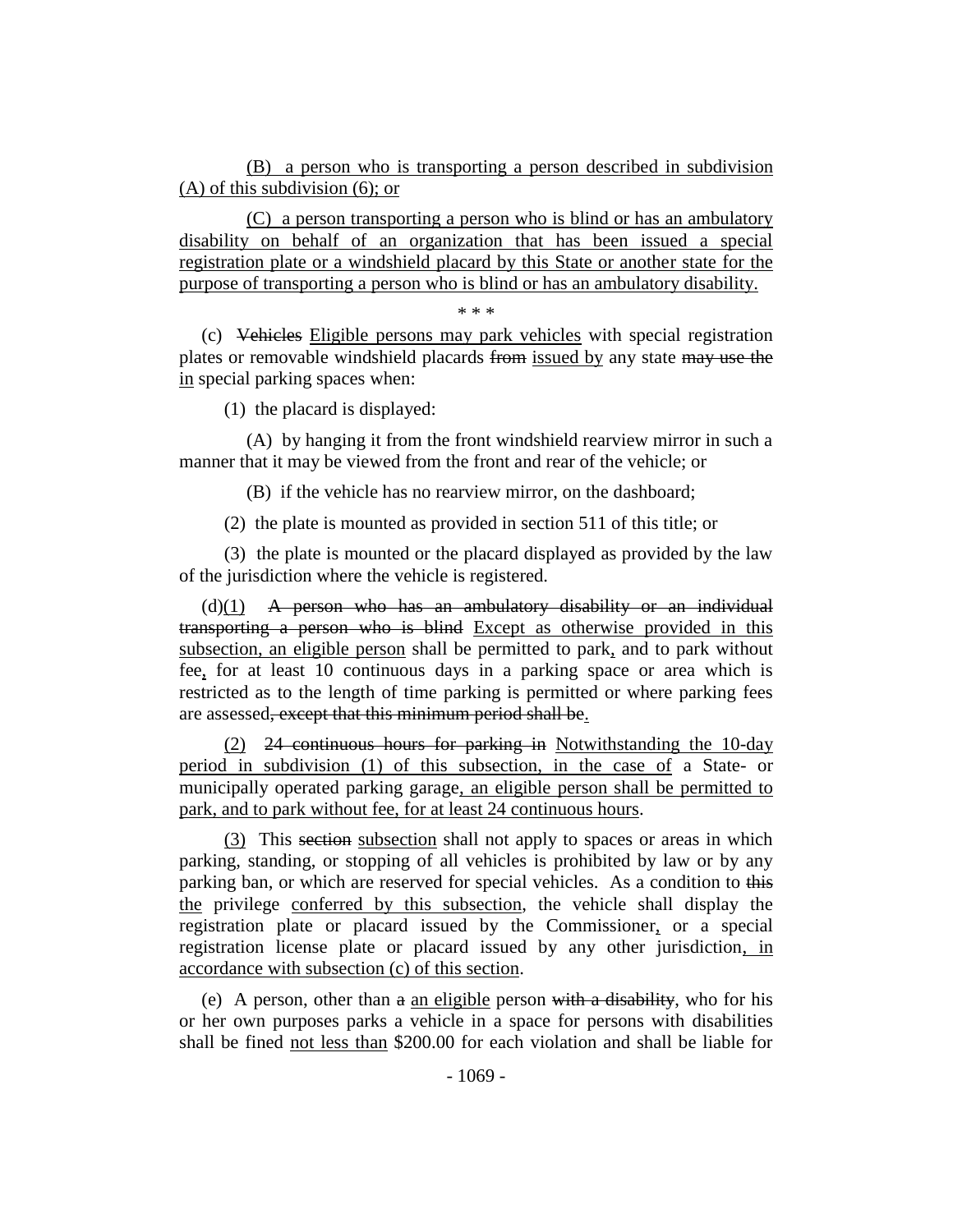towing charges. He or she shall also be liable for storage charges not to exceed \$12.00 per day, and an artisan's lien may be imposed against the vehicle for payment of the charges assessed. The person in charge of the parking space or spaces for persons with a disability or any duly authorized law enforcement officer shall cause the removal of a vehicle parked in violation of this section. A violation of this section shall be considered a traffic violation within the meaning of 4 V.S.A. chapter 29.

\* \* \*

\* \* \* Multifunction School Activity Buses \* \* \*

Sec. 7. 23 V.S.A. § 1072(a) is amended to read:

 $(a)(1)$  The driver of any motor vehicle carrying passengers for hire except for jitneys designed to carry not more than seven passengers including the driver, of any school bus, or of any vehicle carrying explosive substances or flammable liquids as a cargo or part of a cargo, before Before crossing at grade any track or tracks of a railroad, the drivers of the following vehicles shall stop within 50 feet, but not less than 15 feet, from the nearest rail of the railroad and while so stopped shall look and listen in both directions along the track for any approaching train and for signals indicating the approach of a train, and may not proceed until he or she can do so safely:

(A) any motor vehicle carrying passengers for hire except for jitneys designed to carry not more than seven passengers including the driver;

(B) any school bus or multifunction school activity bus; and

(C) any vehicle carrying explosive substances or flammable liquids as cargo or part of its cargo.

(2) After stopping as required herein and upon proceeding when it is safe to do so, the driver of any said such vehicle shall cross so that there will be no necessity for changing gears while traversing the crossing, and the driver may not shift gears while crossing the track or tracks.

Sec. 8. 23 V.S.A. § 1287 is amended to read:

§ 1287. MULTIFUNCTION SCHOOL ACTIVITY BUS

(a) A "multifunction school activity bus" is a vehicle which is used to transport students on trips other than on a fixed route between home and school, and which meets the construction and safety standards for a "multifunction school activity bus" adopted by rule by the National Highway Traffic Safety Administration.

(b) If a school owns a multifunction school activity bus or leases one other than as provided in subdivision  $4(34)(A)(vi)$  of this title, the driver shall be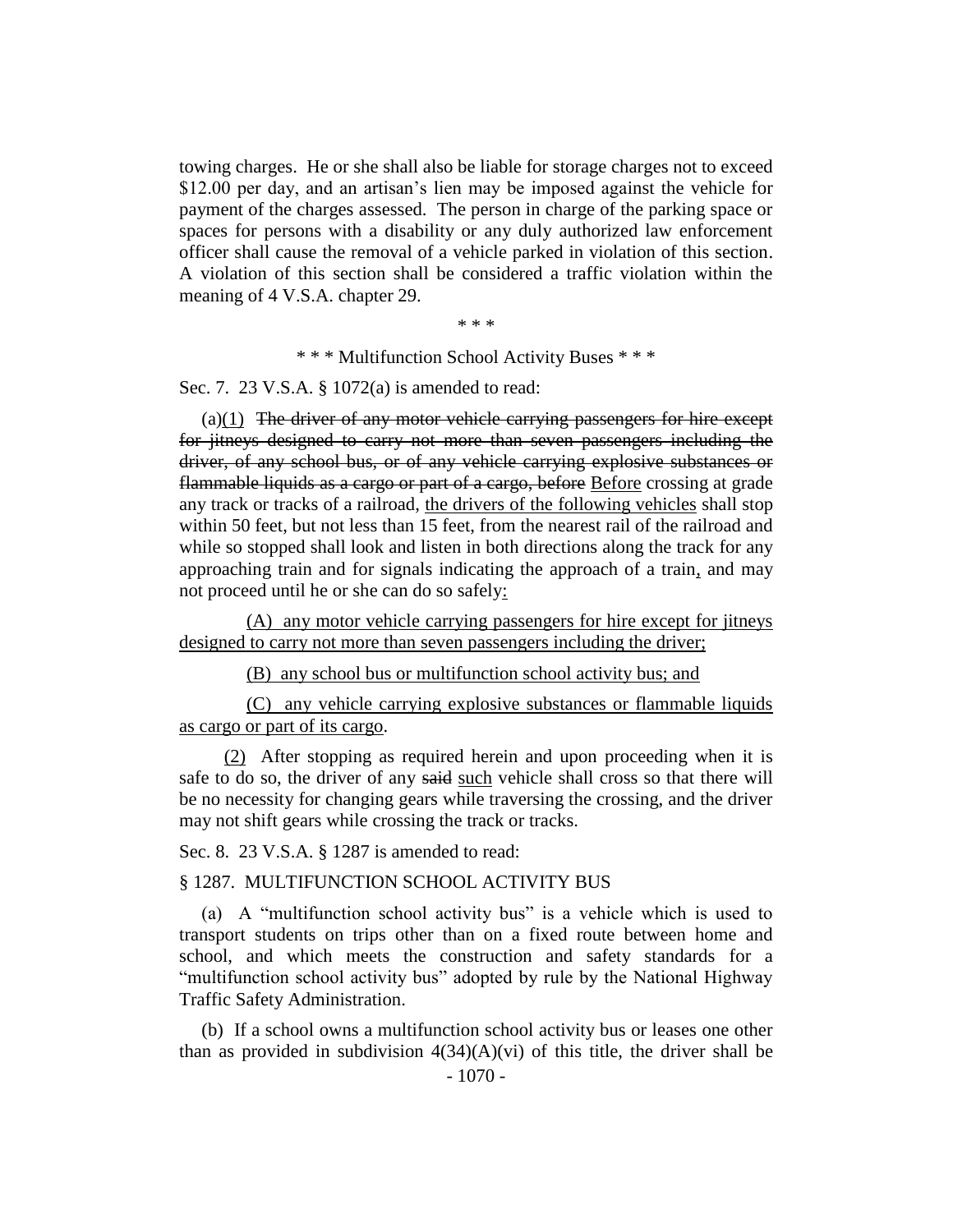required to hold a license which includes a school bus driver's endorsement. The A school bus endorsement road test may be taken in a multifunction school activity bus, but the resulting endorsement shall be restricted to the operation of the appropriately sized multifunction school activity bus. Otherwise, the endorsement shall be a Type I or Type II endorsement as appropriate to the size of the vehicle.

(c) A multifunction school activity bus may be a color other than national school bus yellow.

Sec. 9. 23 V.S.A. § 4121 is amended to read:

#### § 4121. APPLICANTS FOR SCHOOL BUS ENDORSEMENTS

(a) An applicant for a school bus endorsement shall satisfy the following requirements:

(1) pass Pass the knowledge and skills test for obtaining a passenger vehicle endorsement;.

(2) have Have knowledge covering the following topics, at minimum:

(A) loading Loading and unloading children, including the safe operation of stop signal devices, external mirror systems, flashing lights, and other warning and passenger safety devices required for school buses by State or federal law or regulation;.

(B) emergency Emergency exits and procedures for safely evacuating passengers in an emergency;.

(C) State and federal laws and regulations related to traversing safely highway rail grade crossings;

(D) a A skills test in a school bus of the same vehicle group as the applicant will operate. As used in this subdivision (a)(2)(D), "school bus" may include a "multifunction school activity bus" as defined in section 1287 of this title.

\* \* \*

Sec. 10. 23 V.S.A. § 1095b is amended to read:

# § 1095b. HANDHELD USE OF PORTABLE ELECTRONIC DEVICE PROHIBITED

\* \* \*

(b) Use of handheld portable electronic device prohibited. A person shall not use a portable electronic device while operating a moving motor vehicle on a highway in Vermont. The prohibition of this subsection shall not apply: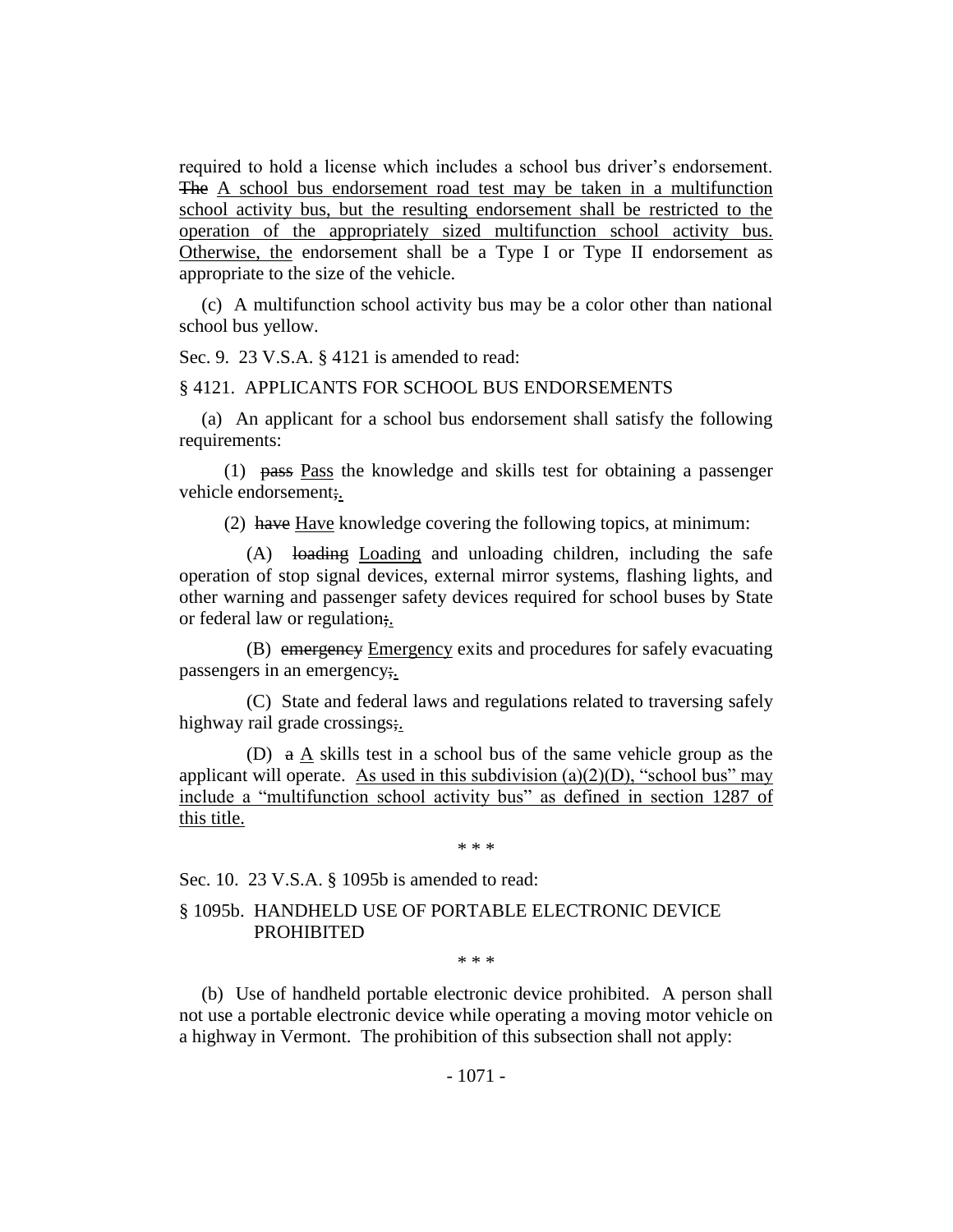(1) to hands-free use;

(2) to activation or deactivation of hands-free use, as long as the device is in a cradle or otherwise securely mounted in the vehicle and the cradle or other any accessory for secure mounting the device is not affixed to the windshield in violation of section 1125 of this title;

(3) when use of a portable electronic device is necessary for a person to communicate with law enforcement or emergency service personnel under emergency circumstances; or

(4) to use of an ignition interlock device, as defined in section 1200 of this title.; or

(5) to use of a global positioning or navigation system if it is installed by the manufacturer or securely mounted in the vehicle in a manner that does not violate section 1125 of this title. As used in this subdivision (b)(5), "securely mounted" means the device is placed in an accessory or location in the vehicle, other than the operator's hands, where the device will remain stationary under typical driving conditions.

\* \* \*

Sec. 11. 23 V.S.A. § 1099 is amended to read:

## § 1099. TEXTING PROHIBITED

(a) As used in this section, "texting" means the reading or the manual composing or sending of electronic communications, including text messages, instant messages, or e-mails, using a portable electronic device as defined in subdivision 4(82) of this title<del>, but shall not be construed to include use</del>. Use of a global positioning or navigation system shall be governed by section 1095b of this title.

(b) A person shall not engage in texting while operating a moving motor vehicle on a highway.

(c) A person who violates this section commits a traffic violation as defined in section 2302 of this title and shall be subject to a penalty of not less than \$100.00 and not more than \$200.00 upon adjudication of for a first violation, and of not less than \$250.00 and not more than \$500.00 upon adjudication of for a second or subsequent violation within any two-year period.

\* \* \* Obstructing Windshields, Windows \* \* \*

## Sec. 12. LEGISLATIVE INTENT

(a) In *State v. Hurley*, 2015 VT 46 (March 5, 2015), the Vermont Supreme Court held that the prohibition of 23 V.S.A. § 1125 on objects hanging behind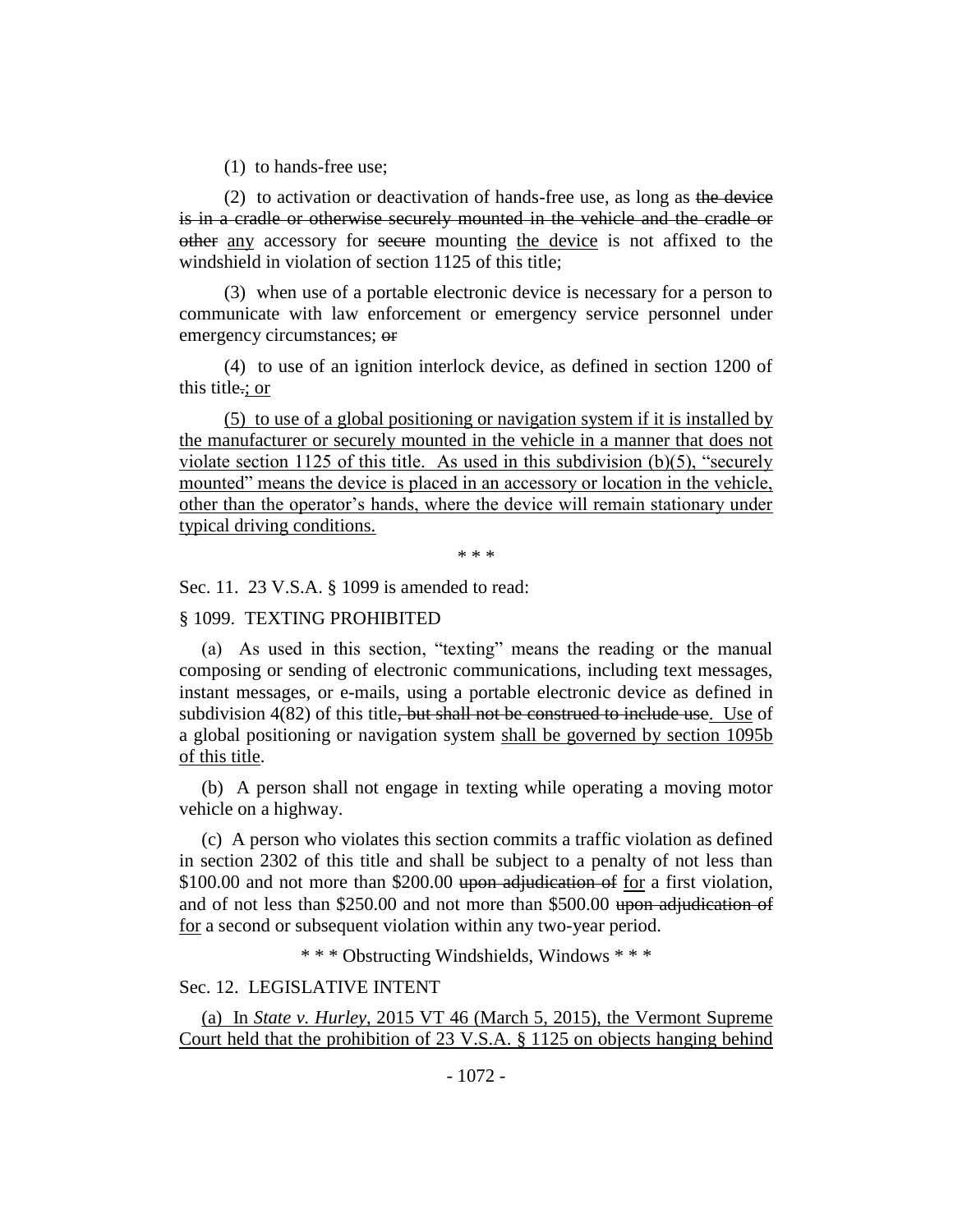a windshield extends only to an object that "materially obstructs the driver's view."

(b) In adding the second sentence to 23 V.S.A. § 1125(a) as provided in Sec. 13 of this bill, the General Assembly intends to codify the holding of the *Hurley* decision and to codify the logical extension of the Court's holding to objects hanging behind a vent or side window immediately to the left or right of the driver. In only addressing hanging objects in 23 V.S.A. § 1125(a), the General Assembly takes no position on whether the Court's reasoning should extend further to the statute's prohibition on painting or adhering material or items to such windows or the windshield.

Sec. 13. 23 V.S.A. § 1125 is amended to read:

## § 1125. OBSTRUCTING WINDSHIELDS, WINDOWS

(a) No person shall paste, stick, or paint advertising matter or other things Except as otherwise provided in this section, a person shall not operate a motor vehicle on which material or items have been painted or adhered on or over, or hung in back of, any transparent part of a motor vehicle windshield, vent windows, or side windows located immediately to the left and right of the operator, nor hang any object, other than a rear view mirror, in back of the windshield except as follows. The prohibition of this section on hanging items shall apply only when a hanging item materially obstructs the driver's view.

(b) Notwithstanding subsection (a) of this section, a person may operate a motor vehicle with material or items painted or adhered on or over, or hung in back of, the windshield, vent windows, or side windows:

(1) In in a space not over four inches high and 12 inches long in the lower right-hand corner of the windshield.;

(2) In in such space as the Commissioner of Motor Vehicles may specify for location of any sticker required by governmental regulation.;

(3) In in a space not over two inches high and two and one-half inches long in the upper left-hand corner of the windshield.;

(4) By persons if the operator is a person employed by the federal, state State, or local government and or a volunteer emergency responders responder operating an authorized emergency vehicles vehicle, who may place places any necessary equipment in back of the windshield of the vehicle, provided the equipment does not interfere with the operator's control of the driving mechanism of the vehicle;

 $(5)$   $\Theta$ m on a motor vehicle that is for sale by a licensed automobile dealer prior to the sale of the vehicle, in a space not over three inches high and six inches long in the upper left-hand corner of the windshield, and in a space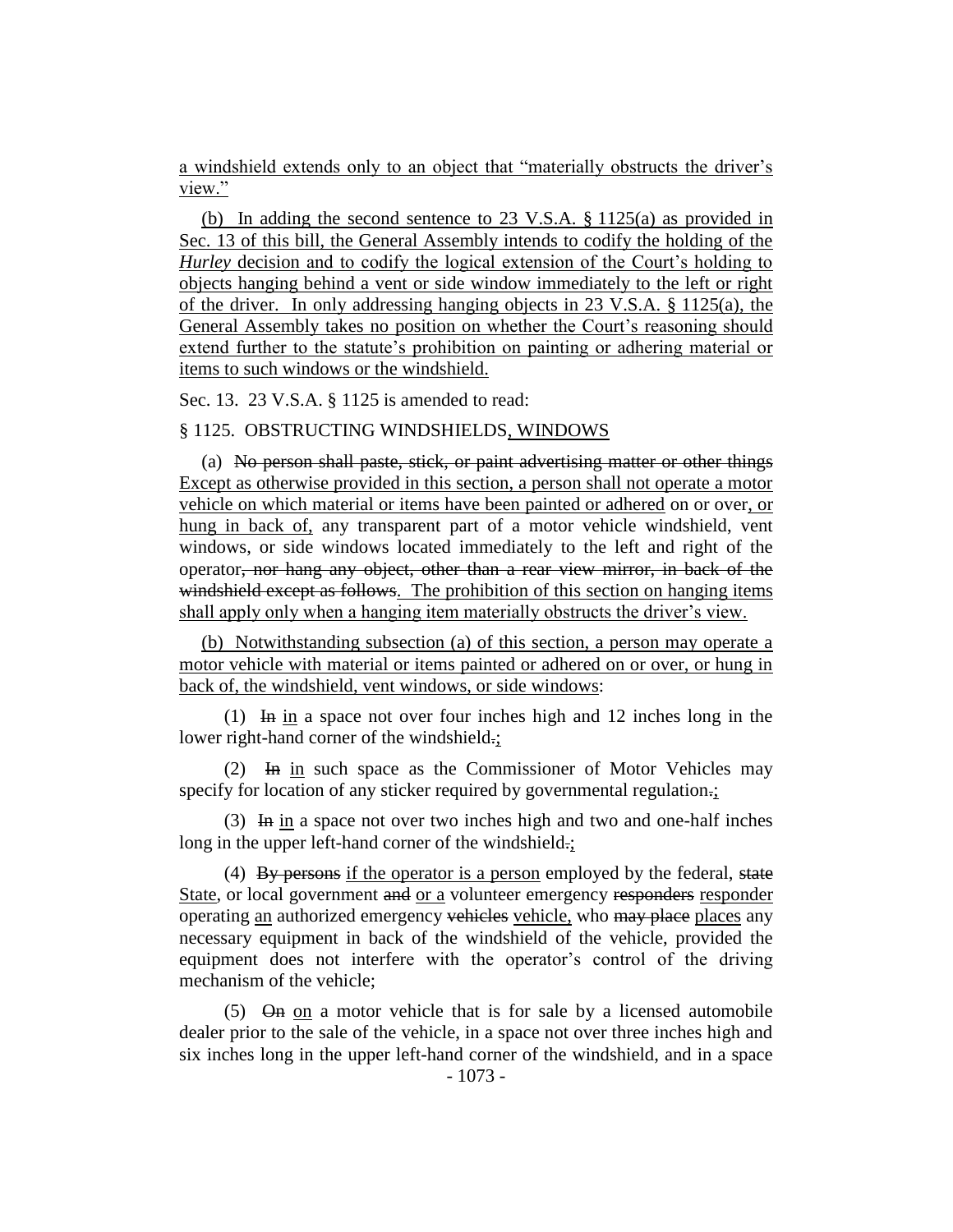not over four inches high and 18 inches long in the upper right-hand corner of the windshield; or

(6) if the object is a rearview mirror, or is an electronic toll-collection transponder located either between the roof line and the rearview mirror post or behind the rearview mirror.

 $(6)(c)$  The Commissioner may grant an exemption to the prohibition of this section upon application from a person required for medical reasons to be shielded from the rays of the sun and who attaches to the application a document signed by a licensed physician or optometrist certifying that shielding from the rays of the sun is a medical necessity. The physician or optometrist certification shall be renewed every four years. However, when a licensed physician or optometrist has previously certified to the Commissioner that an applicant's condition is both permanent and stable, the exemption may be renewed by the applicant without submission of a form signed by a licensed physician or optometrist. Additionally, the window shading or tinting permitted under this subdivision subsection shall be limited to the vent windows or side windows located immediately to the left and right of the operator. The exemption provided in this subdivision subsection shall terminate upon the sale transfer of the approved vehicle and at that time the applicable window tinting shall be removed by the seller. Furthermore, if the material described in this subdivision subsection tears or bubbles or is otherwise worn to prohibit clear vision, it shall be removed or replaced.

 $\left(\frac{b}{d}\right)$  The rear side windows and the back window may be obstructed only if the motor vehicle is equipped on each side with a securely attached mirror, which provides the operator with a clear view of the roadway in the rear and on both sides of the motor vehicle.

\* \* \* Total Abstinence Program; Application Requirements \* \* \*

Sec. 14. 23 V.S.A. § 1209a(b)(1) is amended to read:

(1) Notwithstanding any other provision of this subchapter, a person whose license has been suspended for life under this subchapter may apply to the Driver Rehabilitation School Director and to the Commissioner for reinstatement of his or her driving privilege. The person shall have completed three years of total abstinence from consumption of alcohol or drugs, or both. The beginning date for the period of abstinence shall be no sooner than the effective date of the suspension from which the person is requesting reinstatement and shall not include any period during which the person is serving a sentence of incarceration to include furlough. The application shall include the applicant's authorization for a urinalysis examination. The application to the Commissioner shall be accompanied by a fee of \$500.00.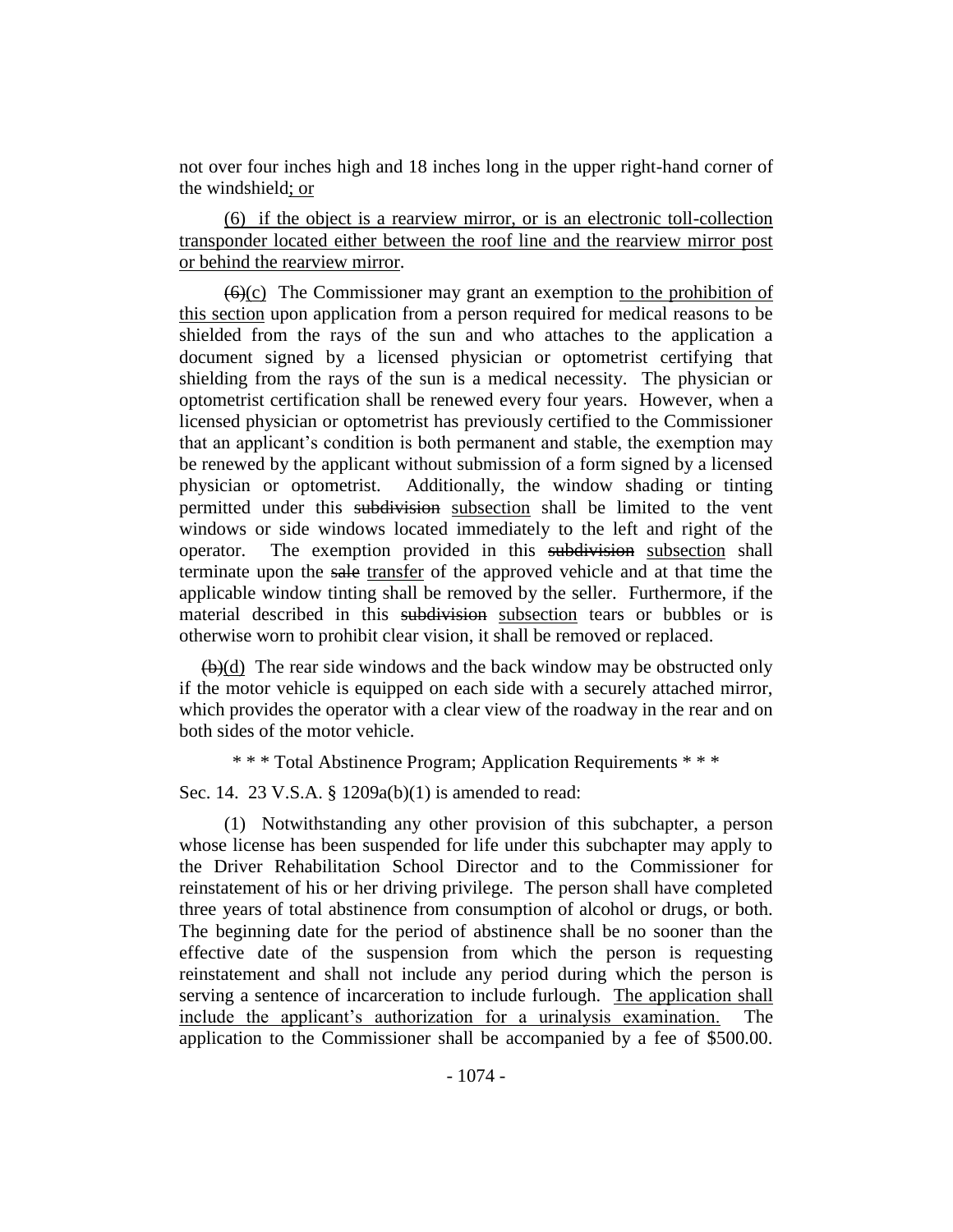The Commissioner shall have the discretion to waive the application fee if the Commissioner determines that payment of the fee would present a hardship to the applicant.

## \* \* \* Authorized Use of Colored Signal Lamps \* \* \*

Sec. 15. 23 V.S.A. § 1252 is amended to read:

# § 1252. ISSUANCE OF PERMITS FOR SIRENS OR COLORED LAMPS, OR BOTH; USE OF AMBER LAMPS

(a) When satisfied as to the condition and use of the vehicle, the Commissioner shall issue and may revoke, for cause, permits for sirens or colored signal lamps in the following manner:

 $(1)(A)$  Sirens or blue or blue and, red, amber, or white signal lamps, or a combination of these, may be authorized for all law enforcement vehicles owned or leased by a law enforcement agency, a certified law enforcement officer, or the Vermont Criminal Justice Training Council. If the applicant is a constable, the application shall be accompanied by a certification by the town clerk that the applicant is the duly elected or appointed constable and attesting that the town has not voted to limit the constable's authority to engage in enforcement activities under 24 V.S.A. § 1936a.

(B) One blue signal lamp may be authorized for use on a vehicle owned or leased by a fire department or on an emergency medical service vehicle, provided that the Commissioner shall require the lamp to be mounted so as to be visible primarily from the rear of the vehicle.

(2) Sirens and red or red and white signal lamps may be authorized for all ambulances and other emergency medical service vehicles, fire apparatus department vehicles, vehicles used solely in rescue operations, or vehicles owned or leased by, or provided to, volunteer firefighters and voluntary rescue squad members, including a vehicle owned by a volunteer's employer when the volunteer has the written authorization of the employer to use the vehicle for emergency fire or rescue activities.

(3) No vehicle may be authorized a permit for more than one of the combinations described in subdivisions (1) and (2) of this subsection. [Repealed.]

(4) No motor vehicle, other than one owned by the applicant, shall be issued a permit until the Commissioner has recorded the information regarding both the owner of the vehicle and the applicant for the permit.

(5) Upon application to the Commissioner, the Commissioner may issue a single permit for all the vehicles owned or leased by the applicant.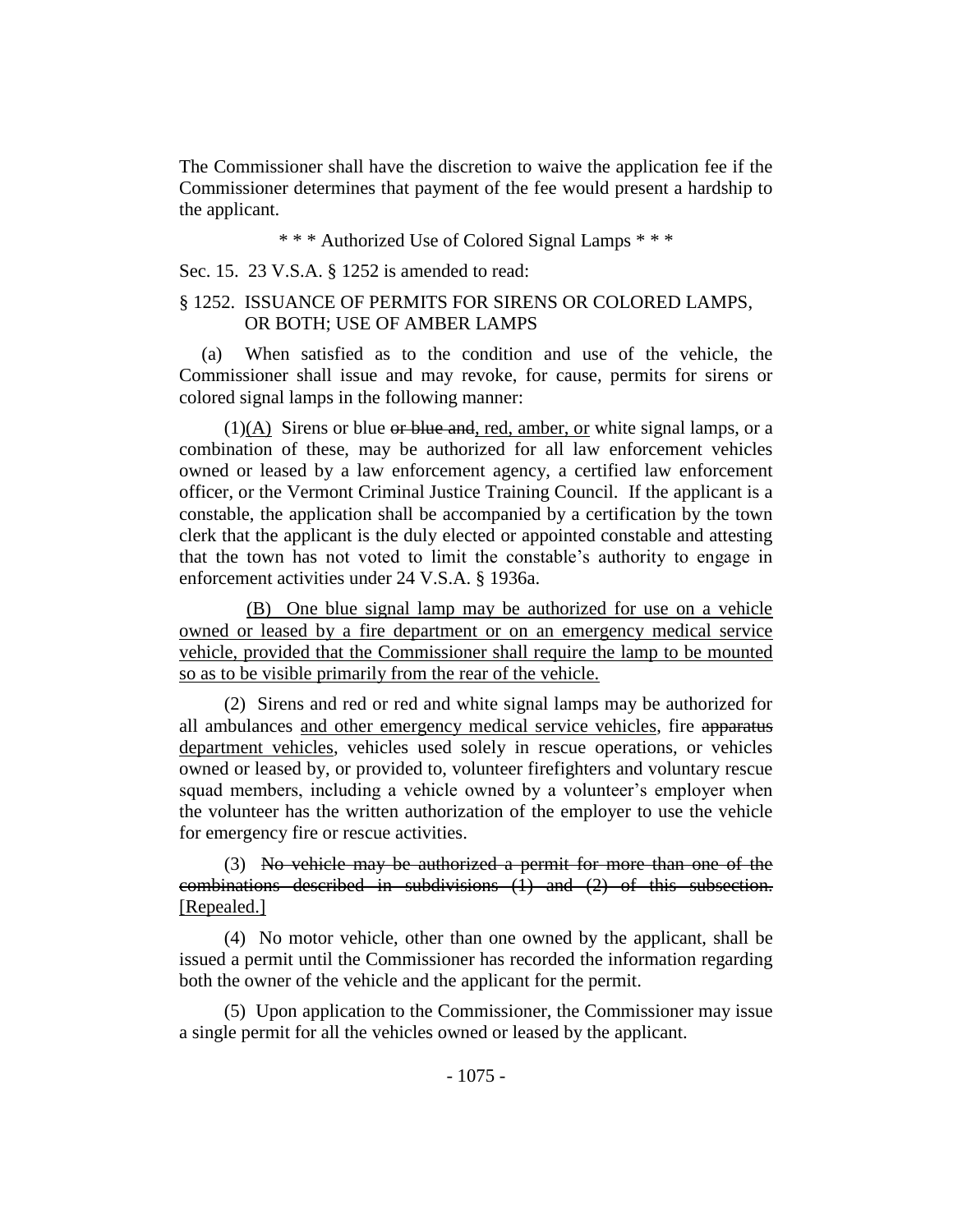(6) Sirens and red or red and white signal lamps, or sirens and blue or blue and white signal lamps, may be authorized for restored emergency or enforcement vehicles used for exhibition purposes. Sirens and lamps authorized under this subdivision may only be activated during an exhibition, such as a car show or parade.

\* \* \*

Sec. 16. 23 V.S.A. § 1255 is amended to read:

## § 1255. EXCEPTIONS

 $(1)(a)$  The provisions of section 1251 of this title shall not apply to directional signal lamps of a type approved by the commissioner of motor vehicles Commissioner.

 $(2)(b)$  All persons with motor vehicles equipped as provided in subdivision subdivisions  $1252(a)(1)$  and  $(2)$  of this title, shall use the sirens or colored signal lamps, or both, only in the direct performance of their official duties. When any person other than a law enforcement officer, firefighter, or emergency medical service (EMS) responder is operating a motor vehicle equipped as provided in subdivision  $1252(a)(1)$  of this title, the colored signal lamp shall be either removed, covered, or hooded. When any person, other than an authorized ambulance EMS vehicle operator, firefighter, or authorized operator of vehicles used in a rescue operation, is operating a motor vehicle equipped as provided in subdivision  $1252(a)(2)$  of this title, the colored signal lamps shall be either removed, covered, or hooded unless the operator holds a senior operator license.

\* \* \* Information on Motor Vehicle Certificates of Title \* \* \*

Sec. 17. 23 V.S.A. § 2018 is amended to read:

§ 2018. INFORMATION ON CERTIFICATE

- (a) Each certificate of title issued by the Commissioner shall contain:
	- (1) The date issued.
	- (2) The name and address of the owner.

(3) The names and addresses of any lienholders, in the order of priority as shown on the application or, if the application is based on a certificate of title, as shown on the certificate; however, no more than two lienholders may appear on a certificate. In the event that there are more than two lienholders on the vehicle, the certificate of title shall contain the an appropriate legend "There are more than two lienholders on this vehicle. Contact the Vermont Department of Motor Vehicles for details." as determined by the Commissioner.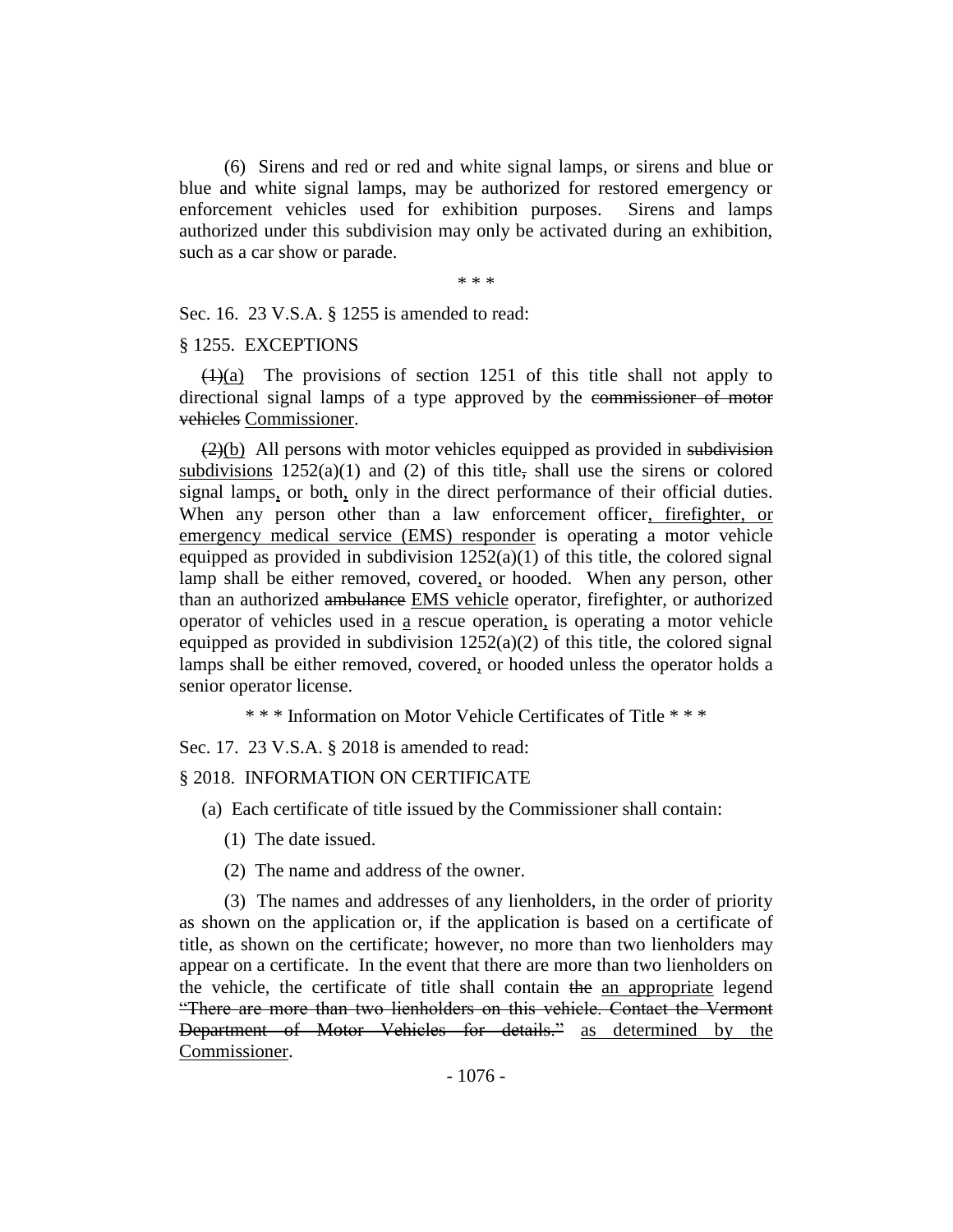(4) The title number assigned to the vehicle.

(5) A description of the vehicle including, so far as the following data exist, its make, model, identification number, odometer reading, or hubometer reading or clock meter reading on all vehicles, type of body, number of cylinders, whether new or used, and, if a new vehicle, the date of the first sale of the vehicle for use.

(6) Any other data the Commissioner prescribes.

(b) Unless a bond is filed as provided in subdivision 2020(2) of this title, a distinctive certificate of title shall be issued for a vehicle last previously registered in another state or country the laws of which do not require that lienholders be named on a certificate of title to perfect their security interests. The certificate shall contain the an appropriate legend "This vehicle may be subject to an undisclosed lien" as determined by the Commissioner and may contain any other information the Commissioner prescribes. If no notice of a security interest in the vehicle is received by the Commissioner within four months from the issuance of the distinctive certificate of title, he or she shall, upon application and surrender of the distinctive certificate, issue a certificate of title in ordinary form.

\* \* \*

(f) If a vehicle has been returned to the manufacturer after final determination, adjudication, or settlement pursuant to the provisions of 9 V.S.A. chapter 115 or after final determination, adjudication, or settlement under similar laws of any other state, any certificate of title for the vehicle shall contain the following an appropriate legend: "This vehicle was returned to the manufacturer pursuant to motor vehicle arbitration board, or similar proceedings, 9 V.S.A. § 4181" as determined by the Commissioner.

Sec. 18. 23 V.S.A. § 2022(a) is amended to read:

(a) If a certificate is lost, stolen, mutilated, or destroyed or becomes illegible, the first lienholder or, if none, the owner or legal representative of the owner named in the certificate, as shown by the records of the Commissioner, shall promptly make application for and may obtain a duplicate upon furnishing information satisfactory to the Commissioner. The duplicate certificate of title shall contain the legend "This is a duplicate certificate and may be subject to the rights of a person under the original certificate." It shall be mailed to the first lienholder named in it or, if none, to the owner.

Sec. 19. 23 V.S.A. § 2093(a) is amended to read:

(a) If a vehicle upon which a salvage certificate of title, a parts-only certificate, or other document indicating the vehicle is not sold for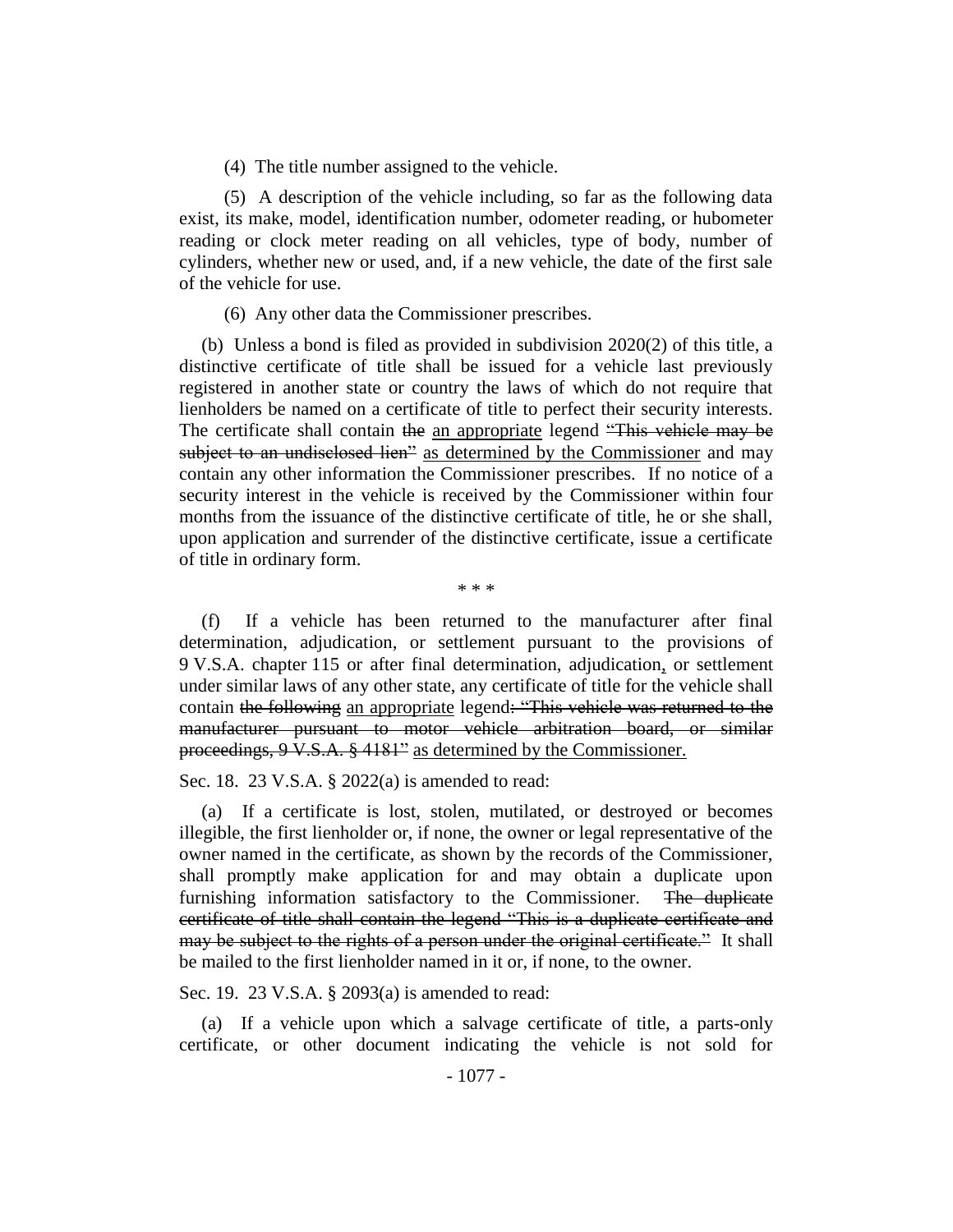re-registration purposes has been or should have been issued by the Commissioner or by any other jurisdiction or person and or both, or a vehicle that has been declared a totaled motor vehicle is rebuilt and restored for highway operation, the owner thereof shall not apply for a certificate of title or registration, and none shall be issued until the vehicle has been inspected by the Commissioner or his or her authorized representative. The inspection of the vehicle shall be conducted in the manner prescribed by the Commissioner and shall include verification of the vehicle identification number and bills of sale or titles for major component parts used to rebuild the vehicle. When necessary, a new vehicle identification number shall be attached to the vehicle as provided by section 2003 of this title. Any new title issued for such vehicles shall contain the legend "rebuilt vehicle."

> \* \* \* Information on Snowmobile, Motorboat, and All-Terrain Vehicle Titles \* \* \*

Sec. 20. 23 V.S.A. § 3811 is amended to read:

# § 3811. INFORMATION ON CERTIFICATE

- (a) Each certificate of title issued by the Commissioner shall contain:
	- (1) The date issued.
	- (2) The name and address of the owner.

(3) The names and addresses of any lienholders, in the order of priority as shown on the application or, if the application is based on a certificate of title, as shown on the certificate; however, no more than two lienholders may appear on a certificate. In the event that there are more than two lienholders on the vessel, snowmobile, or all-terrain vehicle, the certificate of title shall contain the an appropriate legend "There are more than two lienholders on this vessel, snowmobile, or all-terrain vehicle. Contact the Vermont Department of Motor Vehicles for details" as determined by the Commissioner.

\* \* \*

(b) Unless a bond is filed as provided in subdivision 3813(2) of this title, a distinctive certificate of title shall be issued for a vessel, snowmobile, or all-terrain vehicle last previously registered in another state or country the laws of which do not require that lienholders be named on a certificate of title to perfect their security interests, or for which a title had not been issued by such other state or country. The certificate shall contain the an appropriate legend "This vessel, snowmobile, or all-terrain vehicle may be subject to an undisclosed lien" as determined by the Commissioner and may contain any other information the Commissioner prescribes. If no notice of a security interest in the vessel, snowmobile, or all-terrain vehicle is received by the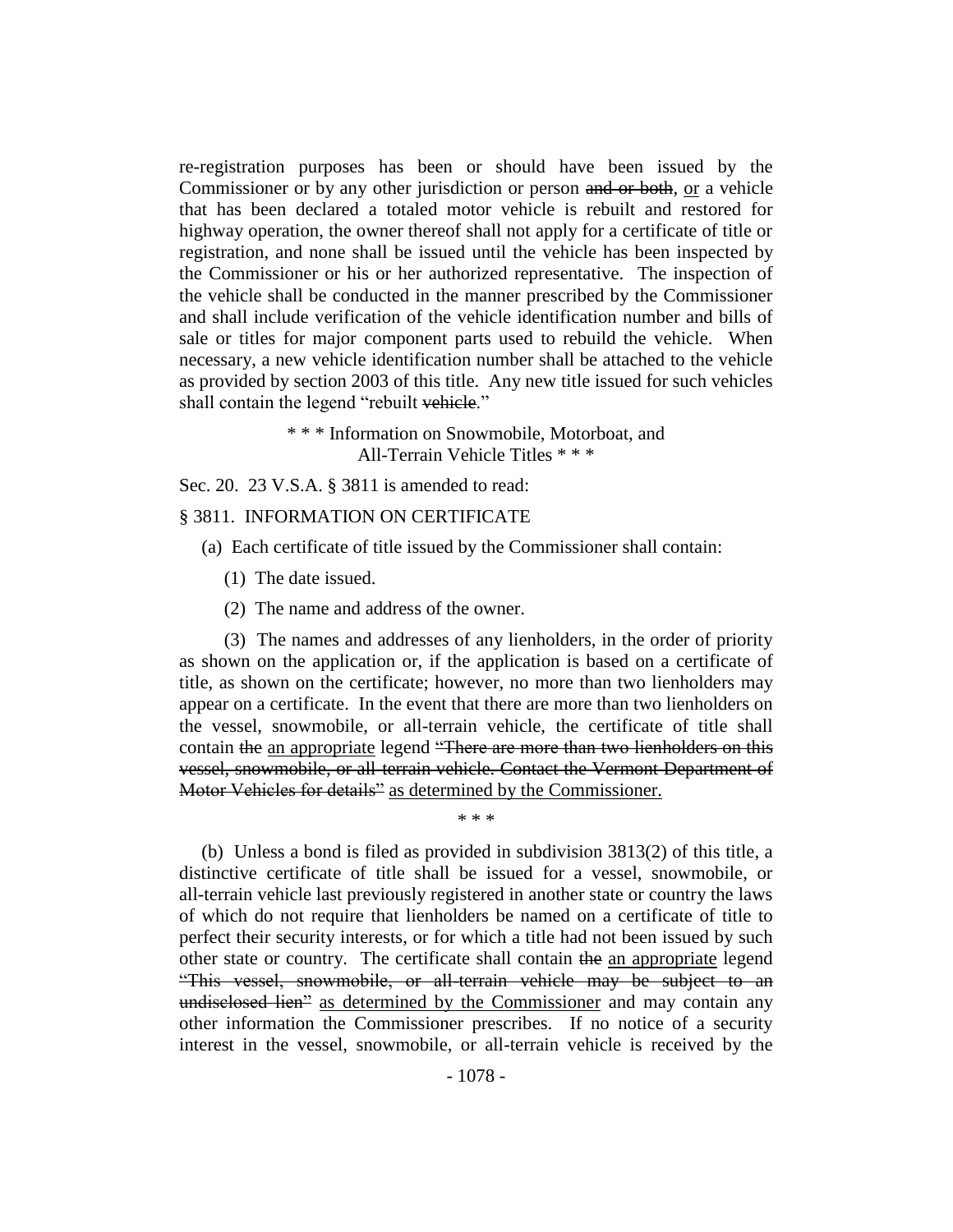Commissioner within four months from the issuance of the distinctive certificate of title, he or she shall, upon application and surrender of the distinctive certificate, issue a certificate of title in ordinary form.

\* \* \*

#### Sec. 21. 23 V.S.A. § 3815(a) is amended to read:

(a) If a certificate is lost, stolen, mutilated, or destroyed or becomes illegible, the first lienholder or, if none, the owner or legal representative of the owner named in the certificate, as shown by the records of the Commissioner, shall promptly make application for and may obtain a duplicate upon furnishing information satisfactory to the Commissioner. The duplicate certificate of title shall contain the legend, "This is a duplicate certificate and may be subject to the rights of a person under the original certificate." It shall be mailed to the first lienholder named in it or, if none, to the owner.

## Sec. 22. 23 V.S.A. § 3835(a) is amended to read:

(a) If a vessel, snowmobile, or all-terrain vehicle upon which a salvage certificate of title, a parts-only certificate, or other document indicating the vessel, snowmobile, or all-terrain vehicle is not sold for reregistration purposes has been or should have been issued by the Commissioner, or by any other jurisdiction or person or both, or if a vessel, snowmobile, or all-terrain vehicle that has been declared totaled is rebuilt and restored for operation, the owner shall not apply for a certificate of title or registration, and none shall be issued until the vessel, snowmobile, or all terrain all-terrain vehicle has been inspected by the Commissioner or his or her authorized representative. The inspection of the vessel, snowmobile, or all-terrain vehicle shall be conducted in the manner prescribed by the Commissioner and shall include verification of the identification number and bills of sale or titles for major component parts used to rebuild the vessel, snowmobile, or all-terrain vehicle. When necessary, a new identification number shall be attached to the vessel, snowmobile, or all-terrain vehicle as provided by section 2003 of this title. Any new title issued for these vessels, snowmobiles, or all-terrain vehicles shall contain the legend "rebuilt vessel, snowmobile, or all-terrain vehicle."

\* \* \* Towed Vehicles \* \* \*

Sec. 23. 23 V.S.A. § 1102 is amended to read:

## § 1102. REMOVAL OF STOPPED VEHICLES

(a) Any enforcement officer is authorized to:

(1) move a vehicle stopped, parked, or standing contrary to section 1101 of this title, or to require the driver or other person in charge to move the vehicle to a position off the paved or main-traveled part of the highway;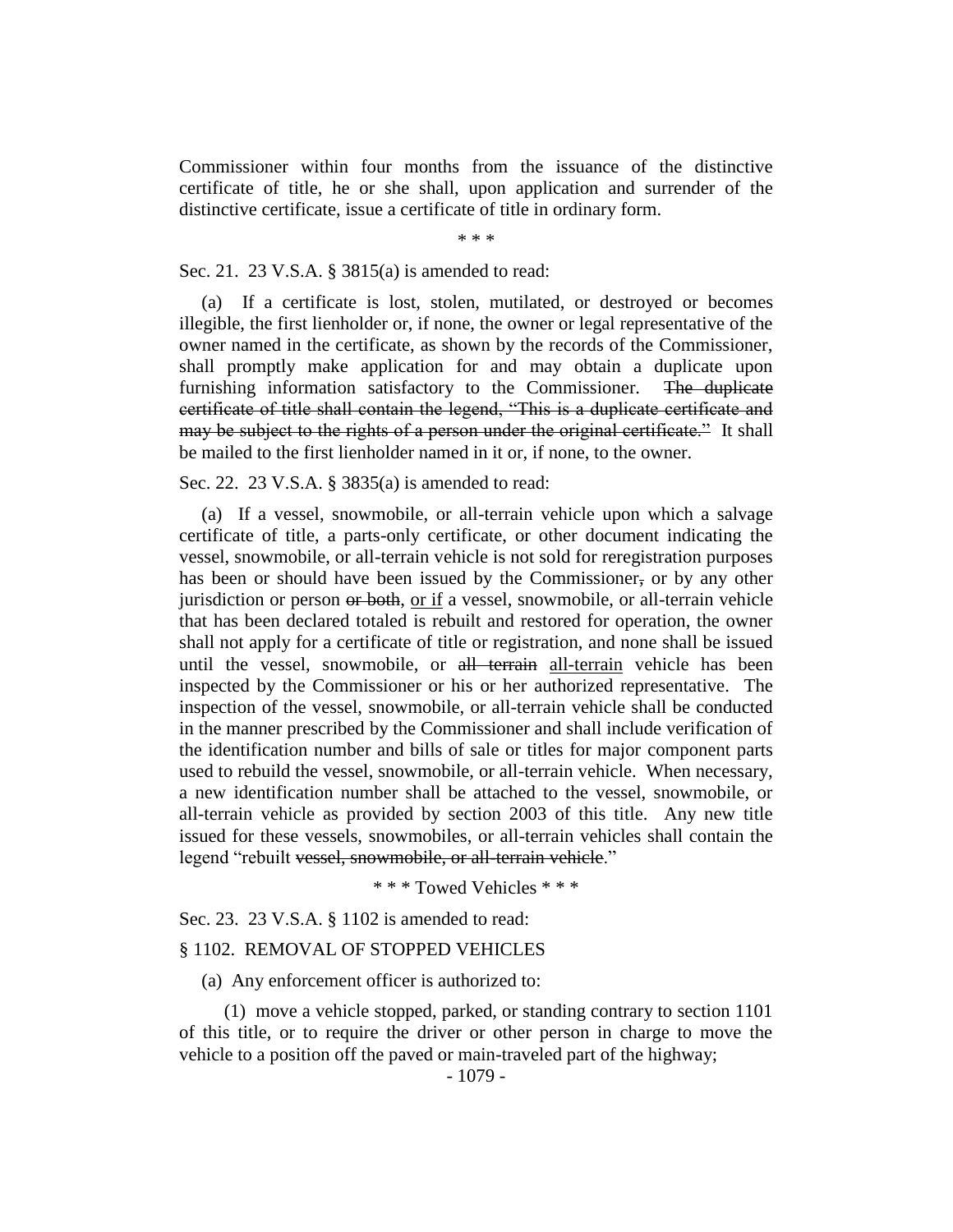(2) remove an unattended vehicle which is an obstruction to traffic or to maintenance of the highway to a garage or other place of safety;

(3) remove any vehicle found upon a highway, as defined in 19 V.S.A. § 1, to a garage or other place of safety when:

(A) the officer is informed by a reliable source that the vehicle has been stolen or taken without the consent of its owner; or

(B) the person in charge of the vehicle is unable to provide for its removal; or

(C) the person in charge of the vehicle has been arrested under circumstances which require his or her immediate removal from control of the vehicle.

(b) Any enforcement officer causing the removal of a motor vehicle under this section shall notify the Agency of Transportation Department as to the location and date of discovery of the vehicle, date of removal of the vehicle, name of the wrecker towing service removing the vehicle, and place of storage. The officer shall record and remove from the vehicle, if possible, any information which might aid the Transportation Board Department in ascertaining the ownership of the vehicle. All information shall be forwarded and forward it to the Transportation Board in accordance with the provisions of 24 V.S.A. chapter 61 Department. A motor vehicle towed under authority of this section may qualify as an abandoned motor vehicle under subchapter 7 of chapter 21 of this title.

Sec. 24. 24 V.S.A. § 2272 is amended to read:

#### § 2272. TAKING TITLE TO REMOVAL OF JUNK MOTOR VEHICLES

(a) A junk motor vehicle discovered in violation of section 2271 of this title shall be removed from view of the main traveled way of the highway by the owner of the land upon which it is discovered, upon receiving written notice from the agency of transportation Agency of Transportation to do so, if such owner holds title to the motor vehicle.

(b) If the owner of the land upon which a junk motor vehicle is discovered in violation of section 2271 of this title, does not hold or disclaims title, and the true owner of the motor vehicle is known or can be ascertained, the motor vehicle owner shall dispose of such motor vehicle in such a manner that it is no longer visible from the main traveled way of the highway upon receiving written notice from the agency of transportation Agency of Transportation to do so.

(c) The owner of land upon which a motor vehicle is left in violation of this section or section 2271 of this title may, without incurring any civil liability or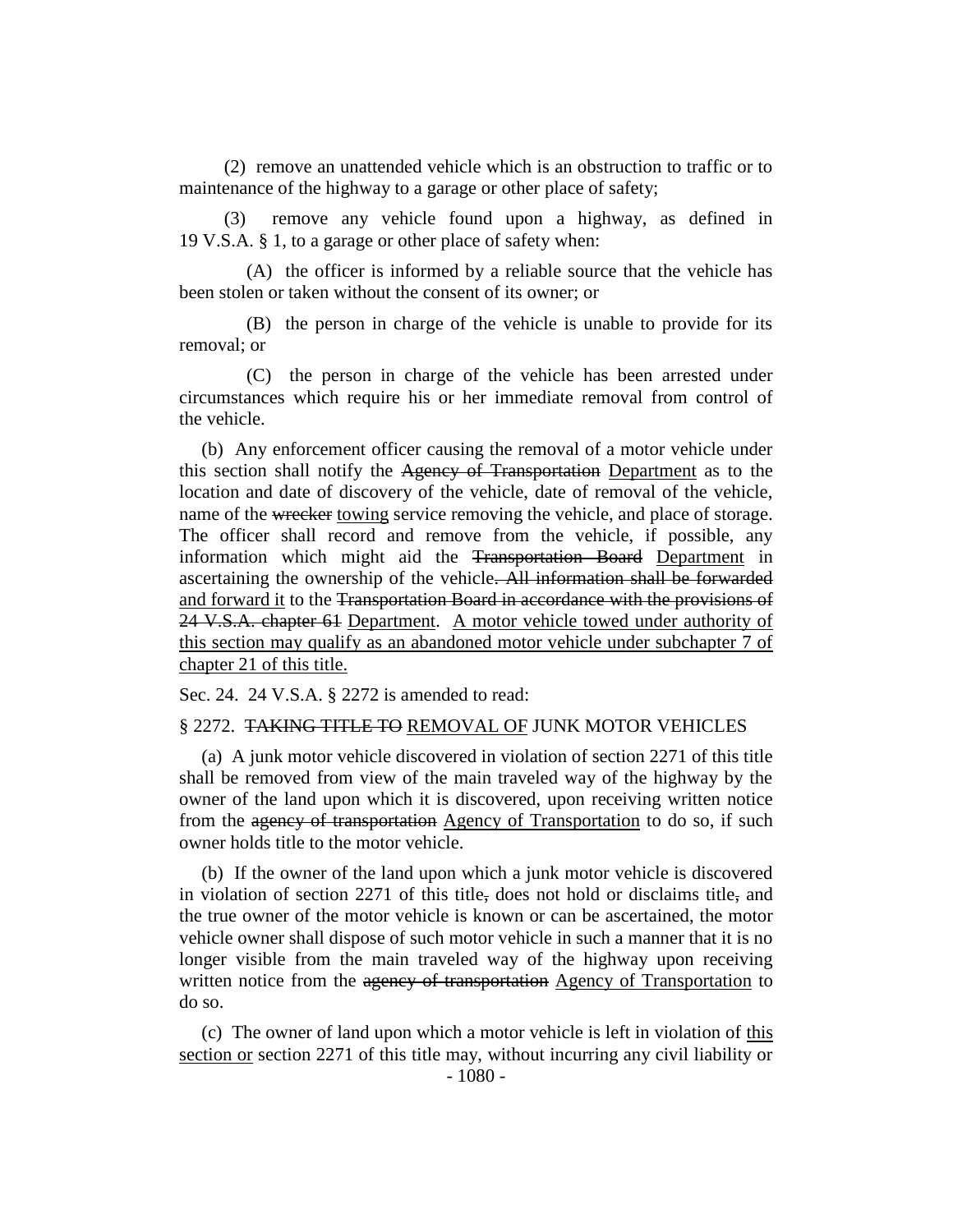criminal penalty to the owner or lienholders of such vehicles vehicle, remove cause the vehicle to be removed from the place where it is discovered to any other place on any property owned by him, and if so removed, he shall notify the agency of transportation and local or state police, in writing, forthwith. Within ten days after notification, the agency of transportation shall cause the vehicle to be taken under its control and disposed of as hereafter provided or her, or from the property, in accordance with 23 V.S.A. § 2152. The provisions of 23 V.S.A. chapter 21, subchapter 7 (abandoned motor vehicles) shall govern the identification, reclamation, and disposal of such vehicles.

(d) [Repealed.]

\* \* \* All-Terrain Vehicles \* \* \*

Sec. 25. 23 V.S.A. § 3501(5) is amended to read:

(5) "All-terrain vehicle" or "ATV" means any nonhighway recreational vehicle, except snowmobiles, having no less than two low pressure tires (10 pounds per square inch, or less), not wider than 60 64 inches with two-wheel ATVs having permanent, full-time power to both wheels, and having a dry weight of less than 1,700 pounds, when used for cross-country travel on trails or on any one of the following or a combination thereof: land, water, snow, ice, marsh, swampland, and natural terrain. An ATV on a public highway shall be considered a motor vehicle, as defined in section 4 of this title, only for the purposes of those offenses listed in subdivisions  $2502(a)(1)(H)$ ,  $(N)$ ,  $(R)$ ,  $(U)$ ,  $(Y)$ ,  $(FF)$ ,  $(GG)$ ,  $(II)$ , and  $(AAA)$ ;  $(2)(A)$  and  $(B)$ ;  $(3)(A)$ ,  $(B)$ ,  $(C)$ , and  $(D)$ ; (4)(A) and (B) and (5) of this title and as provided in section 1201 of this title. An ATV shall not include an electric personal assistive mobility device.

Sec. 26. 23 V.S.A. § 3502 is amended to read:

#### § 3502. REGISTRATION

(a) An all-terrain vehicle may not be operated unless registered pursuant to this chapter or any other section of this title by the State of Vermont and unless the all-terrain vehicle displays a valid Vermont ATV Sportsman's Association (VASA) Trail Access Decal (TAD) when operating on a VASA trail, except when operated:

(1)  $\Theta$  on On the property of the owner of the all-terrain vehicle;  $\Theta$ .

(2)  $\theta$  off off the highway, in a ski area while being used for the purpose of grooming snow, maintenance, or in rescue operations; or.

(3) for For official use by a federal, State, or municipal agency and only if the all-terrain vehicle is identified with the name or seal of the agency in a manner approved by the Commissioner; or.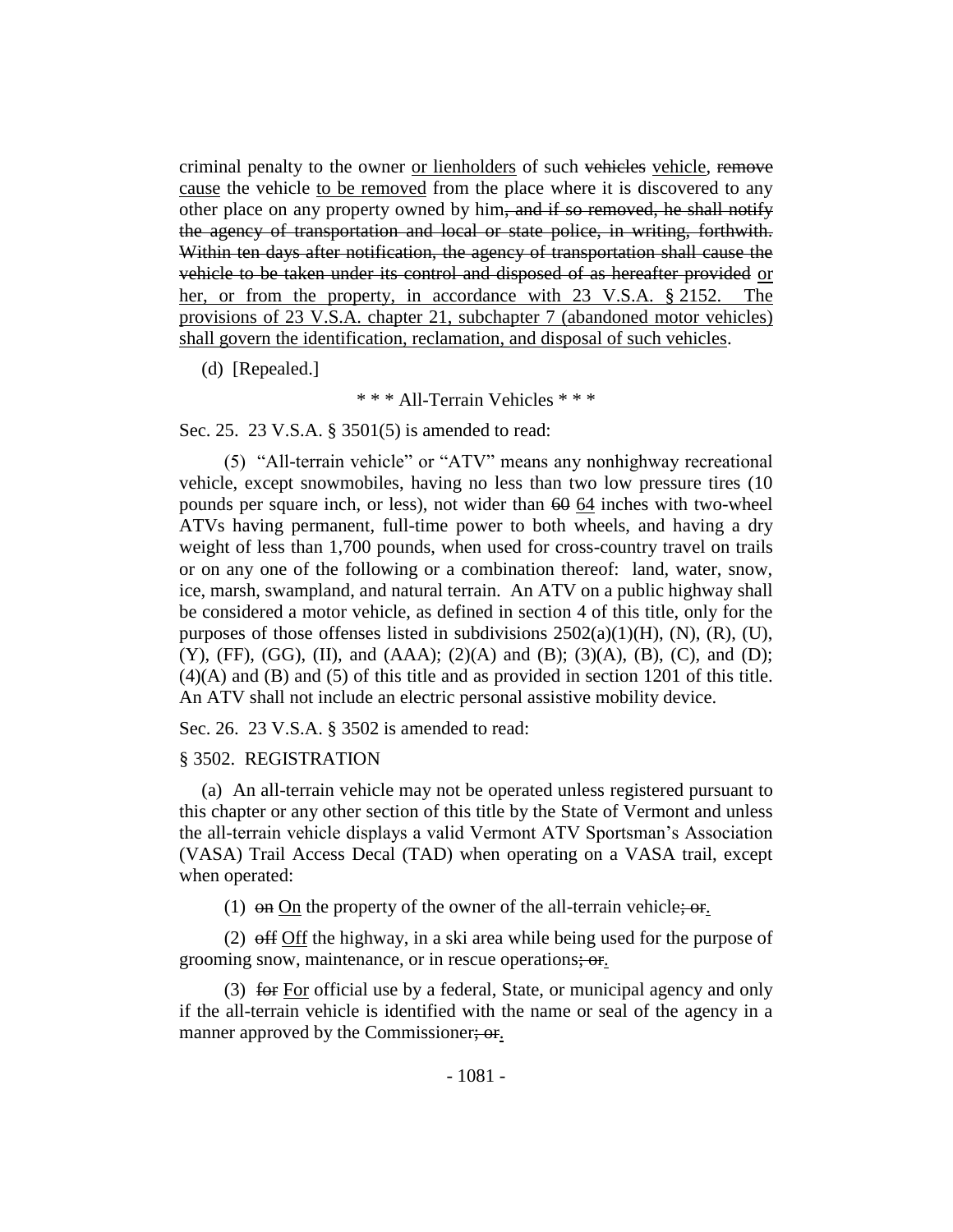(4) solely Solely on privately owned land when the operator is specifically invited to do so by the owner of that property and has on his or her person the written consent of the owner.

(5) By a person who possesses a completed TAD form processed electronically and either printed out or displayed on a portable electronic device. The printed or electronic TAD form shall be valid for 10 days after the electronic transaction. Use of a portable electronic device to display a completed TAD form does not in itself constitute consent for an enforcement officer to access other contents of the device.

\* \* \*

(e) An all-terrain vehicle owned by a person who is a resident of any other state or province shall be deemed to be properly registered for the purposes of this chapter if it is registered in accordance with the laws of the state or province in which its owner resides, but only to the extent that a similar exemption or privilege is granted under the laws of that state or province for all-terrain vehicles registered in this State by a resident of this State.

\* \* \* Commercial Driver Licenses; Skills Test Waivers \* \* \*

Sec. 27. 23 V.S.A. § 4108(d) is amended to read:

(d) At the discretion of the Commissioner, the skills test required under 49 C.F.R. § 383.113 may be waived for a commercial motor vehicle driver with military commercial motor vehicle experience who is currently licensed at the time of his or her application for a commercial driver license, if the test is substituted with an applicant's driving record in combination with the driving experience specified in this subsection. The Commissioner shall impose conditions and limitations to restrict the applicants from whom alternative requirements for the skills test may be accepted. Such conditions shall include the following:

(1) the applicant must certify that, during the two-year period immediately prior to applying for a commercial driver license, he or she:

(A) has not had more than one license in addition to a military license;

(B) has not had any license suspended, revoked, or cancelled;

(C) has not had any convictions for any type of motor vehicle for the disqualifying offenses specified in subsection 4116(a) of this title;

(D) has not had more than one conviction for any type of motor vehicle for serious traffic violations specified in subdivision 4103(16) of this title; and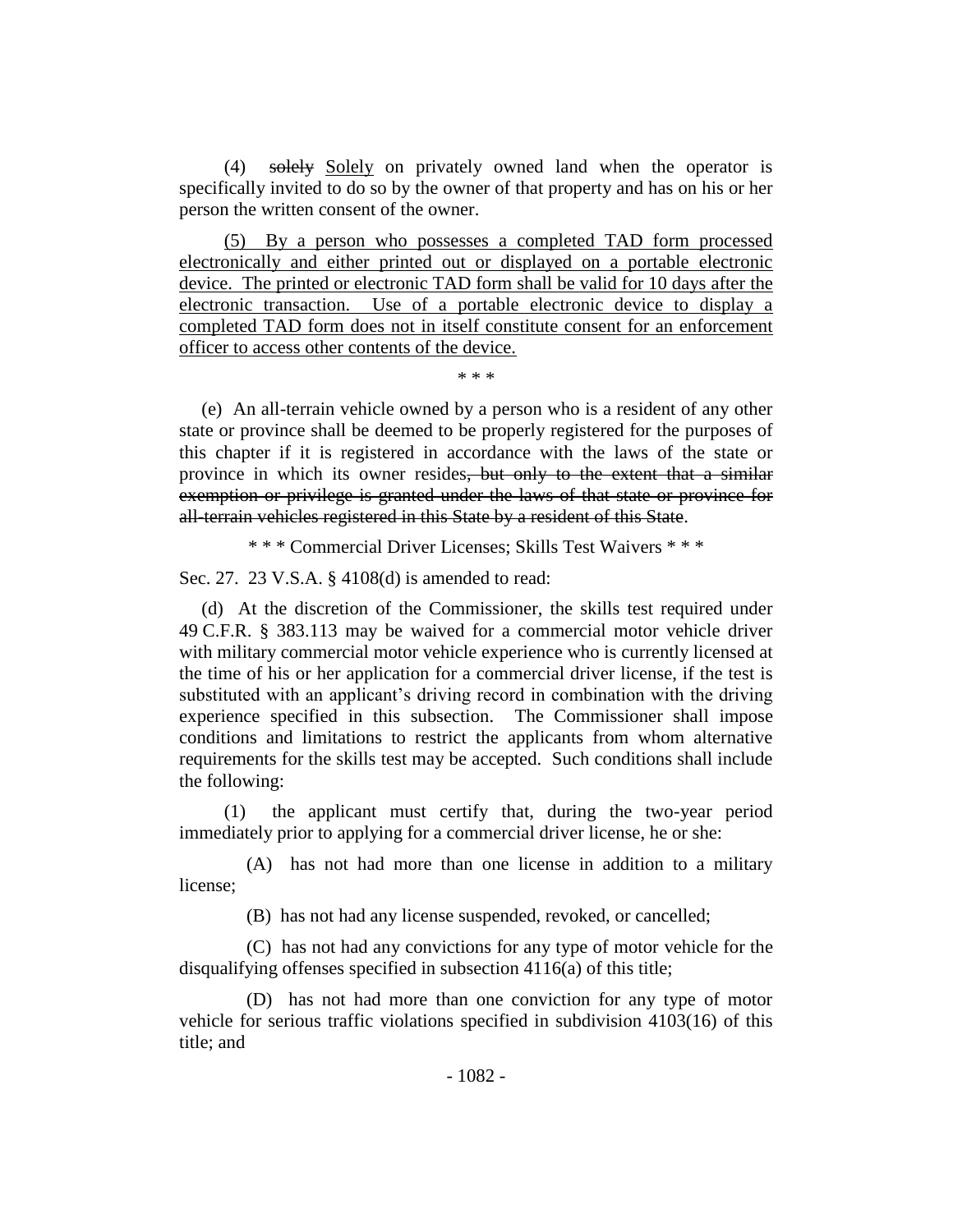(E) has not had any conviction for a violation, other than a parking violation, of military, state State, or local law relating to motor vehicle traffic control arising in connection with any traffic accident, and has no record of an accident in which he or she was at fault; and

(2) the applicant must provide evidence and certify that he or she:

(A) is regularly employed or was regularly employed within the last 90 days 12 months in a military position requiring operation of a commercial motor vehicle;

(B) was exempted from the commercial driver license requirements in 49 C.F.R. § 383.3(c); and

(C) was operating for at least the two years immediately preceding discharge from the military a vehicle representative of the commercial motor vehicle the driver applicant operates or expects to operate.

\* \* \* Lists of Registrations and Suspensions \* \* \*

Sec. 28. 23 V.S.A. § 109 is amended to read:

## § 109. LISTS OF REGISTRATIONS TO ENFORCEMENT OFFICERS AND OTHERS; LISTS OF SUSPENSIONS

(a) Annually, the Commissioner shall cause to be prepared a list of registered motor vehicles, arranged serially according to the registration numbers assigned thereto which shall contain in addition the names and addresses of registered owners and a brief description of the vehicle registered, and the name and address of each person to whom is assigned a dealer's registration number. One copy of such list shall be furnished, in such form as the Commissioner may determine, free to each inspector of the Motor Vehicle Department, sheriff, State's Attorney, district judge, and police department in the State. The list may be also furnished to any person on request and upon the payment of the required fee. [Repealed.]

(b) Each month, the Commissioner shall cause to be prepared a list of all persons whose operating license, nonresident operating privileges, or privilege of an unlicensed operator to operate a vehicle, is suspended or revoked in this State at the time the list is prepared. Names on the list shall be arranged by county of residence or zip code. Notwithstanding 1 V.S.A. chapter 5, subchapter 3, the a list of all persons whose operating license, nonresident operating privileges, or privilege of an unlicensed operator to operate a vehicle is suspended or revoked in this State shall be available on request in such form as the Commissioner may determine. The list shall be available in an electronic format for law enforcement officers with computer access through the Department of Public Safety.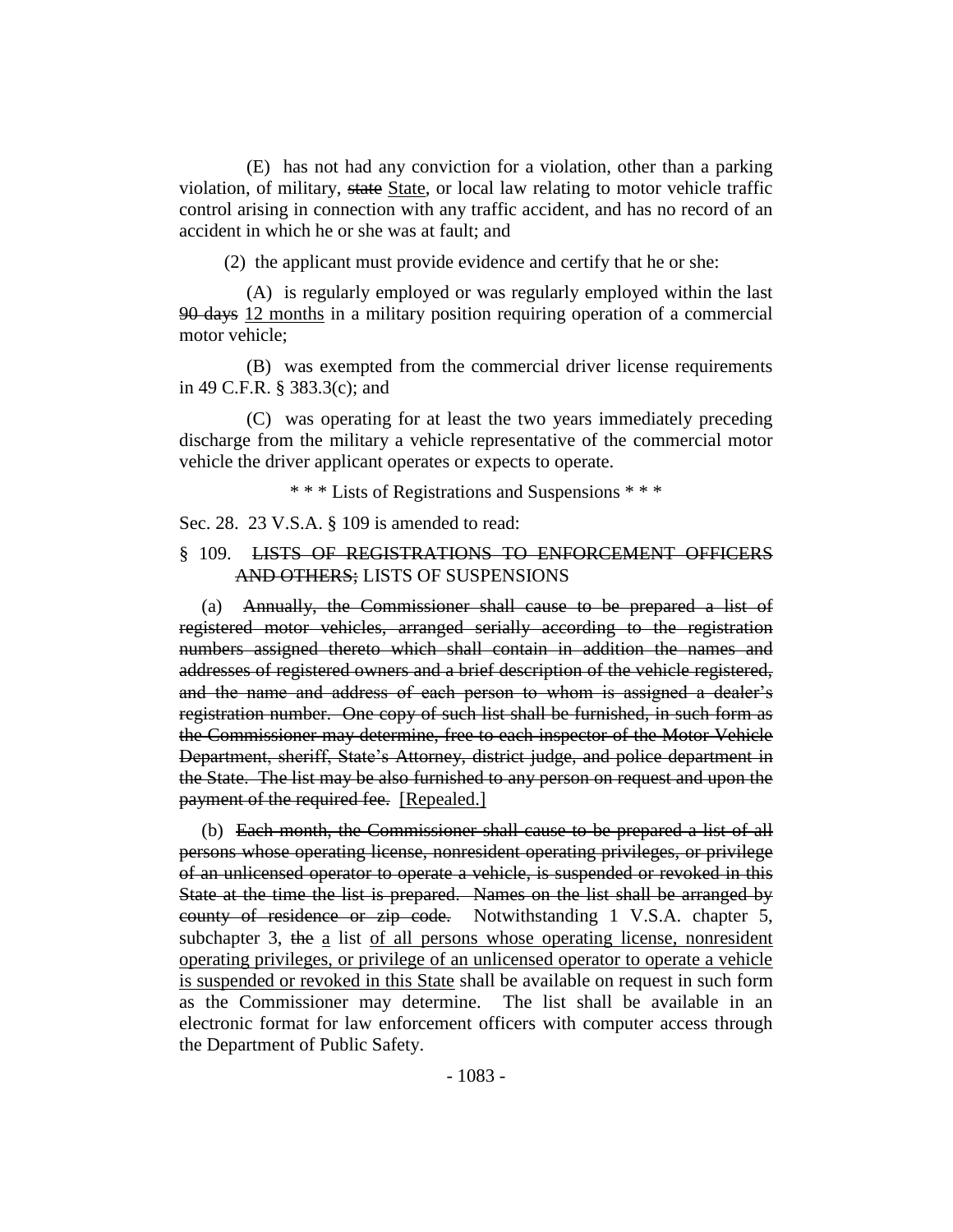## \* \* \* Nonresident Motor Truck Registration \* \* \*

#### Sec. 29. REPEAL

23 V.S.A. § 413 (nonresident motor truck registration) is repealed. Sec. 30. 23 V.S.A. § 411 is amended to read:

## § 411. RECIPROCAL PROVISIONS

As determined by the Commissioner, a motor vehicle owned by a nonresident shall be considered as registered and a nonresident operator shall be considered as licensed or permitted in this State if the nonresident owner or operator has complied with the laws of the foreign country or state of his or her residence relative to the registration of motor vehicles and the granting of operators' licenses or learner's permits. Any exemptions provided in this section shall, however, be operative as to an owner or operator of a motor vehicle only to the extent that under the laws of the foreign country or state of his or her residence like exemptions and privileges are granted to operators duly licensed or permitted and to owners of motor vehicles duly registered under the laws of this State. If the owner or operator is a resident of a country not adjoining the United States, such exemptions shall be operative for a period of 30 days for vacation purposes, notwithstanding that such country does not grant like privileges to residents of this State. Such exemptions shall not be operative as to the owner of a motor truck used for the transportation of property for hire or profit between points within the State or to the owner of any motor vehicle carrying an auxiliary fuel tank or tanks providing an additional supply of motor fuel over and above that provided in the standard equipment of such vehicle.

\* \* \* New Motor Vehicle Arbitration; Uncontested Matters \* \* \*

Sec. 31. 9 V.S.A. § 4173 is amended to read:

## § 4173. PROCEDURE TO OBTAIN REFUND OR REPLACEMENT

\* \* \*

(c)(1) Arbitration of the consumer's complaint, either through the manufacturer's dispute settlement mechanism or the Board, must be held within 45 days of receipt by the manufacturer or the Board of the consumer's notice, electing the remedy of arbitration unless:

 $(A)$  the consumer or the manufacturer has shows good cause for an extension of time, not to exceed an additional 30-day period; or

(B) the manufacturer does not contest the consumer's complaint, in which case an arbitration hearing is not required.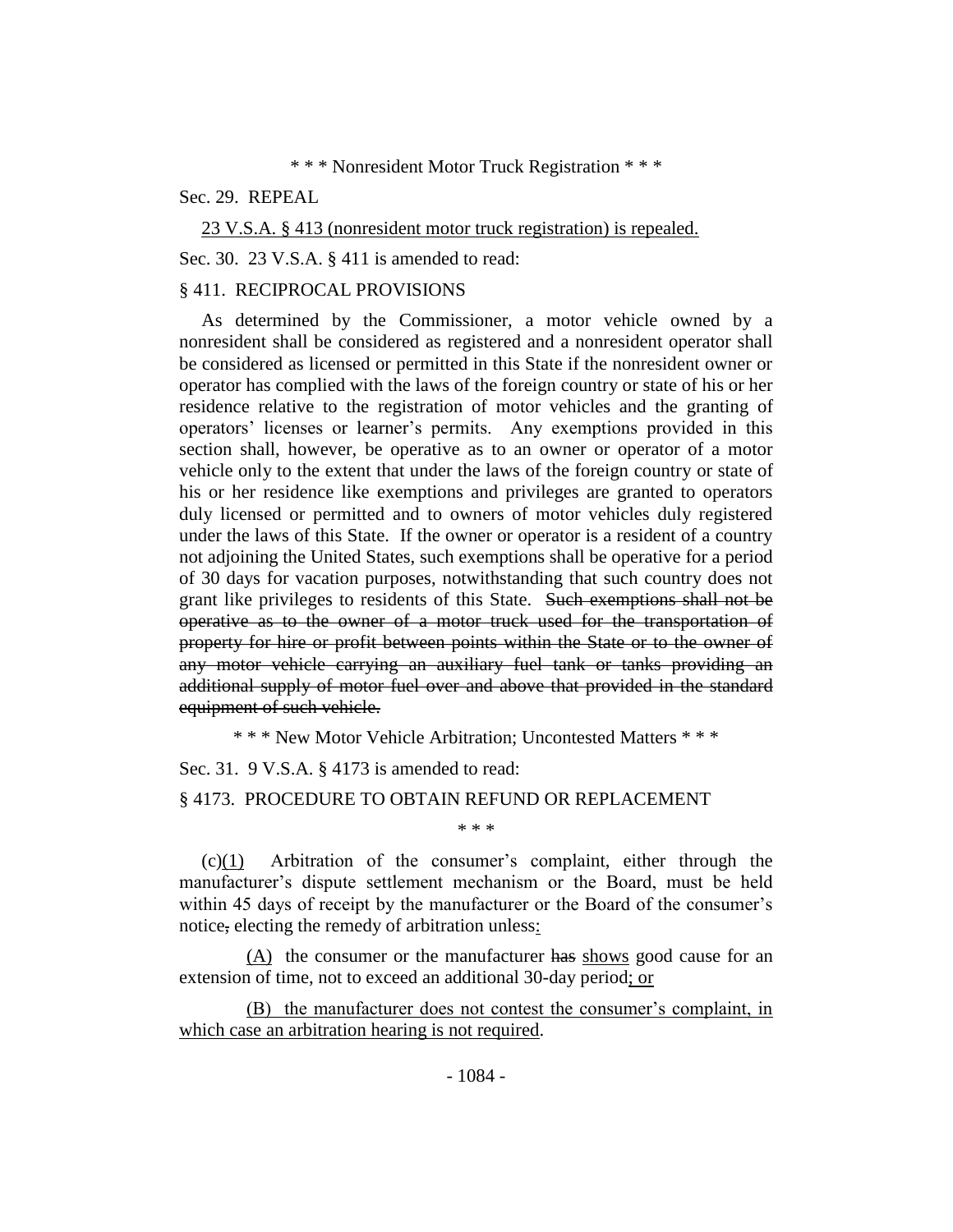(2) If the an extension of time is requested by the manufacturer, the manufacturer shall provide free use of a vehicle to the consumer if the consumer's vehicle is out of service.

(3) In the event If the consumer elects to proceed in accordance with the manufacturer's dispute settlement mechanism, the matter is contested, and the arbitration of the dispute is not held within 45 days of the manufacturer's receipt of the consumer's notice and the manufacturer is not able to establish good cause for the delay, the consumer shall be entitled to receive the relief requested under this chapter.

(d) Within the 45-day period set forth in subsection (c) of this section but at least five days prior to hearing, the manufacturer shall have one final opportunity to correct and repair the defect which the consumer claims entitles him or her to a refund or replacement vehicle. Any right to a final repair attempt is waived if the manufacturer does not complete it at least five days prior to hearing. If the consumer is satisfied with the corrective work done by the manufacturer or his or her delegate, the arbitration proceedings shall be terminated without prejudice to the consumer's right to request arbitration be recommenced if the repair proves unsatisfactory for the duration of the express warranty.

(e) The If an arbitration hearing is required under this section, the vehicle must be presented at the hearing site for an inspection or test drive, or both, by members of the Board.

\* \* \*

Sec. 32. 9 V.S.A. § 4174(d) is amended to read:

(d) The Board shall render a decision within 30 days of the conclusion of a hearing and in a contested matter, and within 30 days of the manufacturer's answer in an uncontested matter. The Board has authority to issue any and all damages as are provided by this chapter.

\* \* \* Biobus Pilot Extension \* \* \*

Sec. 33. 2013 Acts and Resolves No. 12, Sec. 30a is amended to read:

Sec. 30a. SCHOOL BUS PILOT PROGRAM

(a) Definitions. As used in this section, the term "person" shall have the same meaning as in 1 V.S.A. § 128, and the term "Type II school bus" shall have the same meaning as in 23 V.S.A. § 4(34)(C).

(b) Pilot program. Upon application, the Commissioner of Motor Vehicles shall approve up to three persons who satisfy the requirements of this section to participate in a pilot program. Pilot program participants shall be authorized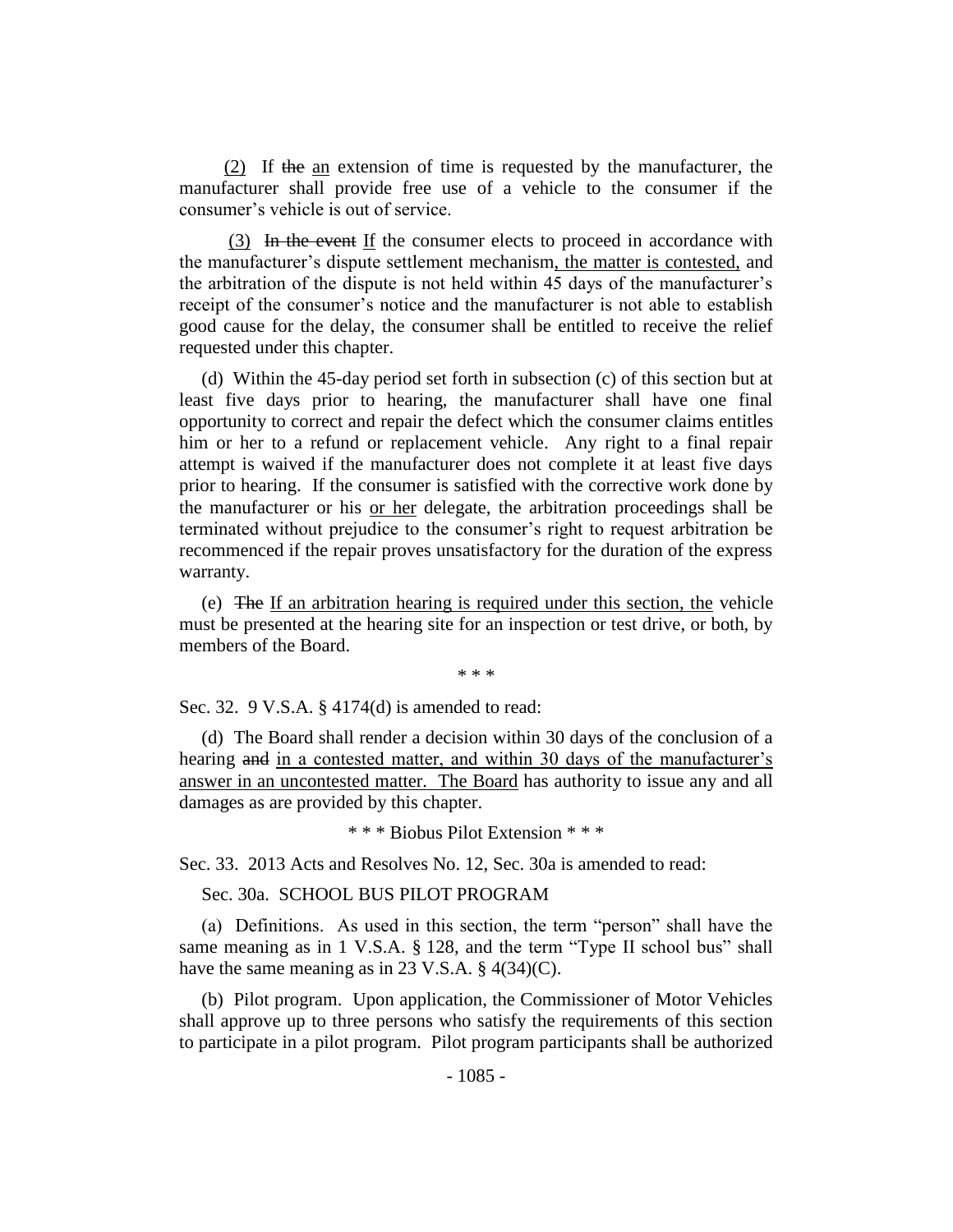to operate on Vermont highways Type II school buses registered in this State that are retrofitted with an auxiliary fuel tank to enable the use of biodiesel, waste vegetable oil, or straight vegetable oil, provided the school bus has passed inspection in accordance with subdivision (c)(3) of this section and the bus and its auxiliary tank comply with the Federal Motor Vehicle Safety Standards applicable to Type II school buses. If more than three persons apply to participate in the pilot program, the Commissioner shall give priority to applicants who seek to install the auxiliary fuel tank in connection with a student-led or student-generated school project.

(c) Documentation; requirements. The Commissioner may prescribe that applicants furnish information necessary to implement the pilot program. After an applicant furnishes such information and is approved, the Commissioner shall provide the person with documentation of the person's selection under the pilot program and the expiration date of the program. If the approved person is a municipality or another legal entity, the Commissioner's documentation shall list the specific individuals authorized to operate the Type II school bus. The Commissioner's documentation shall:

(1) be carried in the school bus while it is operated on a highway;

(2) constitute and be recognized by enforcement officers in Vermont as a waiver, until expiration of the pilot program, of those provisions of 23 V.S.A. §§ 4(37), 1221, and 1283(a)(6) and of any rule that would prohibit school buses retrofitted with auxiliary fuel tanks from lawfully operating on Vermont highways; and

(3) be recognized by authorized inspection stations as a waiver of the prohibition on auxiliary or added fuel tanks, and of the requirement that buses only be equipped with such motor fuel tanks as are regularly installed by the manufacturer, specified in the School Bus Periodic Inspection Manual ("Inspection Manual"); provided, however, that no school bus equipped with an auxiliary or added fuel tank shall pass inspection unless all other requirements of the Inspection Manual regarding fuel systems are satisfied.

(d) Expiration. The pilot program established and the waivers granted under this section shall expire on September 1, 2015 2017.

\* \* \* Exempt Vehicle Title \* \* \*

Sec. 34. 23 V.S.A. chapter 21 is amended to read:

#### CHAPTER 21. TITLE TO MOTOR VEHICLES

Subchapter 1. General Provisions

§ 2001. DEFINITIONS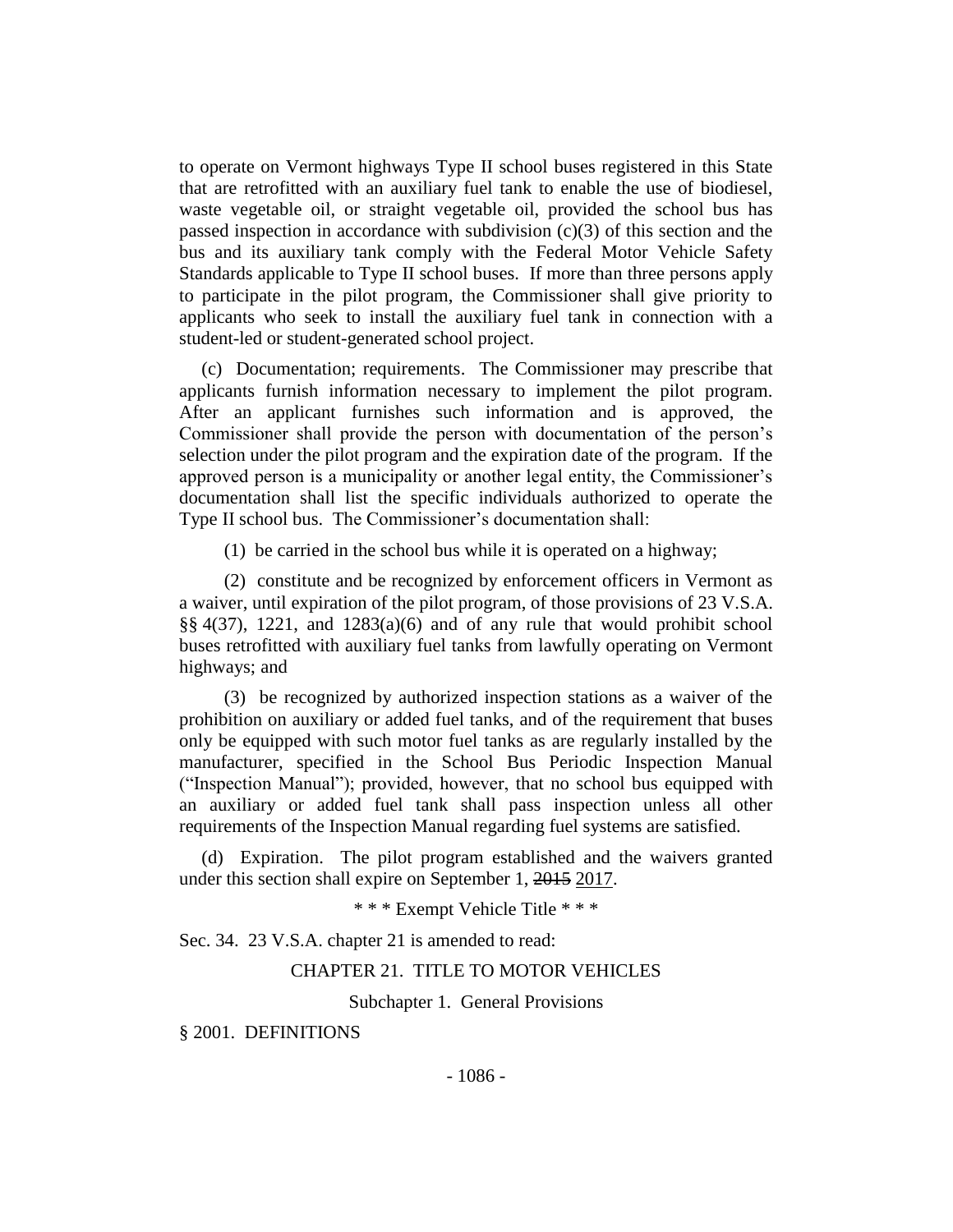Except when the context otherwise requires, as used in this chapter:

\* \* \*

(15) "Title or certificate of title" means a written instrument or document that certifies ownership of a vehicle and is issued by the Commissioner or equivalent official of another jurisdiction. These terms do not include an exempt vehicle title authorized to be issued under subdivision  $2013(a)(2)$  of this chapter.

\* \* \*

### § 2002. FEES

(a) The Commissioner shall be paid the following fees:

(1) for any certificate of title, including a salvage certificate of title, or an exempt vehicle title, \$33.00;

\* \* \*

### § 2012. EXEMPTED VEHICLES

No certificate of title need be obtained for:

(1) A a vehicle owned by the United States, unless it is registered in this State;

(2) A a vehicle owned by a manufacturer or dealer and held for sale, even though incidentally moved on the highway or used for purposes of testing or demonstration, or used by an educational institution approved by the Agency of Education for driver training purposes, or a vehicle used by a manufacturer solely for testing;

(3)  $\overline{A}$  a vehicle owned by a nonresident of this State and not required by law to be registered in this State;

(4) A a vehicle regularly engaged in the interstate transportation of persons or property for which a currently effective certificate of title has been issued in another state;

(5) A a self-propelled wheel chair wheelchair or invalid tricycle;

(6) A a motorcycle which has less than 300 cubic centimeters of engine displacement or a motorcycle powered by electricity with less than 20 kilowatts of engine power;

(7) Any any trailer with an unladened weight of  $1,500$  pounds or less;

(8) A  $\underline{a}$  motor-driven cycle;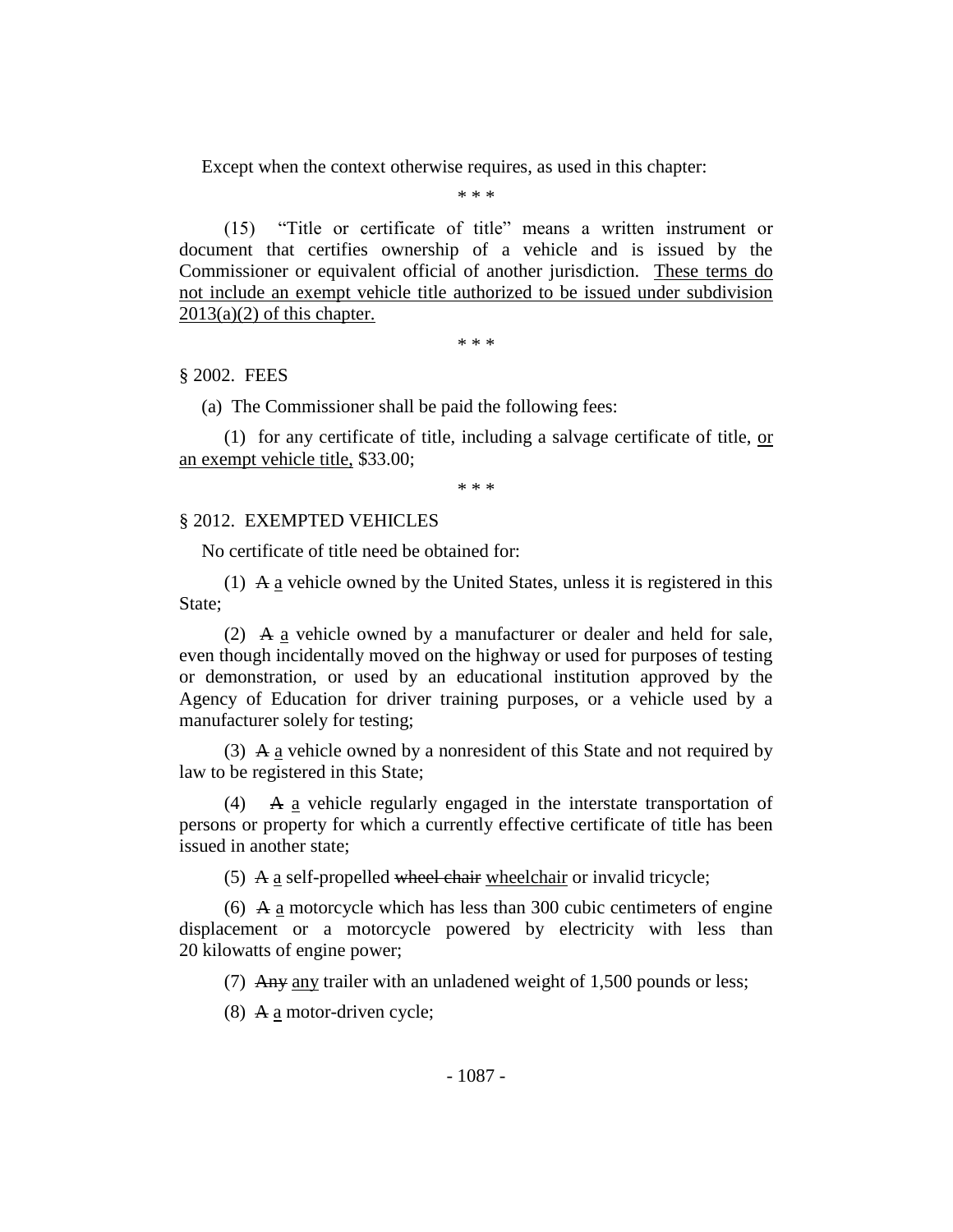(9) Any any other type of vehicle designed primarily for off-highway use and deemed exempt by the Commissioner; or

(10) a vehicle that is more than 15 years old.

# § 2013. WHEN CERTIFICATE REQUIRED; ISSUANCE OF EXEMPT VEHICLE TITLE UPON REQUEST

(a)(1) Except as provided in section 2012 of this title, the provisions of this chapter shall apply to and a title must be obtained for all motor vehicles at the time of first registration or when a change of registration is required under the provisions of section 321 of this title by reason of a sale for consideration, except for vehicles that are more than 15 years old.

(2) In addition, a Vermont resident may apply at any time to the Commissioner to obtain an "exempt vehicle title" for a vehicle that is more than 25 years old. Such titles shall be in a form prescribed by the Commissioner and shall include a legend indicating that the title is issued under the authority of this subdivision. The Commissioner shall issue an exempt vehicle title if the applicant pays the applicable fee and fulfills the requirements of this section, and if the Commissioner is satisfied that:

(A) the applicant is the owner of the vehicle;

(B) the applicant is a Vermont resident; and

(C) the vehicle is not subject to any liens or encumbrances.

(3) Prior to issuing an exempt vehicle title pursuant to subdivision (2) of this subsection, the Commissioner shall require all of the following:

(A) The applicant to furnish one of the following proofs of ownership, in order of preference:

(i) a previous Vermont or out-of-state title indicating the applicant's ownership;

(ii) an original or a certified copy of a previous Vermont or out-of-state registration indicating the applicant's ownership;

(iii) sufficient evidence of ownership as determined by the Commissioner, including bills of sale or original receipts for major components of homebuilt vehicles; or

(iv) a notarized affidavit certifying that the applicant is the owner of the vehicle and is unable to produce the proofs listed in subdivisions (i)–(iii) of this subdivision (3)(A) despite reasonable efforts to do so.

(B) A notarized affidavit certifying: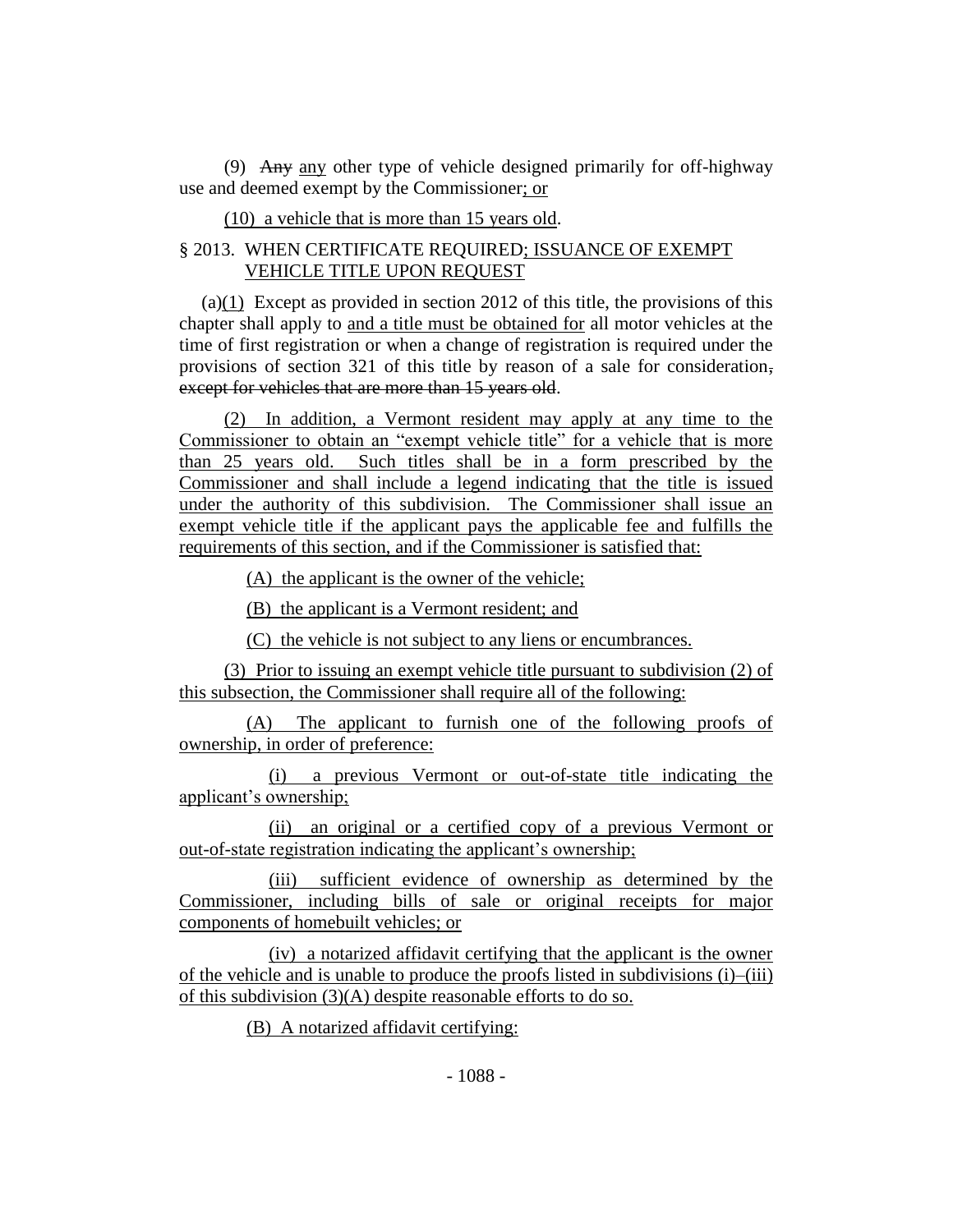(i) the date the applicant purchased or otherwise took ownership of the vehicle;

(ii) the name and address of the seller or transferor, if known;

(iii) that the applicant is a Vermont resident; and

(iv) that the vehicle is not subject to any liens or encumbrances.

(C) Assignment of a new vehicle identification number pursuant to section 2003 of this title, if the vehicle does not have one.

(b) The commissioner Commissioner shall not require an application for a certificate of title upon the renewal of the registration of a vehicle.

(c) The commissioner Commissioner shall note on the face of the registration of each vehicle for which a certificate of title has been issued a statement to that effect.

\* \* \*

### § 2016. COMMISSIONER TO CHECK IDENTIFICATION NUMBER

The Commissioner, upon receiving application for a first certificate of title or exempt vehicle title, shall check the identification number of the vehicle shown in the application against the records of vehicles required to be maintained by section 2017 of this title and against the record of stolen and converted vehicles required to be maintained by section 2084 of this title.

# § 2017. ISSUANCE OF CERTIFICATE; RECORDS

(a) The Commissioner shall file each application received and, when satisfied as to its genuineness and regularity and that the applicant is entitled to the issuance of a certificate of title, shall issue a certificate of title of the vehicle.

(b) The Commissioner shall maintain at his or her central office a record of all certificates of title issued by him or her for vehicles 15 years old and newer, and of all exempt vehicle titles issued by him or her, under a distinctive title number assigned to the vehicle; under the identification number of the vehicle; alphabetically, under the name of the owner; and, in the discretion of the Commissioner, by any other method he or she determines. The original records may be maintained on microfilm or electronic imaging.

\* \* \*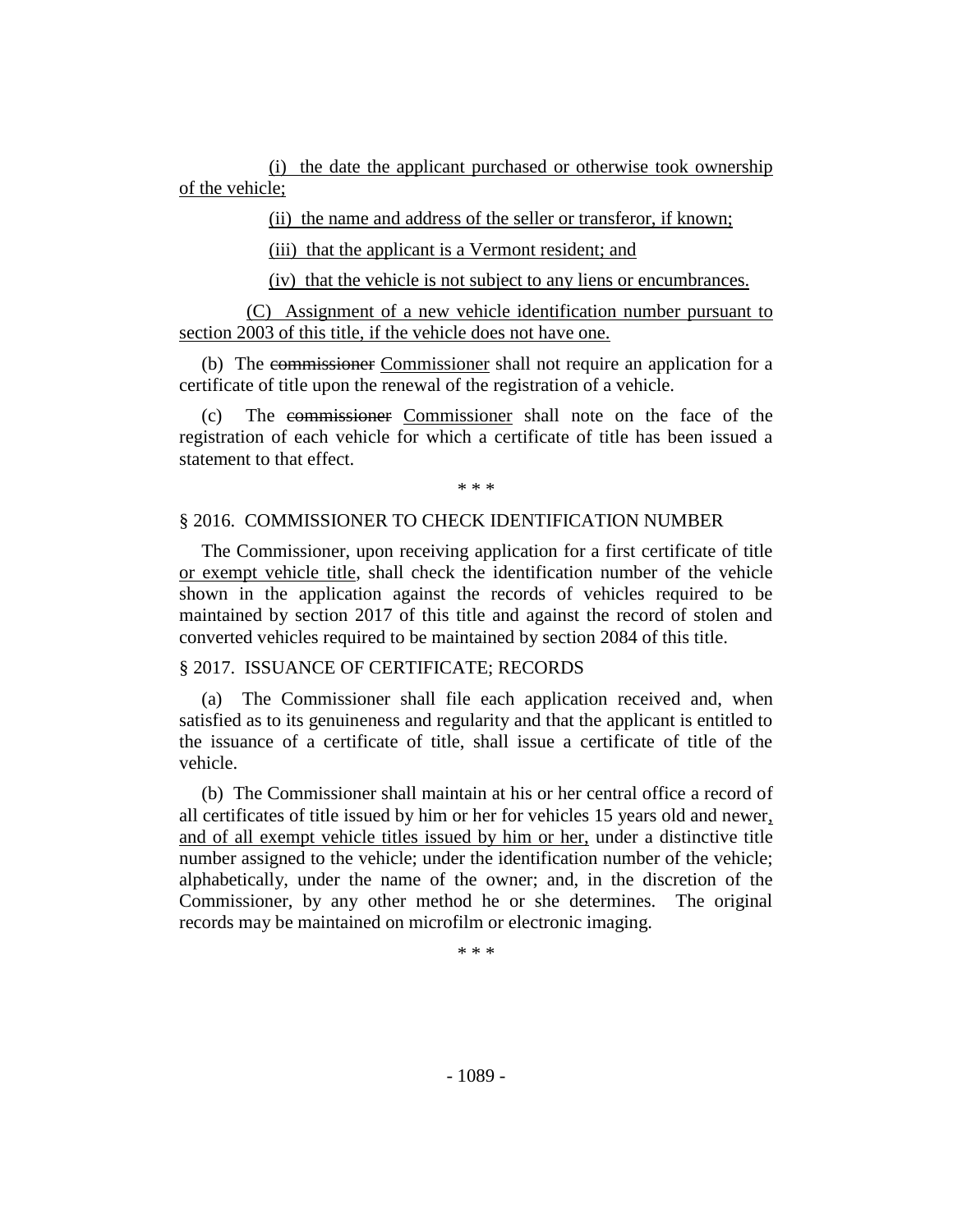## § 2021. REFUSAL OF CERTIFICATE

The Commissioner shall refuse issuance of a certificate of title or an exempt vehicle title if any required fee is not paid or if he or she has reasonable grounds to believe that:

(1) the applicant is not the owner of the vehicle;

(2) the application contains a false or fraudulent statement; or

(3) the applicant fails to furnish required information or documents or any additional information the Commissioner reasonably requires.

#### \* \* \*

#### § 2029. SUSPENSION OR REVOCATION OF CERTIFICATE

(a) The Commissioner shall suspend or revoke a certificate of title or exempt vehicle title, upon notice and reasonable opportunity to be heard in accordance with section 2004 of this chapter, if he or she finds:

(1) the certificate of title or exempt vehicle title was fraudulently procured or erroneously issued; or

(2) the vehicle has been scrapped, dismantled, or destroyed.

(b) Suspension or revocation of a certificate of title does not, in itself, affect the validity of a security interest noted on it.

(c) When the Commissioner suspends or revokes a certificate of title or exempt vehicle title, the owner or person in possession of it shall, immediately upon receiving notice of the suspension or revocation, mail or deliver the certificate to the Commissioner.

(d) The Commissioner may seize and impound any certificate of title or exempt vehicle title which has been canceled, suspended, or revoked.

\* \* \*

Subchapter 5: Anti-theft Provisions and Penalties

## § 2081. APPLICATION OF SUBCHAPTER

(a) This subchapter does not apply to a self-propelled wheelchair or invalid tricycle.

(b) The provisions of this subchapter that apply to certificates of title shall also apply to salvage certificates of title, exempt vehicle titles, certificates of origin, and secure assignments of title.

\* \* \*

- 1090 -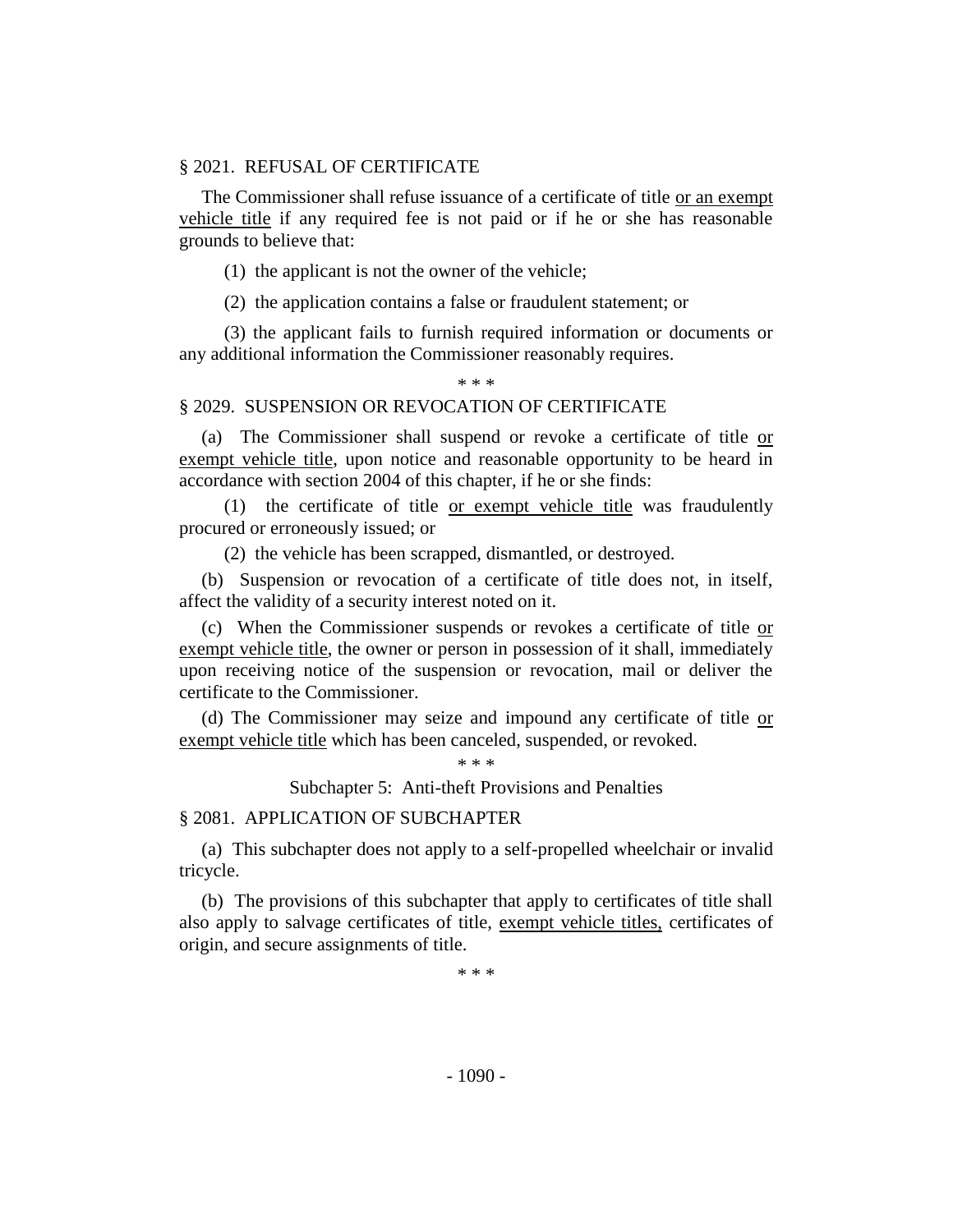\* \* \* Effective Dates \* \* \*

## Sec. 35. EFFECTIVE DATES; APPLICABILITY

(a)(1) This section, Sec. 26 (all-terrain vehicles), Sec. 27 (CDL skills test waiver for military drivers), and Secs. 31–32 (new motor vehicle arbitration; uncontested matters) shall take effect on passage.

(2) Secs. 31–32 shall apply to any matters pending on passage of this act.

(b) Sec. 34 shall take effect on January 1, 2016.

(c) All other sections shall take effect on July 1, 2015.

## **Proposal of amendment to House proposal of amendment to S. 122 to be offered by Senators Flory, Degree, Kitchel, Mazza, and Westman**

Senators Flory, Degree, Kitchel, Mazza, and Westman move that the Senate concur in the House proposal of amendment with further proposal of amendment as follows:

By striking out all after the enacting clause and inserting in lieu thereof the following:

\* \* \* Dealers and Transporters \* \* \*

Sec. 1. 23 V.S.A. § 4 is amended to read:

§ 4. DEFINITIONS

Except as may be otherwise provided herein, and unless the context otherwise requires in statutes relating to motor vehicles and enforcement of the law regulating vehicles, as provided in this title and 20 V.S.A. part 5, the following definitions shall apply:

\* \* \*

 $(8)(A)(i)$  "Dealer" shall mean means a person, partnership, or corporation who is, or other entity engaged in the business of buying, selling, or exchanging new or used motor vehicles, as well as other types of motor vehicle dealers, except a finance and auction dealer and transporter:

(A) Who snowmobiles, motorboats, or all-terrain vehicles. A dealer may, as part of or incidental to such business, repair such vehicles or motorboats, sell parts and accessories, or lease or rent motor such vehicles and who:

(i) Has had no previous record of willful violations of dealer laws or regulations in this or any other jurisdiction.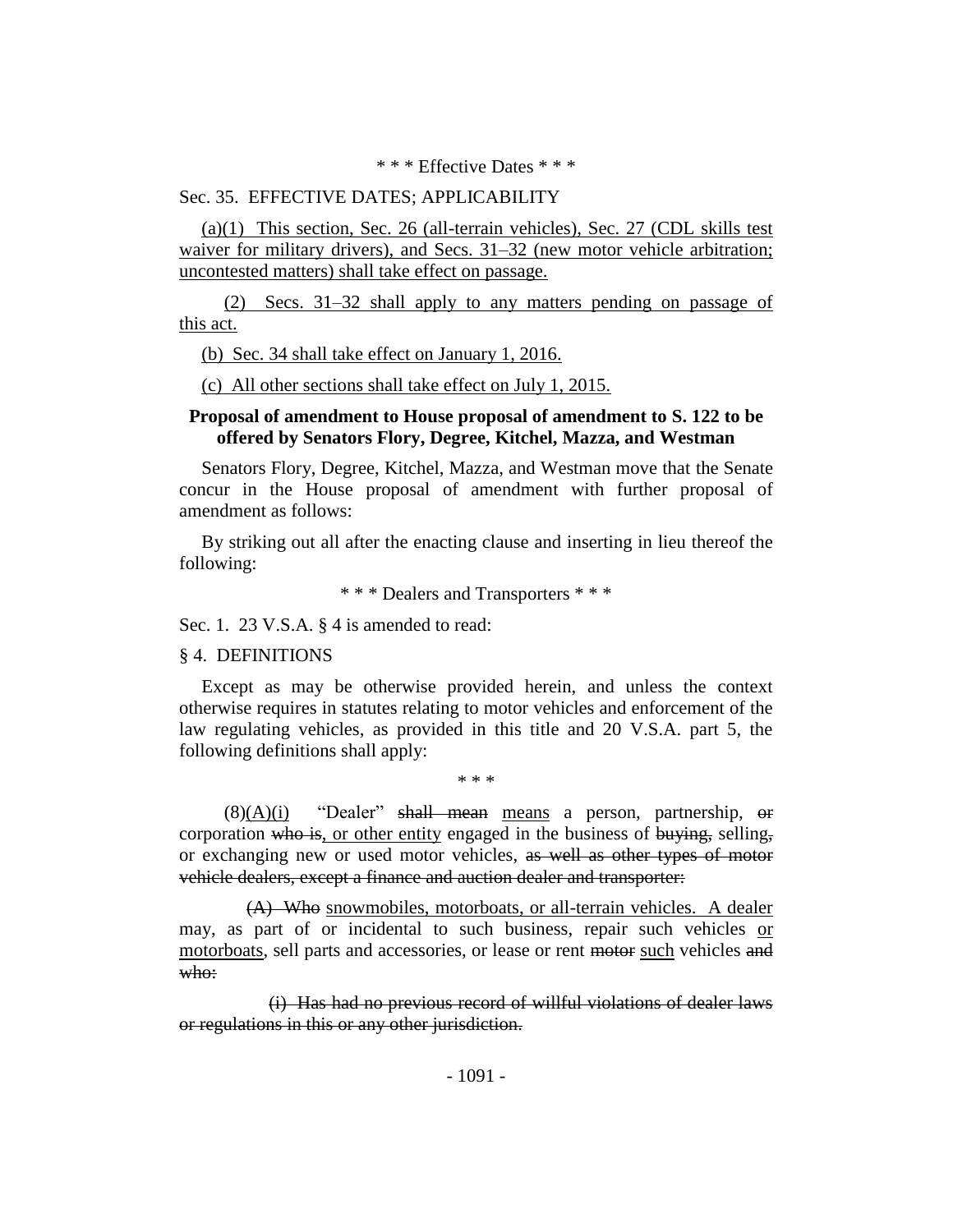(ii) For initial applications only, has had no previous record of criminal convictions for extortion, forgery, fraud, larceny, or embezzlement in this or any other jurisdiction.

(iii) Has no unsatisfied judgments against him or her arising out of violations of consumer protection laws in this or any other jurisdiction.

(iv) Presents proof of compliance with the provisions of section 800 of this title at the time application for registration is made.

(v) Is open for business at least 146 days during the calendar year. When the application for registration as a new car dealer or used car dealer is made, the applicant shall provide the Commissioner with the hours of operation of the business which the person shall maintain during the registration period.

(vi) Owns real estate (as defined in 1 V.S.A. § 132) as his or her place of business or has a lease with an expiration date not earlier than the last day of the registration year for which registration is sought under the provisions of subchapter 4 of chapter 7 of this title which includes a building of at least 1,200 square feet in size used primarily for the business of the dealership. The building shall have adequate facilities for the maintenance of the records required by law to be kept including those required by section 466 of this title and for the transfer of motor vehicles or motorboats. "Dealer" shall not include a finance or auction dealer or a transporter.

(ii)(I) For a dealer in new or used cars or motor trucks, "engaged in the business" means having sold or exchanged at least 12 cars or motor trucks, or a combination thereof, in the immediately preceding year, or 24 in the two immediately preceding years.

(II) For a dealer in snowmobiles, motorboats, or all-terrain vehicles, "engaged in the business" means having sold or exchanged at least three snowmobiles, motorboats, or all-terrain vehicles, respectively, in the immediately preceding year or six in the two immediately preceding years.

(III) For a dealer in trailers, semi-trailers, or trailer coaches, "engaged in the business" means having sold or exchanged a combination of at least three trailers, semi-trailers, or trailer coaches in the immediately preceding year or six in the two immediately preceding years.

(IV) For a dealer in motorcycles or motor-driven cycles, "engaged in the business" means having sold or exchanged a combination of at least three motorcycles or motor-driven cycles in the immediately preceding year or six in the two immediately preceding years.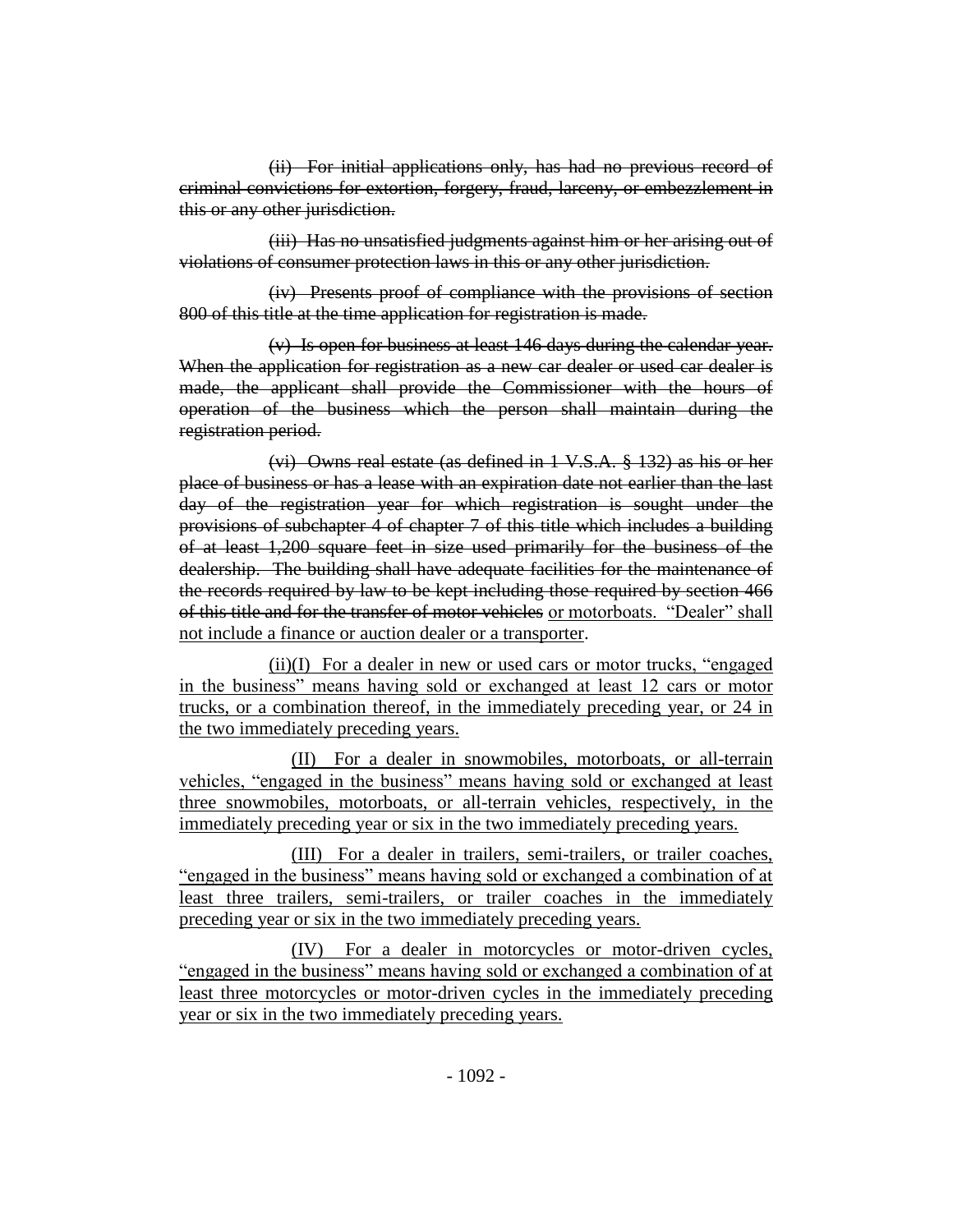(V) For the purposes of this subdivision  $(8)(A)(ii)$ , the sale or exchange of vehicles or motorboats owned but not registered by the dealer, or that have been in lease or rental services, shall count as sales or exchanges. Vehicles or motorboats that are to be scrapped, dismantled, or destroyed shall not count as sales or exchanges.

(B) "New car dealer" shall mean a person, in addition to satisfying all of the requirements set forth in subdivision  $(8)(A)$  of this section, has a valid sales and service agreement, franchise, or contract with a manufacturer, assembler, importer, or distributor of new motor vehicles for the retail sale of new motor vehicles. [Repealed.]

\* \* \*

(E) As used in this subdivision (8), "person" shall include any individual or, in the case of partnerships, corporations, or other entities, the directors, shareholders, officers, or partners in these entities. The term "business use of the dealer" shall only mean the motor vehicle business of the motor vehicle dealer to which number plates have been issued pursuant to section 453 of this title.

(F) For new and used car dealers, "engaged in the business" means selling 12 or more pleasure cars or motor trucks owned but not registered by the seller except for vehicles that are to be scrapped, dismantled, or destroyed. "Engaged in the business" shall also mean selling, during the immediately preceding registration year, 12 or more pleasure cars or motor trucks which have been in lease or rental services, and persons so engaged shall meet all obligations required of dealers. [Repealed.]

\* \* \*

 $(42)(A)$  "Transporter" shall mean means:

(i) a person engaged in the business of delivering vehicles of a type required to be registered hereunder from a manufacturing, assembling, or distributing plant to dealers or sales agents of a manufacturer, and includes persons;

(ii) a person regularly engaged in the business of towing trailer coaches, owned by them or temporarily in their custody, on their own wheels over public highways, persons or towing office trailers owned by them or temporarily in their custody, on their own wheels over public highways, persons;

(iii) a person regularly engaged and properly licensed for the short-term rental of "storage trailers" owned by them and who move these storage trailers on their own wheels over public highways, and persons;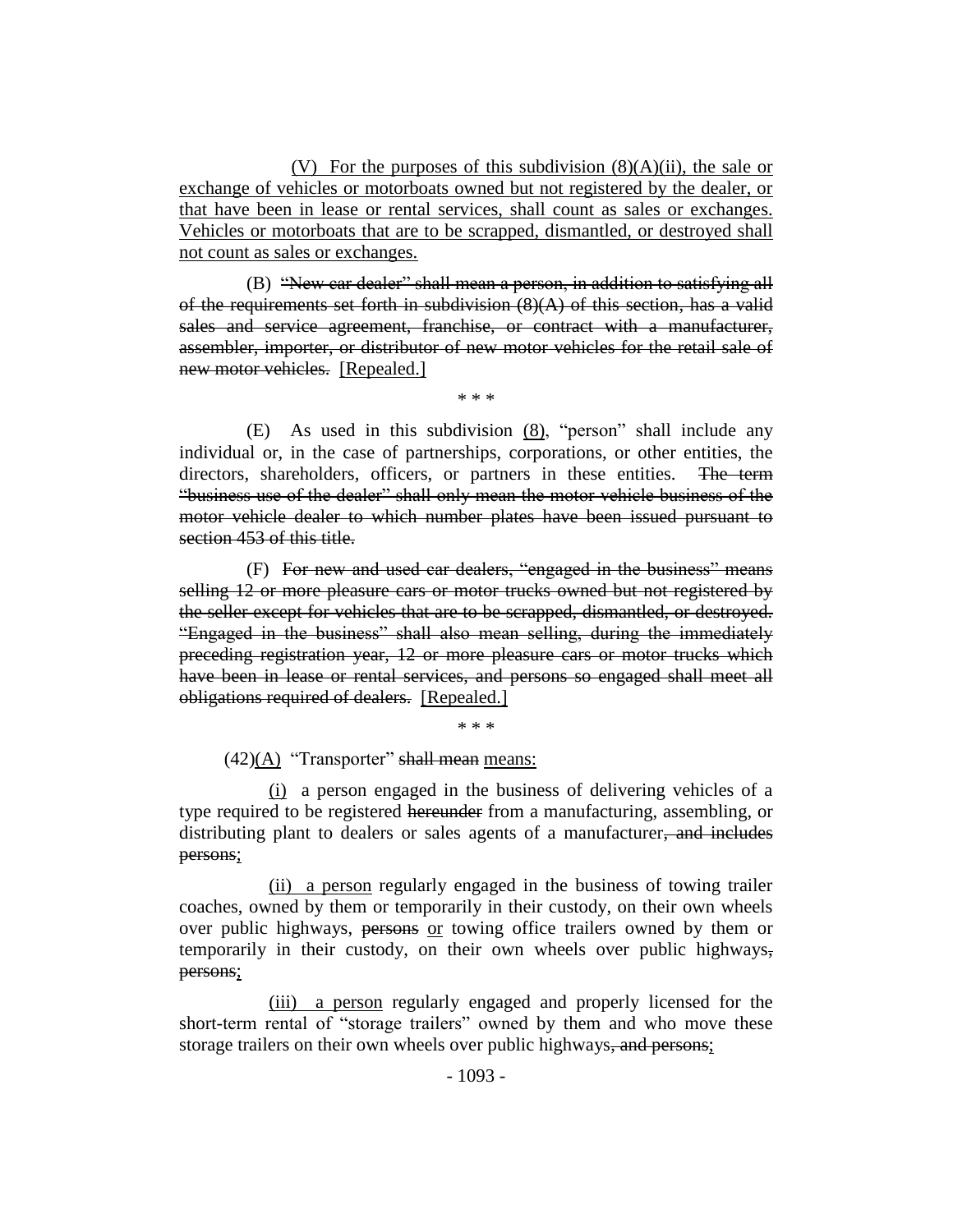(iv) a person regularly engaged in the business of moving modular homes over public highways and shall also include;

(v) dealers, owners of motor vehicle auction sites, and automobile repair shop owners when engaged in the transportation of motor vehicles to and from their place of business for repair purposes. "Transporter" shall also include;

(vi) the following, provided that the transportation and delivery of motor vehicles is a common and usual incident to their business:

(I) persons towing overwidth trailers owned by them in connection with their business;

(II) persons whose business is the repossession of motor vehicles; and

(III) persons whose business involves moving vehicles from the place of business of a registered dealer to another registered dealer, or between a motor vehicle auction site and a registered dealer or another motor vehicle auction site, leased vehicles to the lessor at the expiration of the lease, or vehicles purchased at the place of auction of an auction dealer to the purchaser.

(B) As used in this subdivision, (42):

(i) "short-term "Short-term rental" shall mean means a period of less than one year. Additionally, as used in this subdivision, "repossession" shall include

(ii) "Repossession" includes the transport of a repossessed vehicle to a location specified by the lienholder or owner at whose direction the vehicle was repossessed. Before a person may become licensed as a transporter, he or she shall present proof of compliance with section 800 of this title. He or she shall also either own or lease a permanent place of business located in this State where business shall be conducted during regularly established business hours and the required records stored and maintained.

\* \* \*

Sec. 2. 23 V.S.A. chapter 7, subchapter 4 is amended to read:

Subchapter 4. Registration of Dealers and Transporters

## ARTICLE 1.

### DEALERS

§ 450. DEFINITION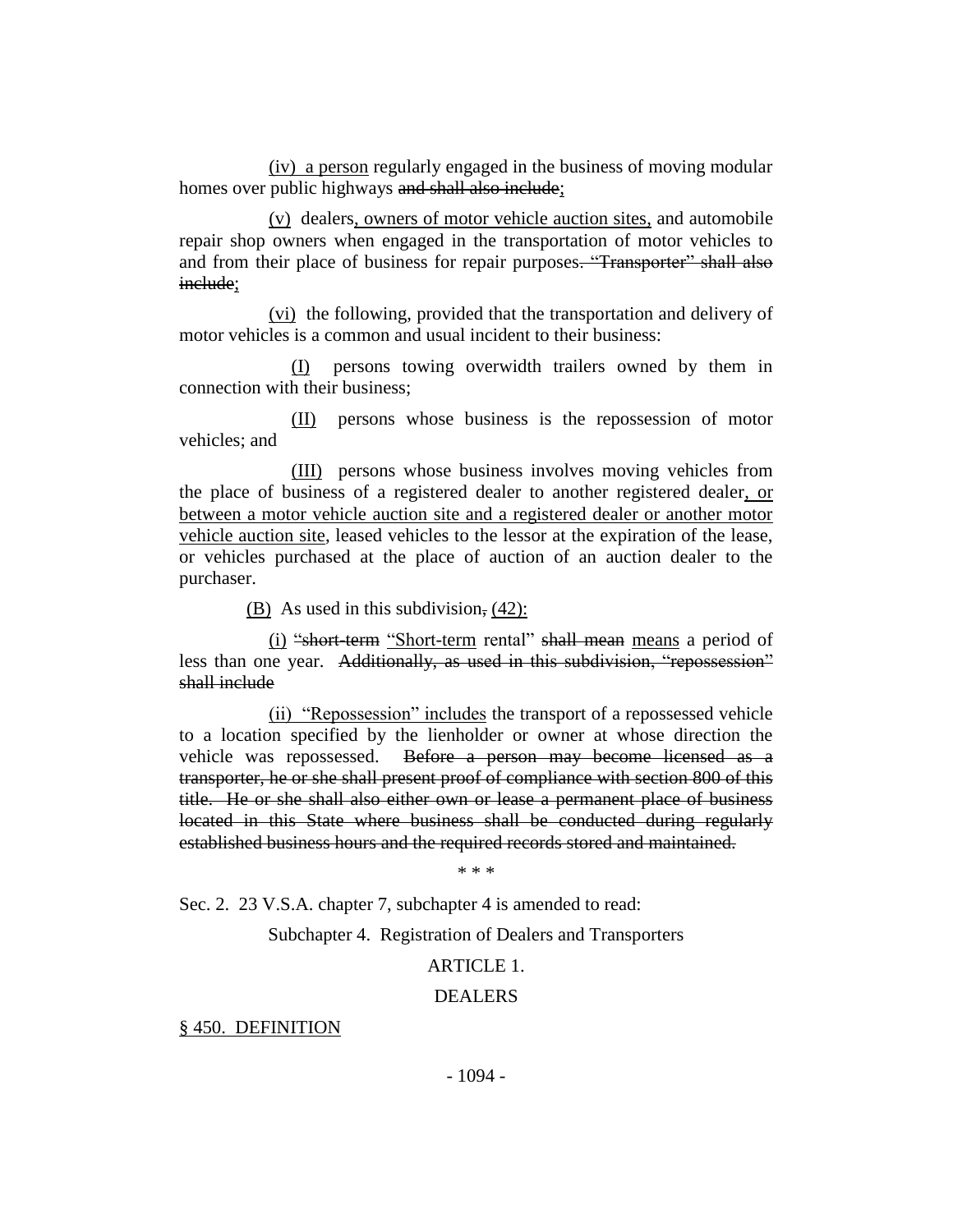As used in this subchapter, "vehicle or motorboat" means a motor vehicle, snowmobile, motorboat, or all-terrain vehicle.

## § 450a. DEALER REGISTRATION; ELIGIBILITY

(a) A person shall not be eligible to register as a dealer unless the person:

(1) Has no previous record of willful violations of dealer laws or regulations in this or any other jurisdiction.

(2) For initial and renewal applicants, has not had a conviction or been incarcerated for a conviction for extortion, forgery, fraud, larceny, or embezzlement in this or any other jurisdiction within the 10 years prior to the application.

(3) Has no unsatisfied judgments against the person arising out of violations of consumer protection laws in Vermont or any other jurisdiction.

(4) Owns real estate (as defined in 1 V.S.A. § 132) as his or her place of business or has a lease with an expiration date not earlier than the last day of the registration year for which registration is sought under the provisions of this subchapter, which includes a building of at least 1,200 square feet in size used primarily for the business of the dealership. The building shall have adequate facilities for the maintenance of the records required by law to be kept including those required by section 466 of this title.

(b) In addition to the requirements of subsection (a) of this section, a person shall not be eligible to register as a dealer in cars, motor trucks, motorcycles, or motor-driven cycles unless the person presents proof of compliance with the provisions of section 800 of this title at the time application for registration is made.

(c) In addition to the requirements of subsections (a) and (b) of this section, a person shall not be eligible to register as a dealer in cars or motor trucks unless the person is open for business at least 146 days during the calendar year. The applicant shall provide the Commissioner with the hours of operation of the business which the person shall maintain during the registration period at the time of the application.

# § 451. DEALER'S CERTIFICATE

(a) Instead of registering each motor vehicle owned by him or her, a dealer may make application apply under oath to the Commissioner, upon forms prescribed and furnished by the Commissioner for that purpose, and accompanied by such additional information and certifications as the Commissioner may reasonably require, for a general distinguishing number for such motor vehicles. If the Commissioner is satisfied that the applicant meets all the requirements of section 4 and chapter 7 of this title and is qualified to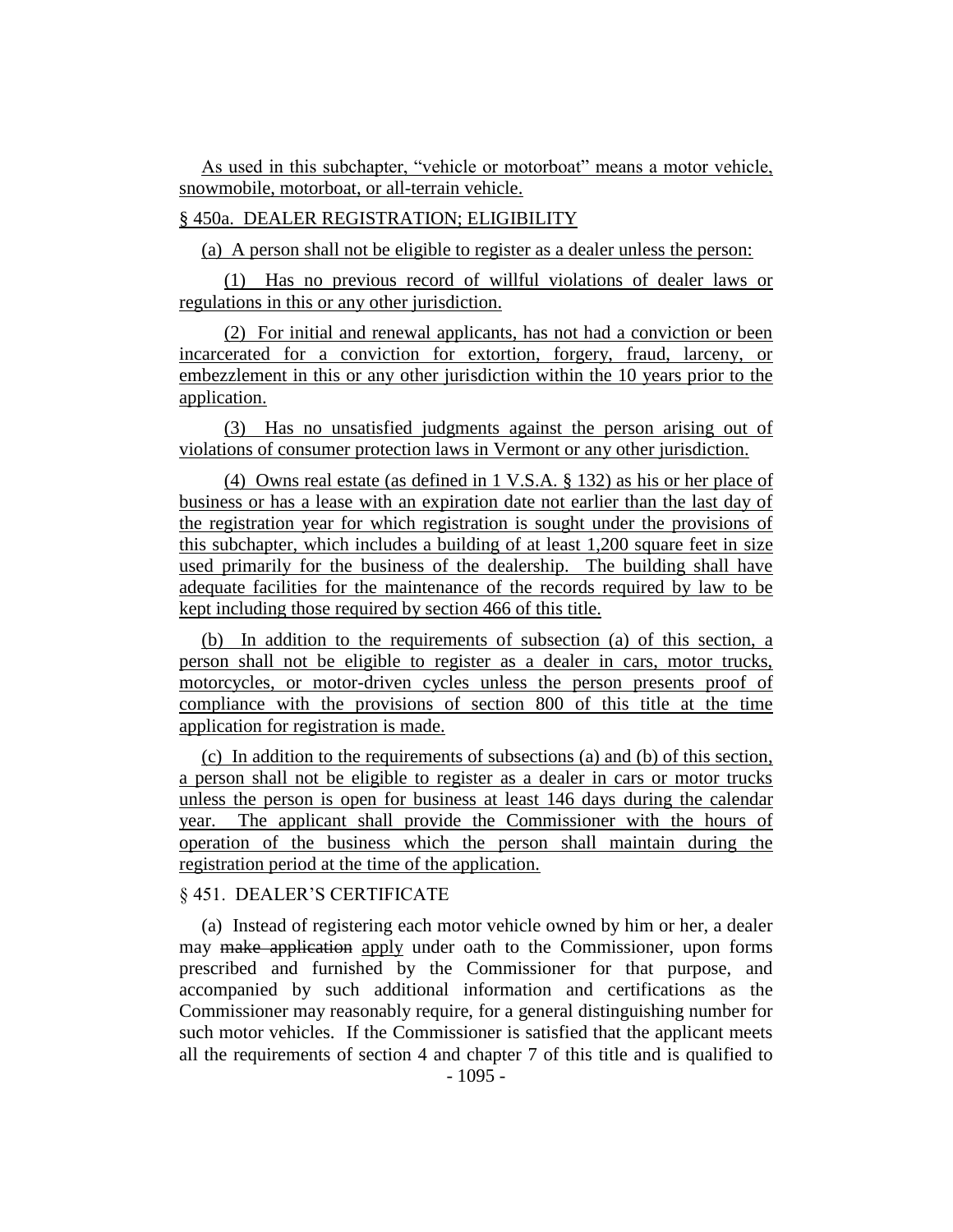engage in such business, the Commissioner may issue to the applicant a certificate of registration containing the name, place of residence, and address of such applicant, the general distinguishing number assigned, and such additional information as the Commissioner may determine. If a dealer has a place of business or agency in more than one city or town, he or she shall file an application and secure a certificate of registration for each place of business or agency. The place of business or agency shall mean a place in any town where motor vehicles owned by a dealer are regularly kept or exposed for sale in the custody or control of the dealer or a salesman, employee, or agent of such dealer. In his or her discretion, the Commissioner may assign the same distinguishing number with more than one certificate to any dealer who has separate places of business within the same or an adjacent city or town within Vermont. The Commissioner may allow a dealer having one distinguishing number with more than one certificate to maintain only one central area for the maintenance of records required by law to be kept, including those required by section 466 of this title and for the transfer of motor vehicles. This location must be in Vermont and must be disclosed on the application prior to approval and may be changed only with the approval of the Commissioner or his or her agent. Dealer registration plates shall contain letters indicating the type of dealer certificate issued before the distinguishing number.

(b) With the prior approval of the Commissioner, a Vermont dealer may display vehicles on a temporary basis, but in no instance for more than 14 consecutive days, at fairs, shows, exhibitions, and other off-site locations a fair, show, exhibition, or other off-site location. New vehicles may only be displayed off-site within the manufacturer's stated area of responsibility in the franchise agreement. No sales may be transacted at these off-site locations. A dealer desiring to display vehicles temporarily at an off-site location shall notify the Commissioner in a manner prescribed by the Commissioner no less than two days prior to the first day for which approval is requested.

(c) A new or used car dealer in new or used motor vehicles may temporarily transfer possession of a vehicle owned by the dealer on consignment to a registered auction dealer or Vermont licensed auctioneer to be sold at public or private wholesale auction by the auction dealer or Vermont licensed auctioneer.

(d) The issuance of snowmobile, motorboat, and all-terrain vehicle dealer registrations are governed by this chapter and sections 3204, 3305, and 3504 of this title, respectively.

\* \* \*

§ 453. FEES AND NUMBER PLATES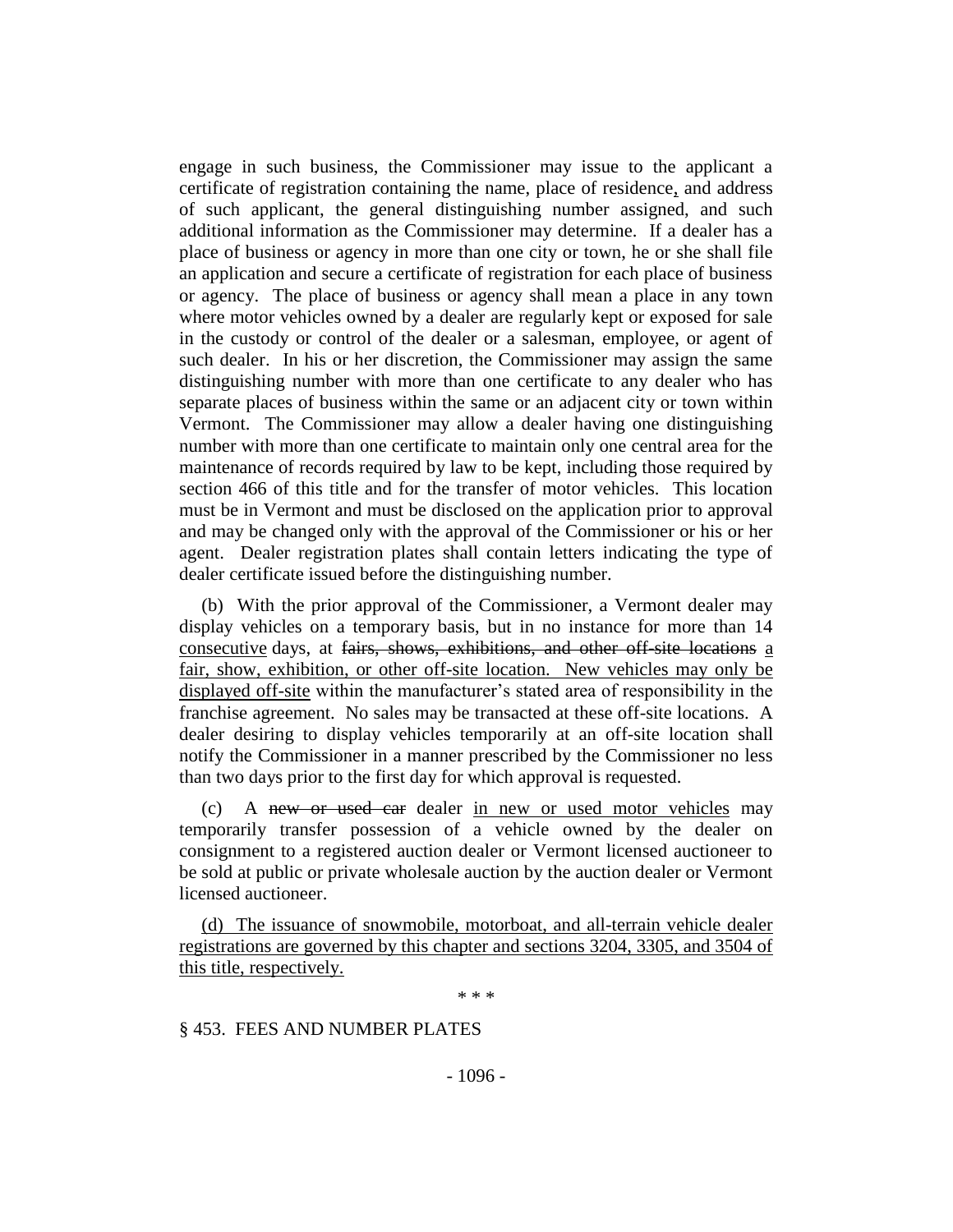$(a)(1)$  An application for dealer's registration as a dealer in new or used cars or motor trucks shall be accompanied by a fee of \$370.00 for each certificate issued in such dealer's name. The Commissioner shall furnish free of charge with each dealer's registration certificate three number plates showing the distinguishing number assigned such dealer. The Commissioner may furnish additional plates according to the volume of the dealer's sales in the prior year or, in the case of an initial registration, according to the dealer's reasonable estimate of expected sales, as follows:

\* \* \*

(b) Application by a "dealer in farm tractors or other self-propelled farm implements," which shall mean a person actively engaged in the business of manufacturing, buying, selling, or exchanging new or secondhand used farm tractors or other self-propelled farm implements, for such dealer registration shall annually be accompanied by a fee of \$40.00. The Commissioner shall furnish free of charge with each such dealer registration certificate two sets of number plates showing the distinguishing number assigned such dealer and in his or her discretion may furnish further sets of plates at a fee of \$12.00 per set; such number plates may, however, only be displayed upon a farm tractor or other self-propelled farm implement.

(c) Application by a "dealer in motorized highway building equipment and road making appliances," which shall mean a person actively engaged in the business of manufacturing, buying, selling, or exchanging new or secondhand used motorized highway building equipment or road making appliances, for such dealer registration shall annually be accompanied by a fee of \$90.00. The Commissioner shall furnish free of charge with each such dealer registration certificate two sets of number plates showing the distinguishing number assigned such dealer and in his or her discretion may furnish further sets of plates at a fee of \$30.00 per set; such number plates may, however, only be displayed upon motorized highway building equipment or road making appliances.

(d) If a dealer is engaged only in the manufacturing, buying, business of selling, or exchanging  $\theta$  motorcycles or motor-driven cycles, the registration fee shall be \$45.00, which shall include three sets of number plates. The Commissioner may, in his or her discretion, furnish further sets of plates at a fee of \$10.00 for each set.

(e) If a dealer is engaged only in the manufacturing, buying, business of selling, or exchanging  $\theta$  trailers, semi-trailers, or trailer coaches, the registration fee shall be \$90.00 which shall include three number plates; such number plates may, however, only be displayed upon a trailer, semi-trailer, or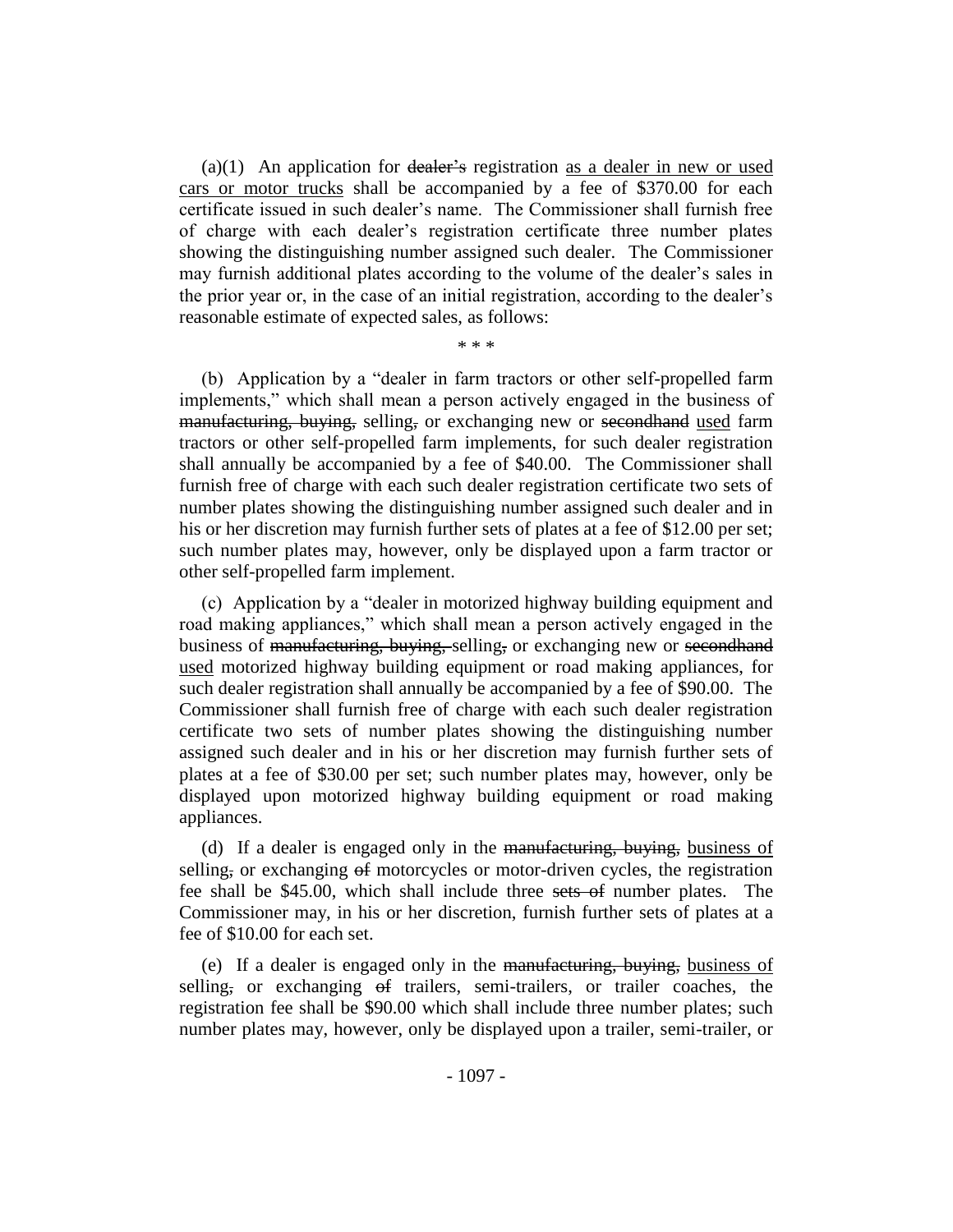trailer coach. The Commissioner may, in his or her discretion, furnish further plates at a fee of \$10.00 for each such plate.

\* \* \*

(g) The Commissioner of Motor Vehicles shall not issue a dealer's certificate of registration to a new or used car dealer in new or used motor vehicles, unless the dealer has provided the Commissioner with a surety bond, letter of credit, or certificate of deposit issued by an entity authorized to transact business in the same state. The amount of such surety bond, letter of credit, or certificate of deposit shall be between \$20,000.00 and \$35,000.00 based on the number of new or used units sold in the previous year; such schedule is to be determined by the Commissioner of Motor Vehicles. In the case of a certificate of deposit, it shall be issued in the name of the dealer and assigned to the Commissioner or his or her designee. The bond, letter of credit, or certificate of deposit shall serve as indemnification for any monetary loss suffered by the State or by a purchaser of a motor vehicle by reason of the dealer's failure to remit to the Commissioner any fees collected by the dealer under the provisions of chapters 7 and 21 of this title or by a dealer's failure to remit to the Commissioner any tax collected by the dealer under 32 V.S.A. chapter 219. This State or the motor vehicle owner who suffers such loss or damage shall have the right to claim against the surety upon the bond or against the letter of credit or certificate of deposit. The bond, letter of credit, or certificate of deposit shall remain in effect for the pending registration year and one year thereafter. The liability of any such surety or claim against the letter of credit or certificate of deposit shall be limited to the amount of the fees or tax collected by the dealer under chapters 7 and 21 of this title or 32 V.S.A. chapter 219 and not remitted to the Commissioner.

(h) Applications by a snowmobile, motorboat, or all-terrain vehicle dealer shall be accompanied by the fees prescribed in sections 3204, 3305, and 3504 of this title, respectively.

§ 454. DEALER'S USE OF MOTOR VEHICLES OR MOTORBOATS

\* \* \*

(c) A snowmobile, motorboat, or all-terrain vehicle dealer may only use a dealer's number plate or dealer registration number in accordance with sections 3204, 3305, and 3504 of this title, respectively.

\* \* \*

### § 456. EMPLOYEES' USE OF VEHICLES, MOTORBOATS RESTRICTED

Employees of a dealer shall not operate, and a dealer shall not permit them to operate, motor vehicles, or motorboats, snowmobiles, and all-terrain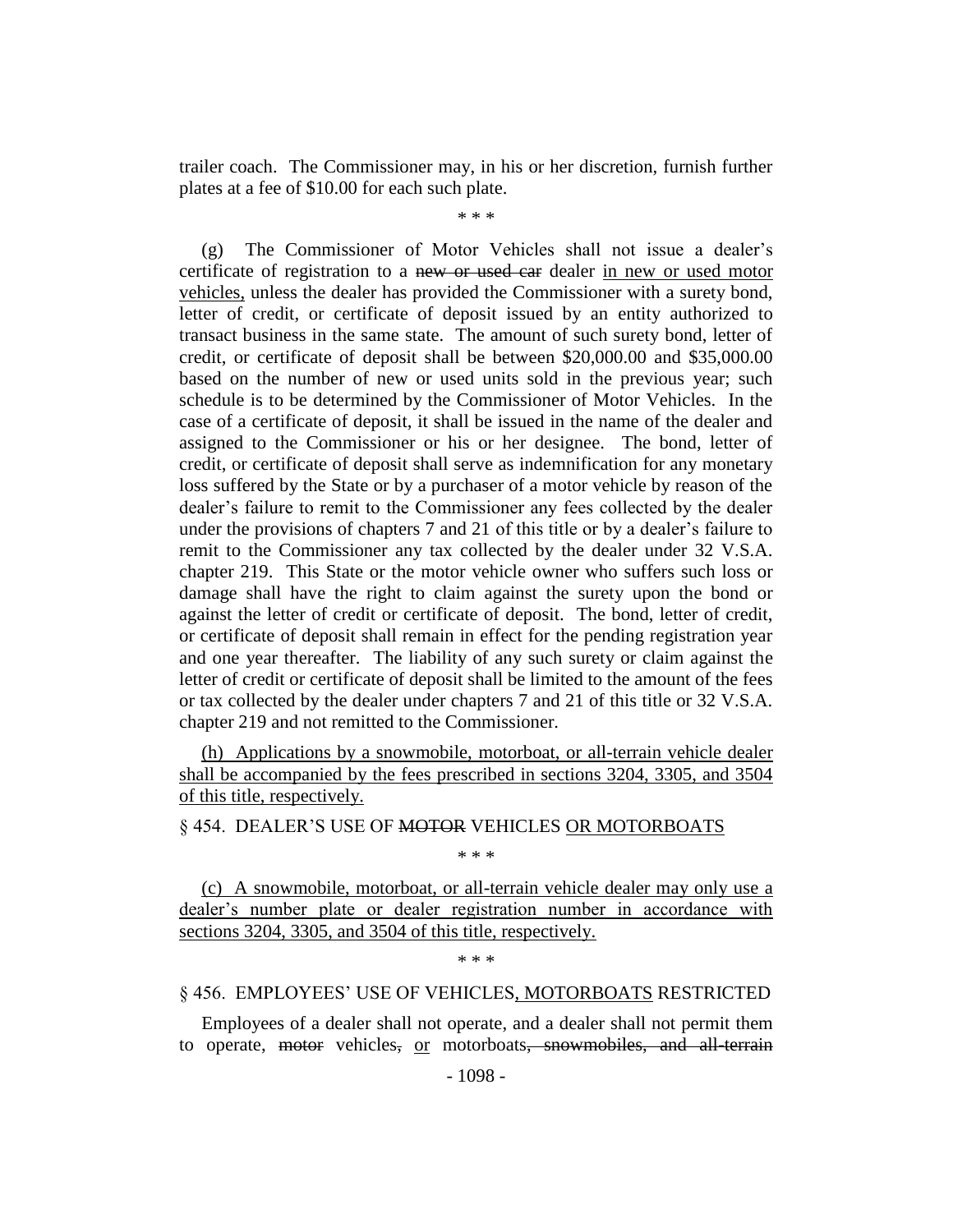vehicles with dealer's registration number plates or registration numbers displayed thereon, except for business purposes of the dealer, or in traveling directly between their homes and the place of their employer's business.

# \* \* \*

## § 462. CANCELLATION, REVOCATION, OR SUSPENSION OF DEALER'S REGISTRATION

(a) The Commissioner may cancel, revoke, or suspend a the registration certificate issued to of a dealer under the provisions of this chapter or section 3204, 3305, or 3504 of this title, whenever, after the dealer has been afforded the opportunity of a hearing before the Commissioner or upon conviction in any court in any jurisdiction, it appears that the dealer has willfully violated any motor vehicle or motorboat law of this State or any lawful regulation of the Commissioner, applying to dealers, or when it appears that the dealer has engaged in fraudulent or unlawful practices related to the purchase, sale, or exchange of motor vehicles or motorboats. A dealer whose certificate registration has been canceled, revoked, or suspended shall forthwith return to the Commissioner the registration certificate and any and all number plates, or numbers or decals furnished him or her by the Commissioner; and the privilege to operate, purchase, sell, or exchange motor vehicles or motorboats under his or her dealer's number shall cease. An application for a new dealer's license registration for that dealer will not be considered until the suspension a revocation period has been served.

(b) A fee of \$30.00 shall be paid to the Commissioner prior to the reinstatement of any dealer's license or registration certificate canceled, revoked, or that has been suspended for cause.

#### \* \* \*

## § 465. LOANING OF PLATES OR VEHICLES OR MOTORBOATS PROHIBITED

A dealer shall not lend or lease registration certificates, validation stickers, numbers, or decals, or number plates which have been assigned to him or her under the provisions of this chapter, nor shall he or she lend or lease a motor vehicle or motorboat to which his or her dealer's decals, numbers, or number plates have been attached, nor lend or lease his or her dealer's decals, numbers, or number plates to a subagent.

### § 466. RECORDS; CUSTODIAN

(a) On a form prescribed or approved by the Commissioner, every licensed dealer shall maintain and retain for six years a record containing the following information, which shall be open to inspection by any law enforcement officer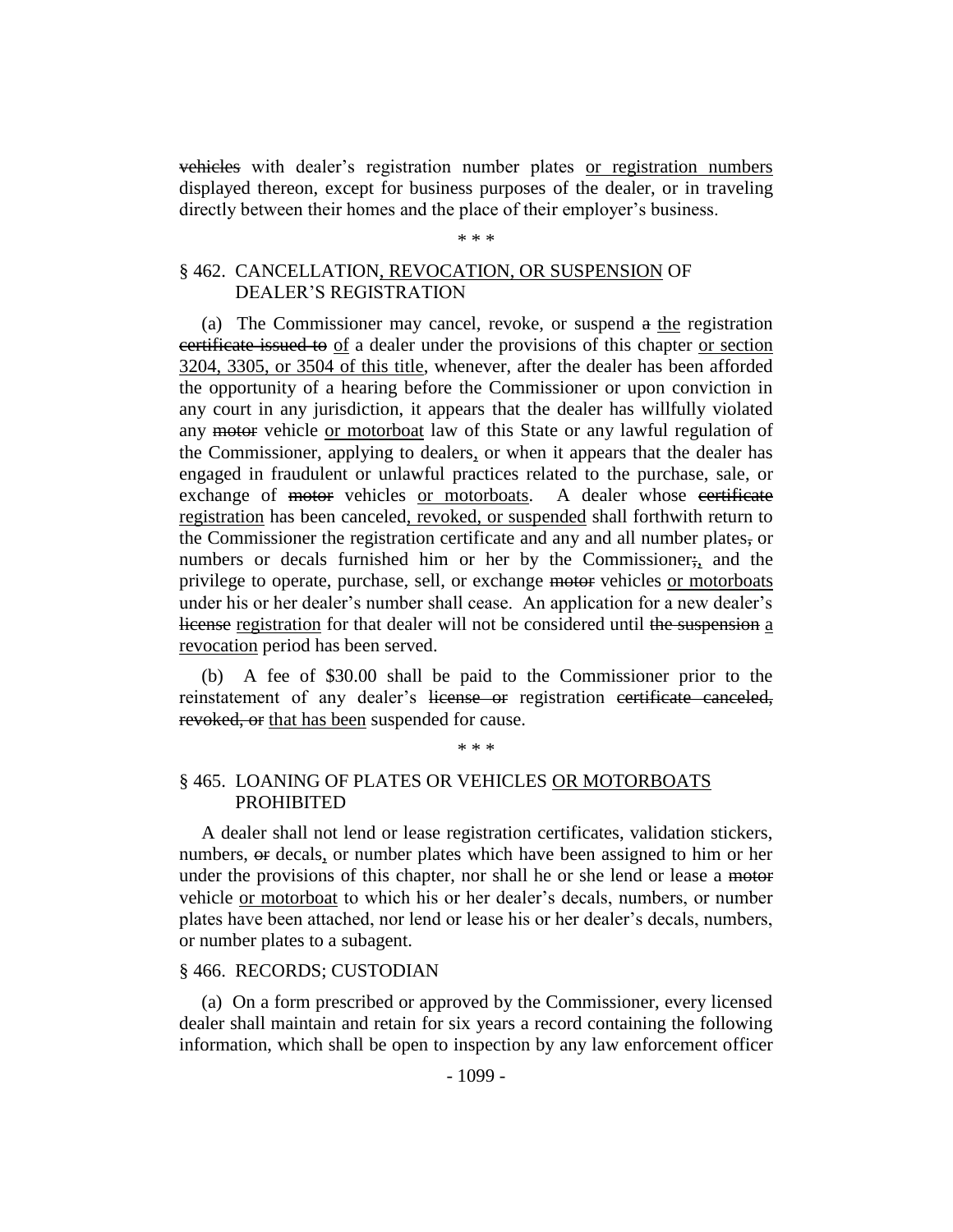or motor vehicle inspector or other agent of the Commissioner during reasonable business hours:

(1) Every motor vehicle or motorboat which is bought, sold, or exchanged by the licensee or received or accepted by the licensee for sale or exchange.

(2) Every motor vehicle or motorboat which is bought or otherwise acquired and dismantled by the licensee.

(3) The name and address of the person from whom such motor vehicle or motorboat was purchased or acquired, the date thereof, the name and address of the person to whom any such motor vehicle or motorboat was sold or otherwise disposed of and the date thereof, and a sufficient description of every such motor vehicle or motorboat by name and identifying numbers thereon to identify the same.

(4) If the motor vehicle or motorboat is sold or otherwise transferred to a consumer, the cash price. For purposes of As used in this section, "consumer" shall be as defined in 9 V.S.A.  $\S$  2451a(a) and "cash price" shall be as defined in 9 V.S.A. § 2351(6).

(b) Every licensed dealer shall designate a custodian of documents who shall have primary responsibility for administration of documents required to be maintained under this title. In the absence of the designated custodian, the dealer shall have an ongoing duty to make such records available for inspection by any law enforcement officer or motor vehicle inspector or other agent of the Commissioner during reasonable business hours.

\* \* \*

## § 467. FAILURE OF DEALER DUTY TO REPORT PURCHASE AND SALE OF VEHICLES SALES, RETURN EXPIRED PLATES

On a form prescribed by the Commissioner, a dealer shall send the reports of sale to the Commissioner upon the sale and relative to his or her sale or exchange of new or secondhand motor used vehicles or motorboats, and return to the Commissioner number plates coming into his or her possession through the sale or exchange of a motor vehicle, the registration of which has expired under the provisions of section 321 of this title.

### § 468. GENERAL PROHIBITION

A dealer shall not operate a motor vehicle or motorboat nor permit the same to be operated under dealer's registration numbers, except as specifically permitted in this chapter or under section 3204, 3305, or 3504 of this title. No charge shall be made for any permitted use.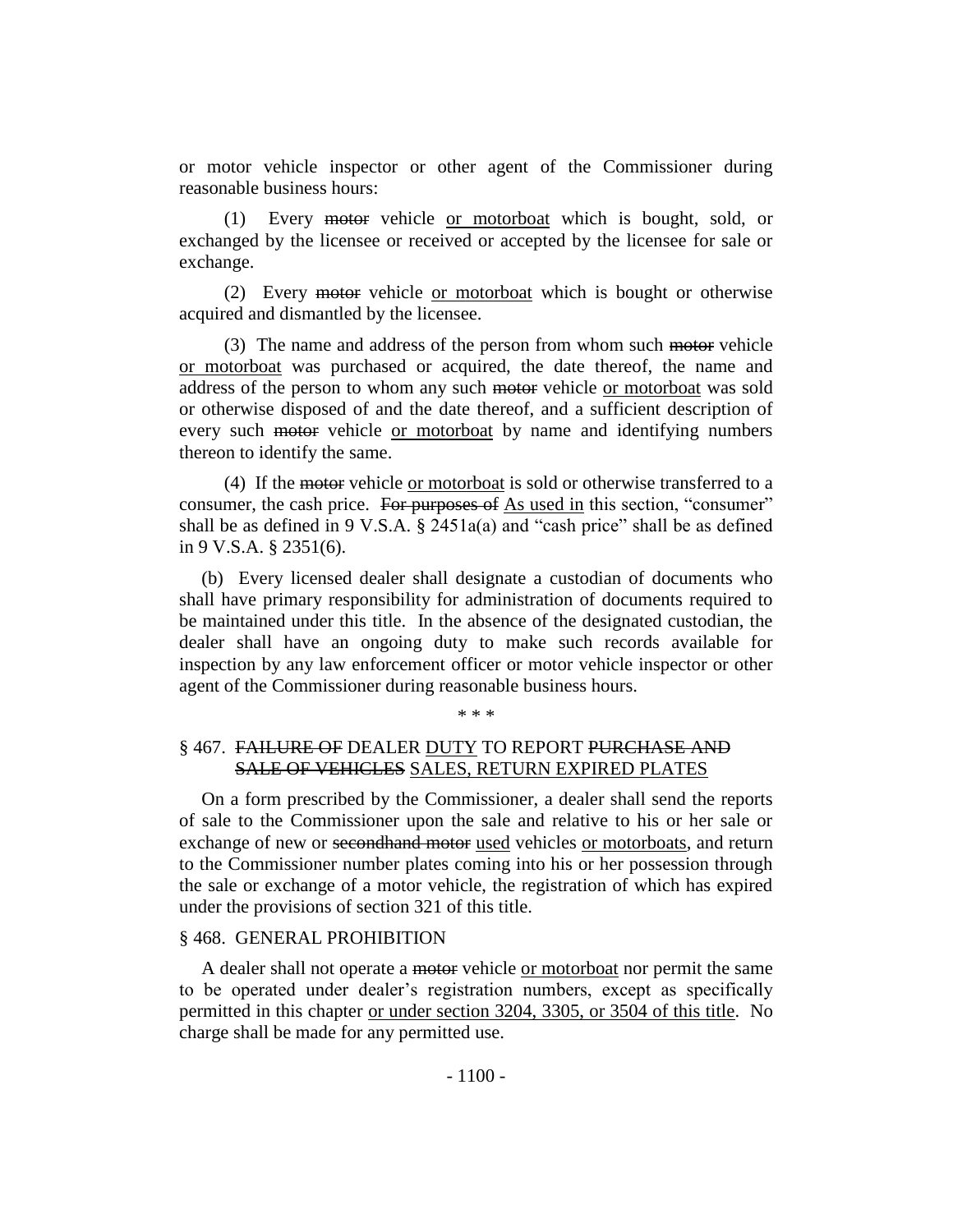#### § 473. WHEN REGISTRATION IS ALLOWED, REQUIRED; PENALTIES

\* \* \*

(a) No  $\underline{A}$  person shall <u>not</u> engage in the business of buying, selling, or offering for sale motor or exchanging vehicles or motorboats, as defined in this subchapter except for vehicles that are to be scrapped, dismantled, or destroyed subdivision 4(8) of this title, without a dealer registration and obtaining dealer plates or motorboat registrations in accordance with the provisions of this subchapter and, if applicable, section 3204, 3305, or 3504 of this title. A person may register as a dealer only if he or she is engaged in the business of selling or exchanging vehicles or motorboats, as defined in subdivision 4(8) of this title or, in the case of an initial registration, if the person's reasonable estimate of expected sales or exchanges satisfies the minimum thresholds under subdivision  $4(8)$  of this title. A person who violates this section shall be subject to the penalties established pursuant to section 475 of this title. For the purpose of the subchapter, "engaged in the business" means selling 12 or more pleasure cars or motor trucks owned but not registered by the seller except for vehicles that are to be scrapped, dismantled, or destroyed. "Engaged in the business" shall also mean selling, during the immediately preceding registration year, 12 or more pleasure cars or trucks which have been in lease or rental service and persons so engaged shall meet all obligations required of dealers.

(b) A person who misrepresents himself or herself as a dealer in the purchase, sale, or exchange of a motor vehicle or motorboat without obtaining a license registering as a dealer, or after the cancellation, suspension, or revocation of the dealer's license registration, or who makes misrepresentations to the Department in order to qualify for registration, shall be subject to the penalties established pursuant to section 475 of this title.

\* \* \*

### ARTICLE 3.

#### TRANSPORTERS

## § 491. TRANSPORTER APPLICATION; ELIGIBILITY; USE OF TRANSPORTER PLATES

(a) A transporter may apply for and the Commissioner of Motor Vehicles, in his or her discretion, may issue a certificate of registration and a general distinguishing number plate. Before a person may be registered as a transporter, he or she shall present proof:

(1) of compliance with section 800 of this title, and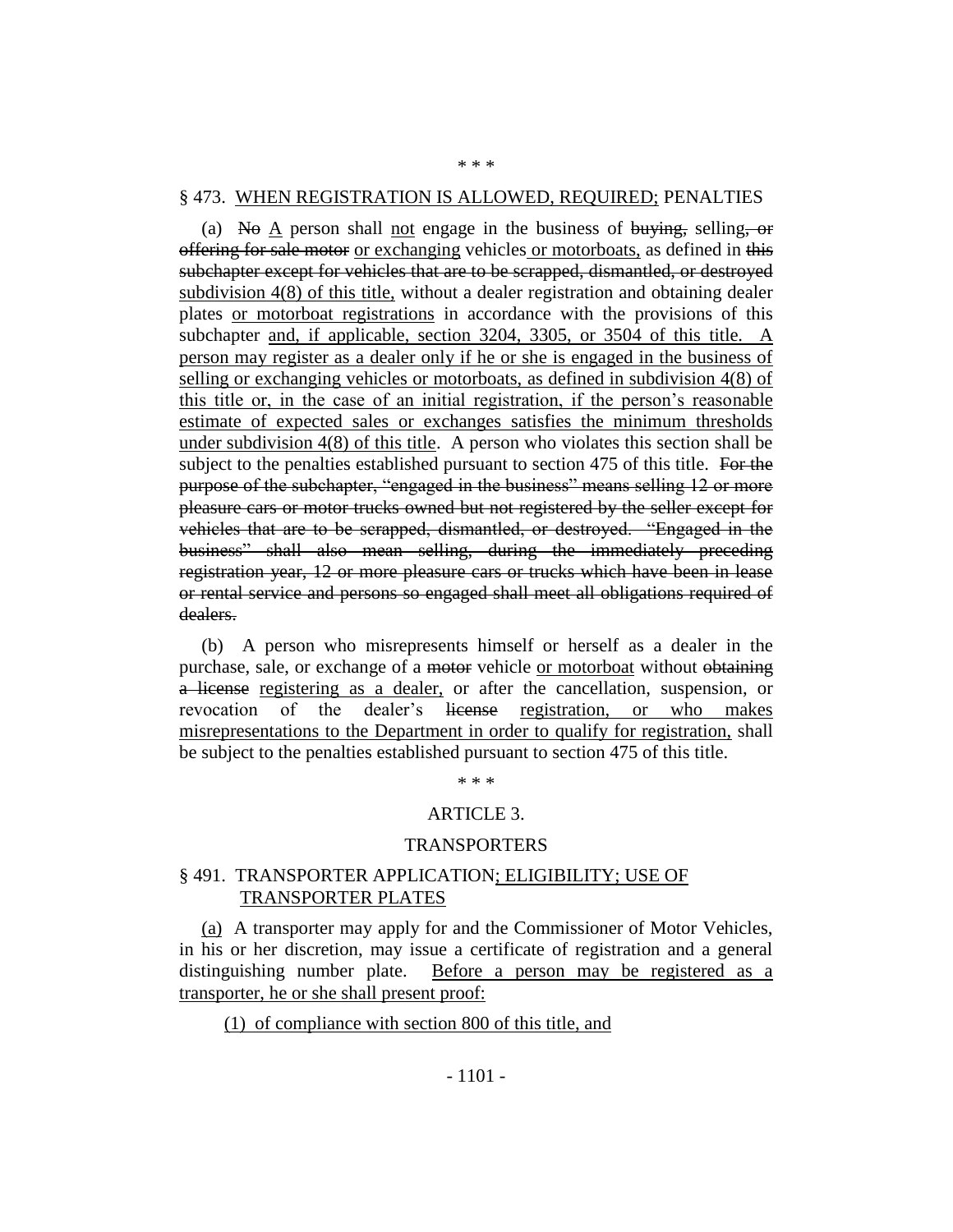(2) that he or she either owns or leases a permanent place of business located in this State where business will be conducted during regularly established business hours and the required records stored and maintained.

(b) When he or she displays thereon his or her transporter's registration plate, a transporter or his or her employee or contractor may transport a motor vehicle owned by him or her the transporter, repossessed, or temporarily in his or her the transporter's custody, and it shall be considered to be properly registered under this title. Transporter's registration plates shall not be used for any other purposes and shall not be used by the holder of such number plates for personal purposes.

\* \* \*

Sec. 3. 23 V.S.A. § 3204 is amended to read:

## § 3204. REGISTRATION FEES AND DEALER PLATES

(a) Fees. Annual registration fees for snowmobiles other than as provided for in subsection (b) of this section are \$25.00 for residents and \$32.00 for nonresidents. Duplicate registration certificates may be obtained upon payment of \$5.00.

 $(b)(1)$  Dealer registration and plates; manufacturer and repair plates; fees. Unless exempted pursuant to subsection 3205(f) of this title, any A person engaged in the manufacture or sale of business of selling or exchanging snowmobiles as defined in subdivision 4(8) of this title shall register as a dealer and obtain registration certificates and identifying number plates, subject to such rules as may be adopted by the Commissioner which and to the requirements of chapter 7 this title. A manufacturer of snowmobiles may register and obtain registration certificates and identifying number plates under this section. Plates shall be valid for the following purposes only: testing; adjusting; demonstrating; temporary use of customers for a period not to exceed 14 days; private business or pleasure use of such person or members of his or her immediate family; and use at fairs, shows, or races when no charge is made for such use.

(2) Fees. Fees for dealer registration certificates shall be \$40.00 for the first certificate issued to any person and \$5.00 for any additional certificate issued to the same person within the current registration period. Fees for temporary number plates shall be \$1.00 \$3.00 for each plate issued.

\* \* \*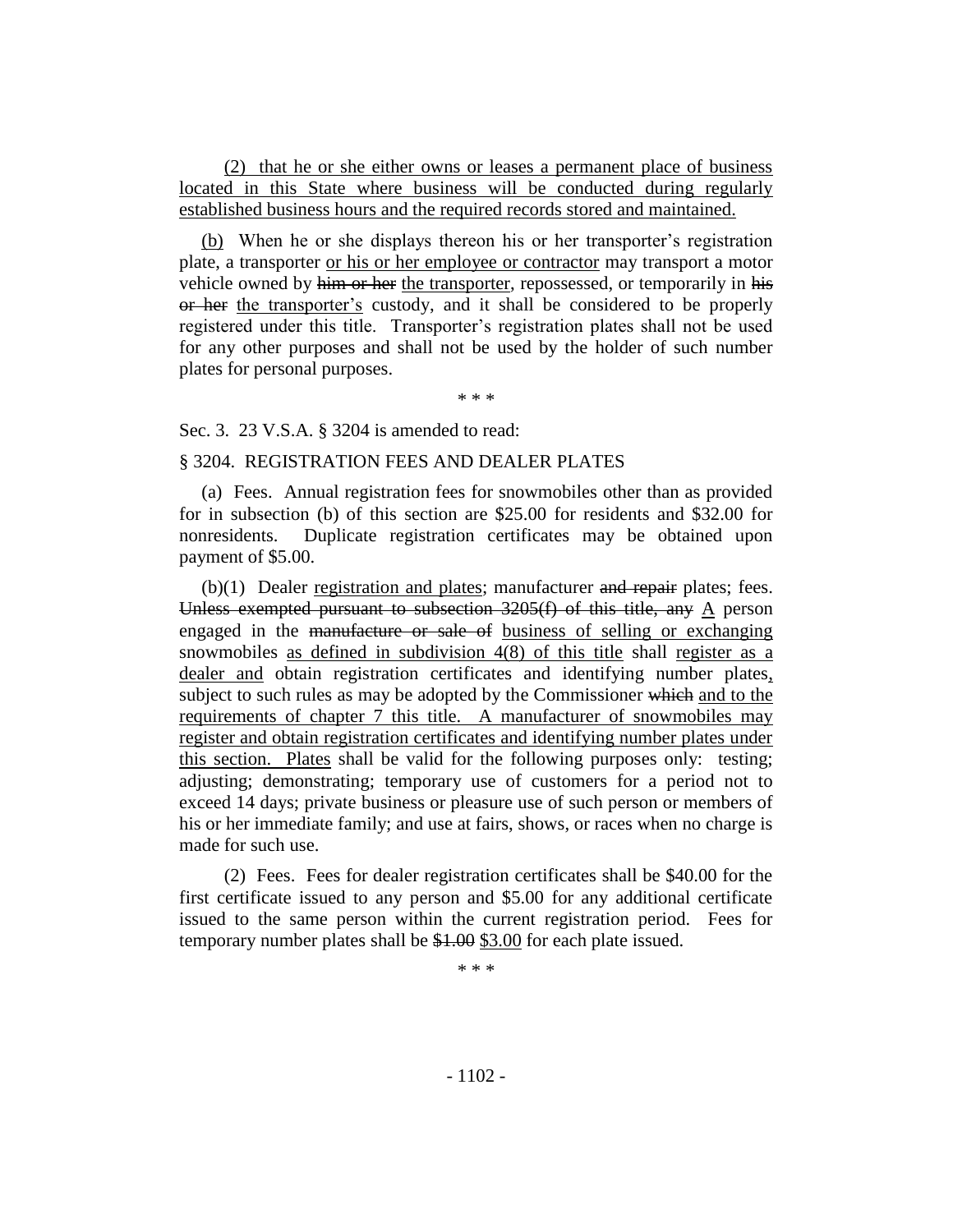Sec. 4. 23 V.S.A. § 3305 is amended to read: § 3305. FEES

\* \* \*

(c) A person engaged in the manufacture or sale of business of selling or exchanging motorboats as defined in subdivision 4(8) of this title, of a type otherwise required to be registered by this subchapter, upon application to the Commissioner upon forms prescribed by him or her, may shall register and obtain registration certificates for use as described under subdivision (1) of this subsection, subject to the requirements of chapter 7 this title. A manufacturer of motorboats may register and obtain registration certificates under this section.

\* \* \*

(3) An application for a dealer motorboat registration and registration number shall be accompanied by the following fees:

(A) for the registration and first number applied for, \$25.00 and a surcharge of \$5.00;

(B) for each additional number applied for in the current registration period, \$5.00 and a surcharge of \$5.00.

\* \* \*

(j) The Commissioner, by rules adopted pursuant to 3 V.S.A. chapter 25, may provide for the issuance of temporary registrations of motorboats pending issuance of the permanent registration. Motorboat dealers may issue temporary motorboat registrations. The dealer's fee for the temporary registrations shall be \$3.00 for each registration purchased from the Department of Motor Vehicles. Temporary registrations shall be kept with the motorboat while being operated and shall authorize operation without the registration number being affixed for a period not to exceed 30 60 days from the date of issue.

\* \* \*

Sec. 5. 23 V.S.A. § 3504(b) is amended to read:

(b) Any person engaged in the manufacture or sale of business of selling or exchanging all-terrain vehicles, as defined in subdivision 4(8) of this title, shall register and obtain registration certificates and identifying number plates subject to rules which may be adopted by the Commissioner which and to the requirements of chapter 7 of this title. A manufacturer of all-terrain vehicles may register and obtain registration certificates and identifying number plates under this section. Plates shall be valid for the following purposes only: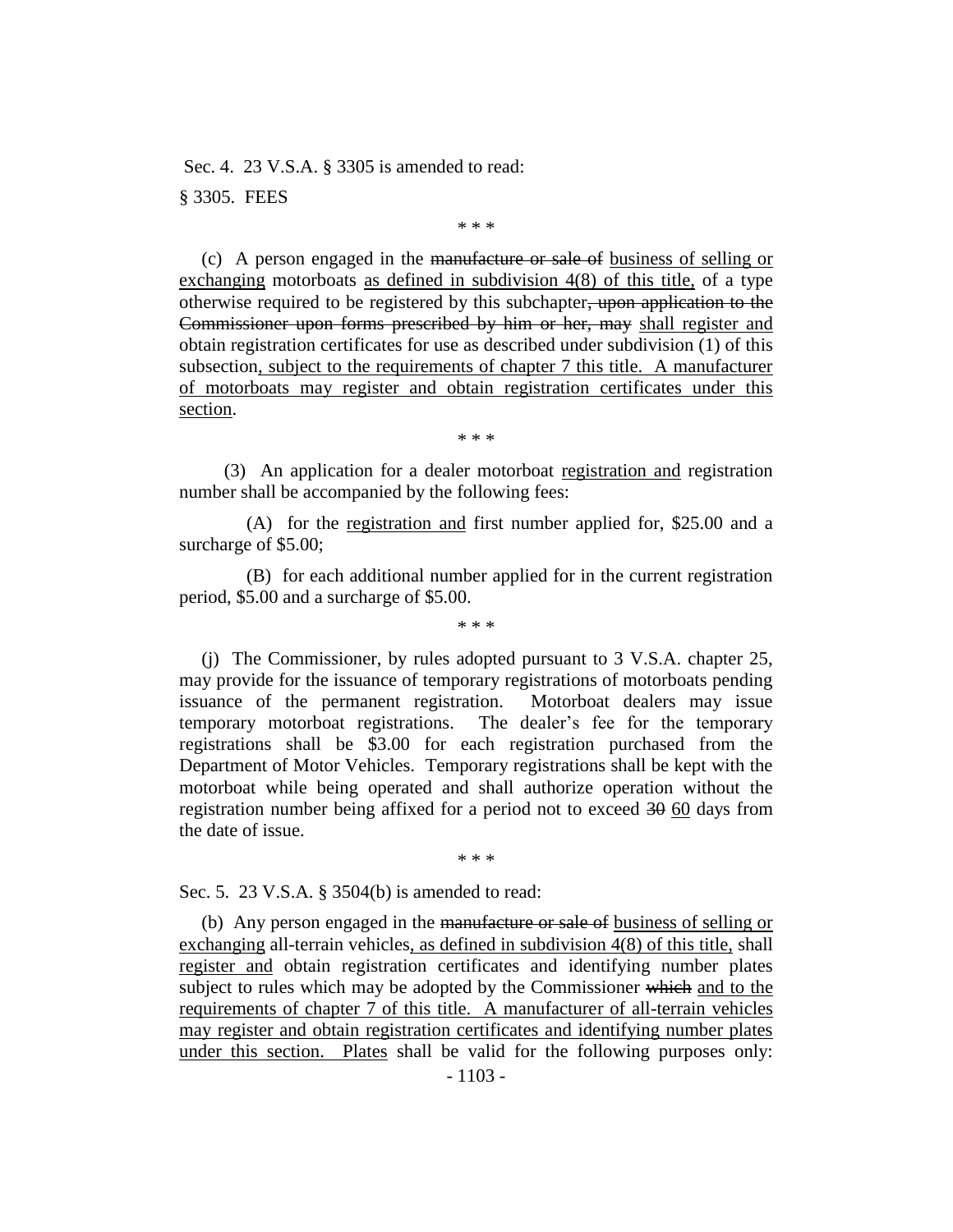testing; adjusting; demonstrating; temporary use of customers for a period not to exceed seven days; private business or pleasure use of the person or members of his or her immediate family; and use at fairs, shows, or races when no charge is made. Fees for registration and registration certificates shall be \$45.00 for the first certificate issued to any person and \$5.00 for any additional certificate issued to the same person within the current registration period. Fees for temporary number plates shall be \$3.00 for each plate issued.

\* \* \* Insurance Identification Cards \* \* \*

Sec. 6. 23 V.S.A. § 800(a) is amended to read:

(a) No owner of a motor vehicle required to be registered, or operator required to be licensed or issued a learner's permit, shall operate or permit the operation of the vehicle upon the highways of the State without having in effect an automobile liability policy or bond in the amounts of at least \$25,000.00 for one person and \$50,000.00 for two or more persons killed or injured and \$10,000.00 for damages to property in any one crash. In lieu thereof, evidence of self-insurance in the amount of \$115,000.00 must be filed with the Commissioner of Motor Vehicles, and shall be maintained and evidenced in a form prescribed by the Commissioner. The Commissioner may adopt rules governing the standards for insurance identification cards. The Commissioner may also require that evidence of financial responsibility be produced before motor vehicle inspections are performed pursuant to the requirements of section 1222 of this title.

\* \* \* Parking for Persons with Disabilities \* \* \*

Sec. 7. 23 V.S.A. § 304a is amended to read:

# § 304a. SPECIAL REGISTRATION PLATES AND PLACARDS FOR PEOPLE WITH DISABILITIES

(a) The following definitions shall apply to this section:

\* \* \*

(3) "Special registration plates" means a registration plate for people with disabilities that displays the International Symbol of Access:

(A) in a color that contrasts with the background; and

(B) in the same size as the letters or numbers on the plate.

(4) "Removable windshield placard" means a two-sided, hanger style placard which includes on each side: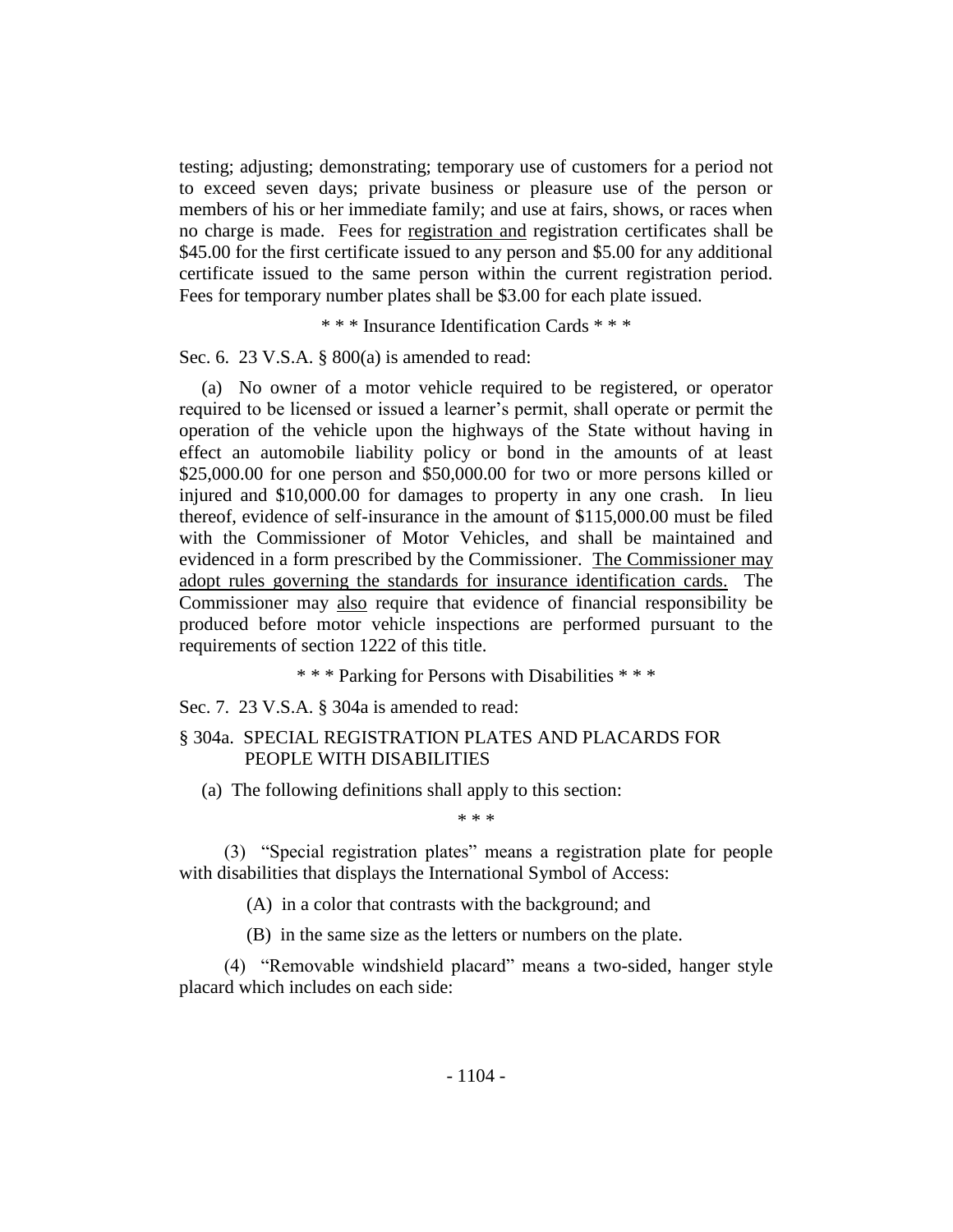(A) the International Symbol of Access, which is at least three inches in height, centered on the placard, and is white on a blue shield a color that contrasts with the placard's background color;

(B) an identification number;

(C) a date of expiration; and

(D) the seal or other identification of the issuing authority.

(5) "Temporary removable windshield placard" means a two-sided hanger style placard which includes on each side:

(A) the International Symbol of Access, which is at least three inches in height, centered on the placard, and is white on a red shield a color that contrasts with the placard's background color;

(B) an identification number;

(C) a date of expiration; and

(D) the seal or other identification of the issuing authority.

(6) "Eligible person" means:

(A) a person who is blind or has an ambulatory disability and has been issued a special registration plate or a windshield placard by this State or another state;

(B) a person who is transporting a person described in subdivision (A) of this subdivision (6); or

(C) a person transporting a person who is blind or has an ambulatory disability on behalf of an organization that has been issued a special registration plate or a windshield placard by this State or another state for the purpose of transporting a person who is blind or has an ambulatory disability.

\* \* \*

(c) Vehicles Eligible persons may park vehicles with special registration plates or removable windshield placards from issued by any state may use the in special parking spaces when:

(1) the placard is displayed:

(A) by hanging it from the front windshield rearview mirror in such a manner that it may be viewed from the front and rear of the vehicle; or

(B) if the vehicle has no rearview mirror, on the dashboard;

(2) the plate is mounted as provided in section 511 of this title; or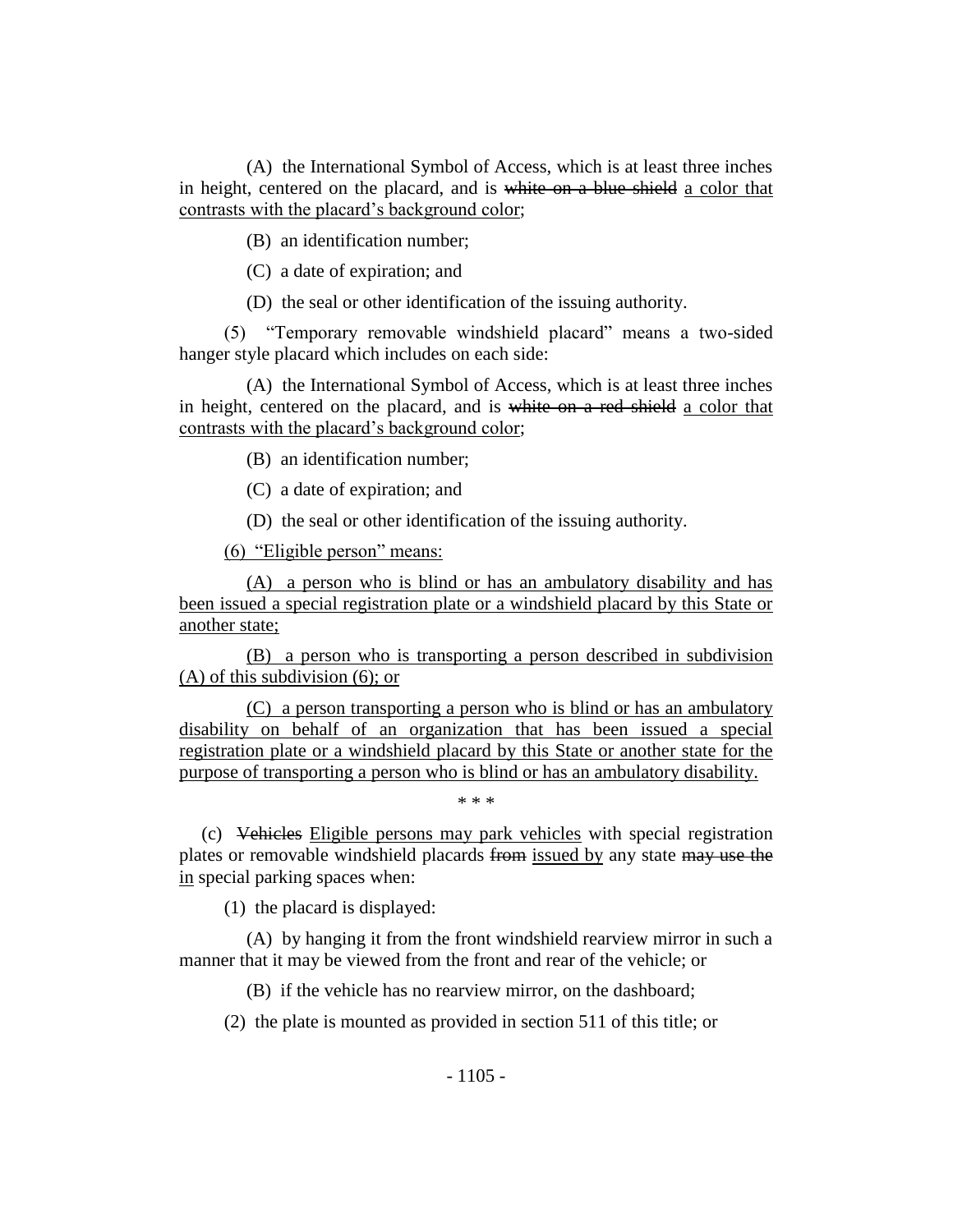(3) the plate is mounted or the placard displayed as provided by the law of the jurisdiction where the vehicle is registered.

 $(d)(1)$  A person who has an ambulatory disability or an individual transporting a person who is blind Except as otherwise provided in this subsection, an eligible person shall be permitted to park, and to park without fee, for at least 10 continuous days in a parking space or area which is restricted as to the length of time parking is permitted or where parking fees are assessed, except that this minimum period shall be.

(2) 24 continuous hours for parking in Notwithstanding the 10-day period in subdivision (1) of this subsection, in the case of a State- or municipally operated parking garage, an eligible person shall be permitted to park, and to park without fee, for at least 24 continuous hours.

(3) This section subsection shall not apply to spaces or areas in which parking, standing, or stopping of all vehicles is prohibited by law or by any parking ban, or which are reserved for special vehicles. As a condition to this the privilege conferred by this subsection, the vehicle shall display the registration plate or placard issued by the Commissioner, or a special registration license plate or placard issued by any other jurisdiction, in accordance with subsection (c) of this section.

(e) A person, other than  $a$  an eligible person with a disability, who for his or her own purposes parks a vehicle in a space for persons with disabilities shall be fined not less than \$200.00 for each violation and shall be liable for towing charges. He or she shall also be liable for storage charges not to exceed \$12.00 per day, and an artisan's lien may be imposed against the vehicle for payment of the charges assessed. The person in charge of the parking space or spaces for persons with a disability or any duly authorized law enforcement officer shall cause the removal of a vehicle parked in violation of this section. A violation of this section shall be considered a traffic violation within the meaning of 4 V.S.A. chapter 29.

\* \* \*

#### \* \* \* Multifunction School Activity Buses \* \* \*

Sec. 8. 23 V.S.A. § 1072(a) is amended to read:

 $(a)(1)$  The driver of any motor vehicle carrying passengers for hire except for jitneys designed to carry not more than seven passengers including the driver, of any school bus, or of any vehicle carrying explosive substances or flammable liquids as a cargo or part of a cargo, before Before crossing at grade any track or tracks of a railroad, the drivers of the following vehicles shall stop within 50 feet, but not less than 15 feet, from the nearest rail of the railroad and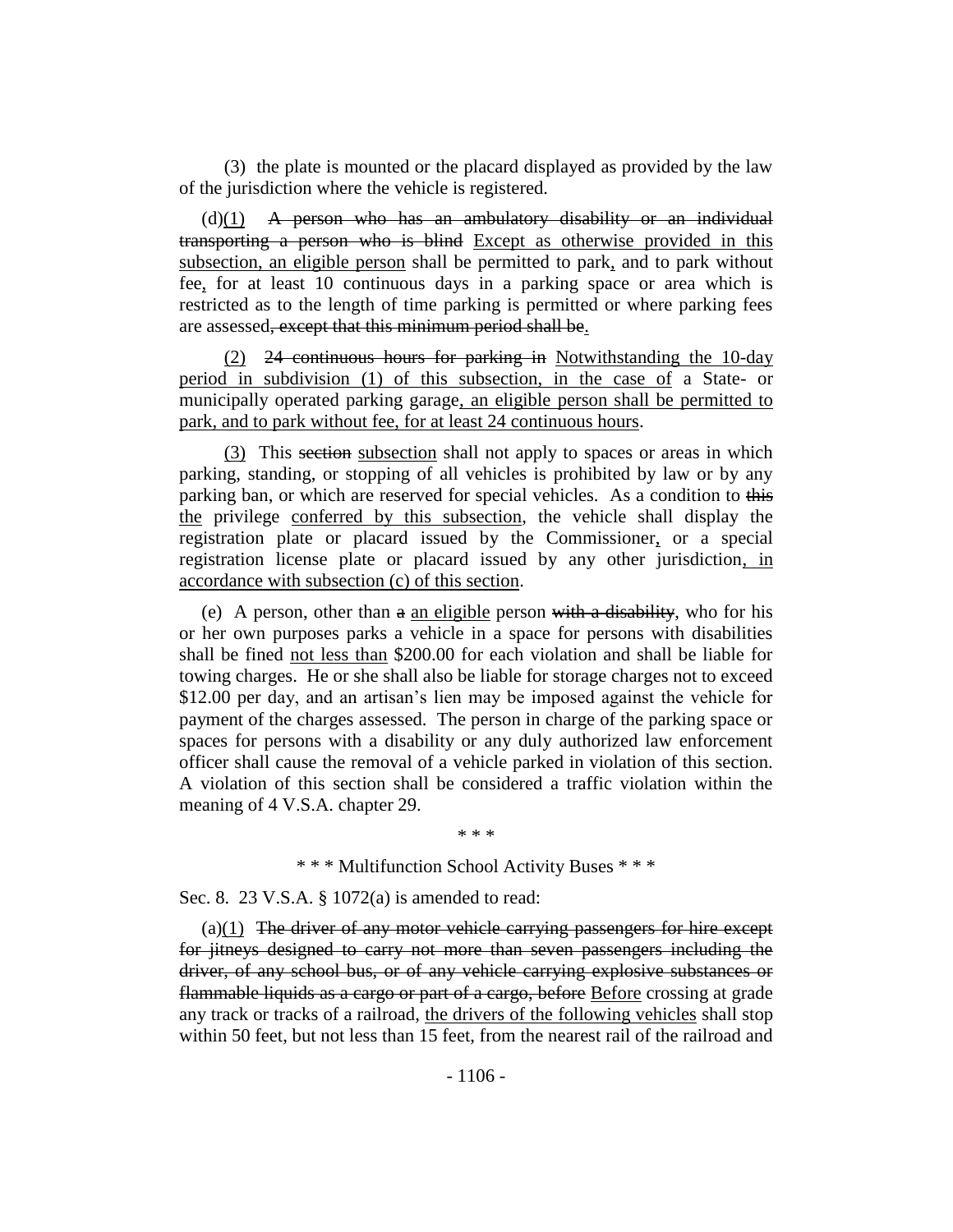while so stopped shall look and listen in both directions along the track for any approaching train and for signals indicating the approach of a train, and may not proceed until he or she can do so safely:

(A) any motor vehicle carrying passengers for hire except for jitneys designed to carry not more than seven passengers including the driver;

(B) any school bus or multifunction school activity bus; and

(C) any vehicle carrying explosive substances or flammable liquids as cargo or part of its cargo.

(2) After stopping as required herein and upon proceeding when it is safe to do so, the driver of any said such vehicle shall cross so that there will be no necessity for changing gears while traversing the crossing, and the driver may not shift gears while crossing the track or tracks.

Sec. 9. 23 V.S.A. § 1287 is amended to read:

## § 1287. MULTIFUNCTION SCHOOL ACTIVITY BUS

(a) A "multifunction school activity bus" is a vehicle which is used to transport students on trips other than on a fixed route between home and school, and which meets the construction and safety standards for a "multifunction school activity bus" adopted by rule by the National Highway Traffic Safety Administration.

(b) If a school owns a multifunction school activity bus or leases one other than as provided in subdivision  $4(34)(A)(vi)$  of this title, the driver shall be required to hold a license which includes a school bus driver's endorsement. The A school bus endorsement road test may be taken in a multifunction school activity bus, but the resulting endorsement shall be restricted to the operation of the appropriately sized multifunction school activity bus. Otherwise, the endorsement shall be a Type I or Type II endorsement as appropriate to the size of the vehicle.

(c) A multifunction school activity bus may be a color other than national school bus yellow.

Sec. 10. 23 V.S.A. § 4121 is amended to read:

§ 4121. APPLICANTS FOR SCHOOL BUS ENDORSEMENTS

(a) An applicant for a school bus endorsement shall satisfy the following requirements:

(1) pass Pass the knowledge and skills test for obtaining a passenger vehicle endorsement;

(2) have Have knowledge covering the following topics, at minimum: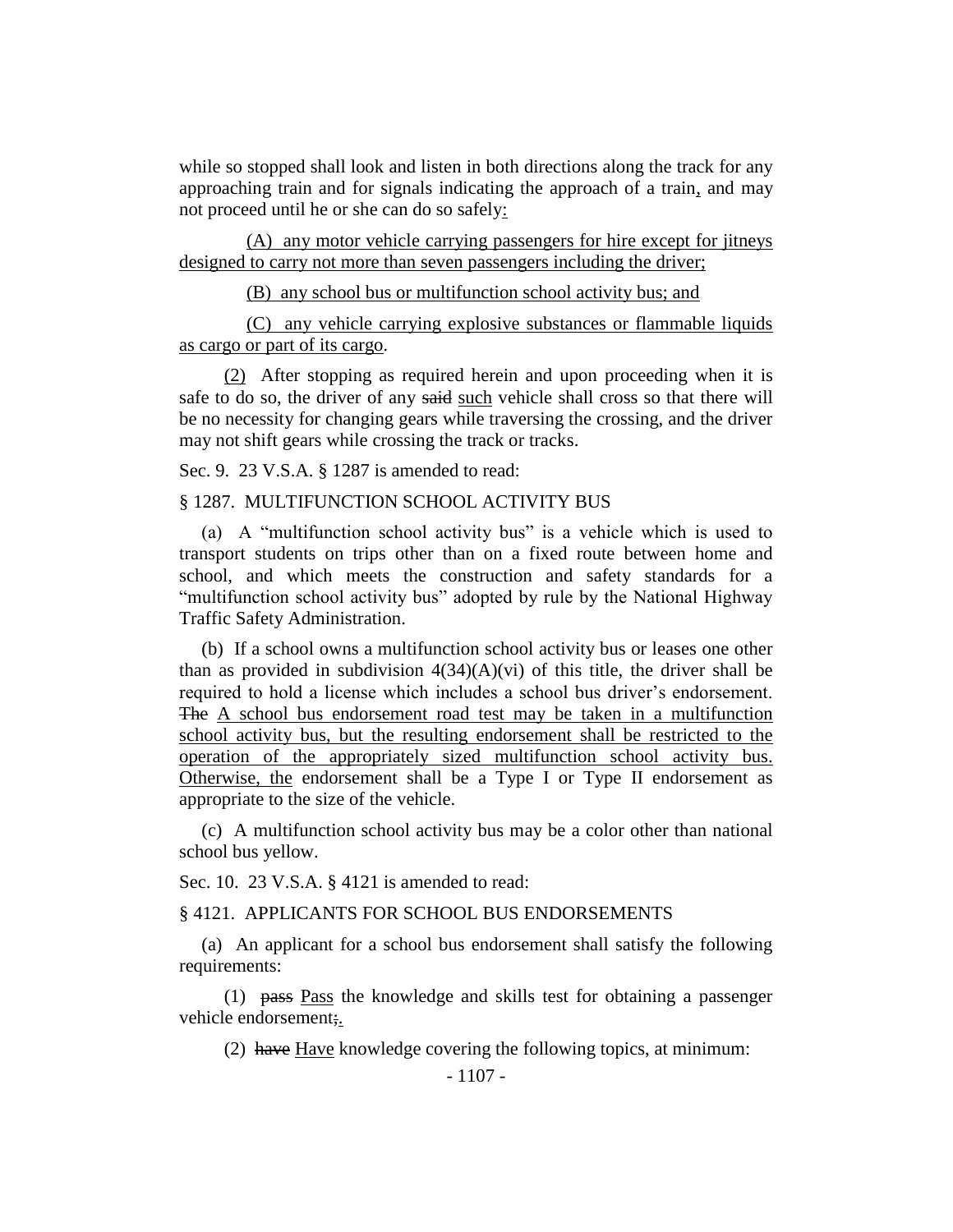(A) loading Loading and unloading children, including the safe operation of stop signal devices, external mirror systems, flashing lights, and other warning and passenger safety devices required for school buses by State or federal law or regulation;.

(B) emergency Emergency exits and procedures for safely evacuating passengers in an emergency;.

(C) State and federal laws and regulations related to traversing safely highway rail grade crossings;.

(D) a A skills test in a school bus of the same vehicle group as the applicant will operate. As used in this subdivision  $(a)(2)(D)$ , "school bus" may include a "multifunction school activity bus" as defined in section 1287 of this title.

\* \* \*

\* \* \* Distracted Driving \* \* \*

Sec. 11. 23 V.S.A. § 1095a is amended to read:

## § 1095a. JUNIOR OPERATOR USE OF PORTABLE ELECTRONIC **DEVICES**

(a) As used in this section, "operating" means operating a motor vehicle on a public highway, including while temporarily stationary because of traffic, a traffic control device, or other temporary delays. "Operating" does not include operating a motor vehicle with or without the motor running when the operator has moved the vehicle to the side of or off a highway and has halted in a location where the vehicle can safely and lawfully remain stationary.

(b) A person under 18 years of age shall not use any portable electronic device as defined in subdivision 4(82) of this title while operating a moving motor vehicle on a highway. This prohibition shall not apply when use of a portable electronic device is necessary for a person to communicate with law enforcement or emergency service personnel under emergency circumstances.

Sec. 12. 23 V.S.A. § 1095b is amended to read:

## § 1095b. HANDHELD USE OF PORTABLE ELECTRONIC DEVICE PROHIBITED

(a) Definition Definitions. As used in this section,:

(1) "hands-free Hands-free use" means the use of a portable electronic device without use of either hand by employing an internal feature of, or an attachment to, the device.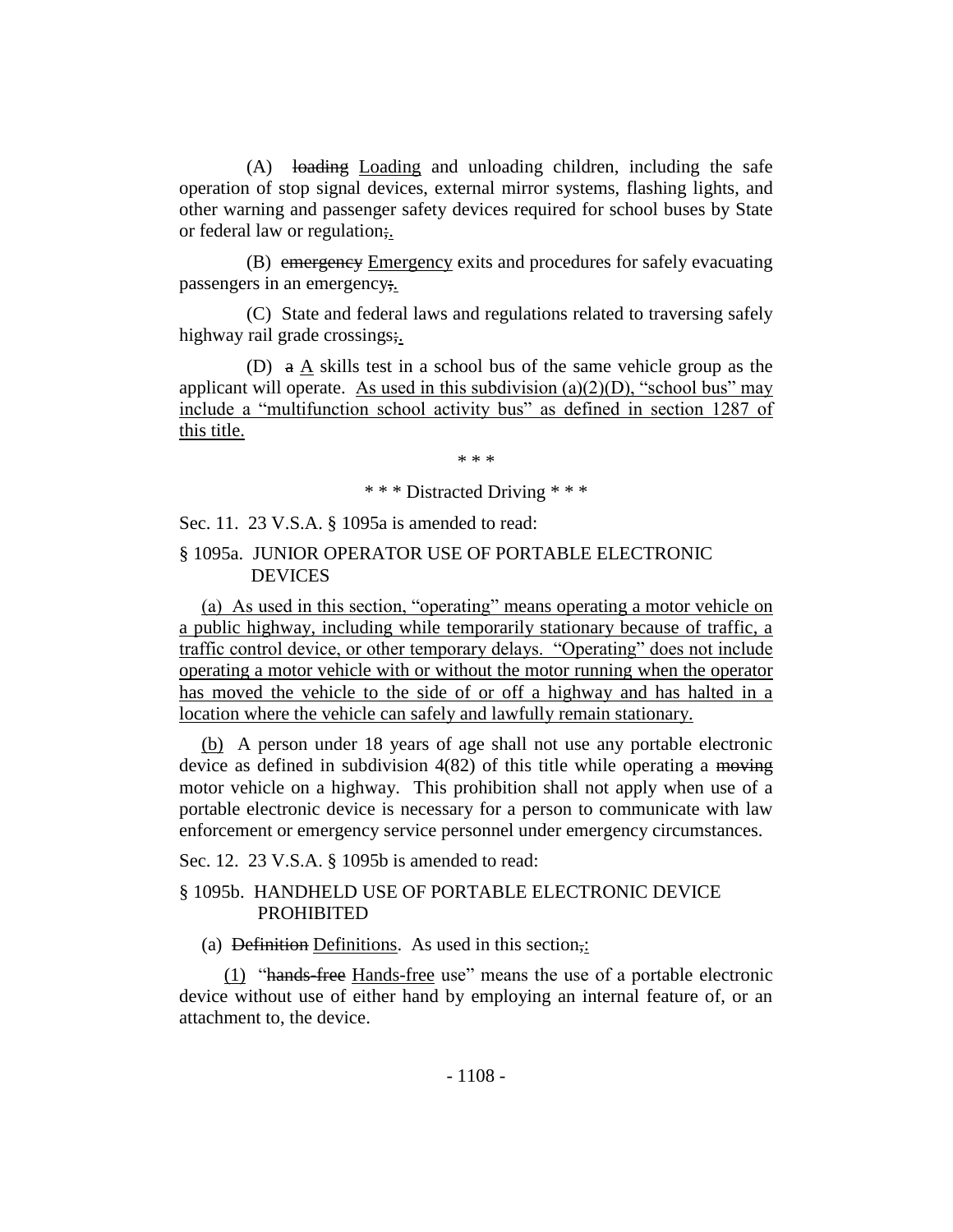(2) "Operating" means operating a motor vehicle on a public highway, including while temporarily stationary because of traffic, a traffic control device, or other temporary delays. "Operating" does not include operating a motor vehicle with or without the motor running when the operator has moved the vehicle to the side of or off a highway and has halted in a location where the vehicle can safely and lawfully remain stationary.

(b) Use of handheld portable electronic device prohibited. A person shall not use a portable electronic device while operating a moving motor vehicle on a highway in Vermont. The prohibition of this subsection shall not apply:

(1) to To hands-free use;

(2) to  $\overline{I_0}$  activation or deactivation of hands-free use, as long as the device is in a cradle or otherwise securely mounted in the vehicle and the eradle or other any accessory for secure securely mounting the device is not affixed to the windshield in violation of section 1125 of this title;.

(3) when When use of a portable electronic device is necessary for a person to communicate with law enforcement or emergency service personnel under emergency circumstances; or.

(4) to  $\overline{I_0}$  use of an ignition interlock device, as defined in section 1200 of this title.

(5) To use of a global positioning or navigation system if it is installed by the manufacturer or securely mounted in the vehicle in a manner that does not violate section 1125 of this title. As used in this subdivision (b)(5), "securely mounted" means the device is placed in an accessory or location in the vehicle, other than the operator's hands, where the device will remain stationary under typical driving conditions.

\* \* \*

Sec. 13. 23 V.S.A. § 1099 is amended to read:

## § 1099. TEXTING PROHIBITED

(a) As used in this section,:

(1) "texting Texting" means the reading or the manual composing or sending of electronic communications, including text messages, instant messages, or e-mails, using a portable electronic device as defined in subdivision  $4(82)$  of this title<del>, but shall not be construed to include use</del>. Use of a global positioning or navigation system shall be governed by section 1095b of this title.

(2) "Operating" means operating a motor vehicle on a public highway, including while temporarily stationary because of traffic, a traffic control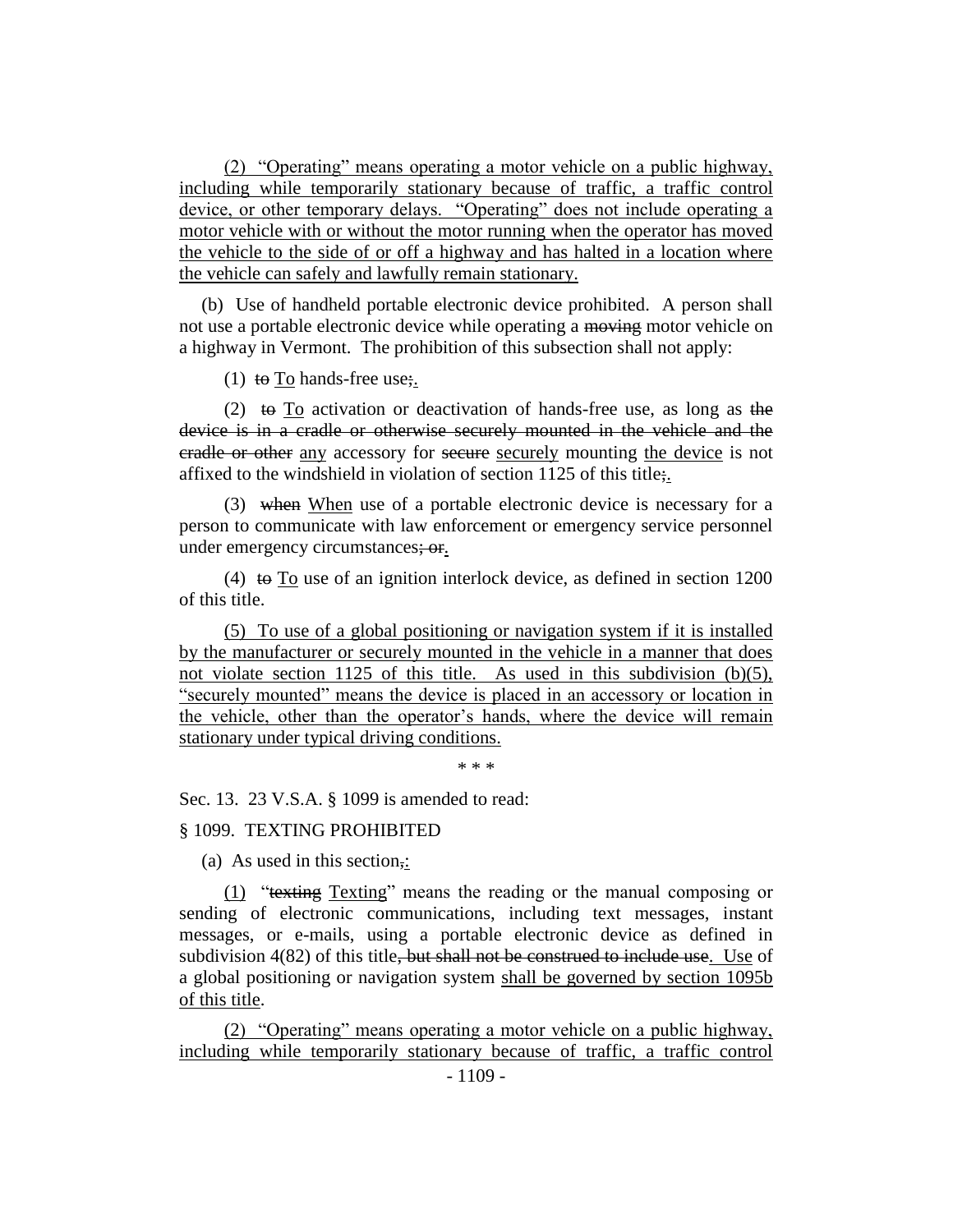device, or other temporary delays. "Operating" does not include operating a motor vehicle with or without the motor running when the operator has moved the vehicle to the side of or off a highway and has halted in a location where the vehicle can safely and lawfully remain stationary.

(b) A person shall not engage in texting while operating a moving motor vehicle on a highway.

(c) A person who violates this section commits a traffic violation as defined in section 2302 of this title and shall be subject to a penalty of not less than \$100.00 and not more than \$200.00 upon adjudication of for a first violation, and of not less than \$250.00 and not more than \$500.00 upon adjudication of for a second or subsequent violation within any two-year period.

\* \* \* Obstructing Windshields, Windows \* \* \*

# Sec. 14. LEGISLATIVE INTENT

(a) In *State v. Hurley*, 2015 VT 46 (March 6, 2015), the Vermont Supreme Court held that the prohibition of 23 V.S.A. § 1125 on objects hanging behind a windshield extends only to an object that "materially obstructs the driver's view."

(b) In adding the second sentence to 23 V.S.A. § 1125(a) as provided in Sec. 15 of this bill, the General Assembly intends to codify the holding of the *Hurley* decision and to codify the logical extension of the Court's holding to objects hanging behind a vent or side window immediately to the left or right of the driver. In only addressing hanging objects in 23 V.S.A. § 1125(a), the General Assembly takes no position on whether the Court's reasoning should extend further to the statute's prohibition on painting or adhering material or items to such windows or the windshield.

Sec. 15. 23 V.S.A. § 1125 is amended to read:

§ 1125. OBSTRUCTING WINDSHIELDS, WINDOWS

(a) No person shall paste, stick, or paint advertising matter or other things Except as otherwise provided in this section, a person shall not operate a motor vehicle on which material or items have been painted or adhered on or over, or hung in back of, any transparent part of a motor vehicle windshield, vent windows, or side windows located immediately to the left and right of the operator, nor hang any object, other than a rear view mirror, in back of the windshield except as follows. The prohibition of this section on hanging items shall apply only when a hanging item materially obstructs the driver's view.

(b) Notwithstanding subsection (a) of this section, a person may operate a motor vehicle with material or items painted or adhered on or over, or hung in back of, the windshield, vent windows, or side windows: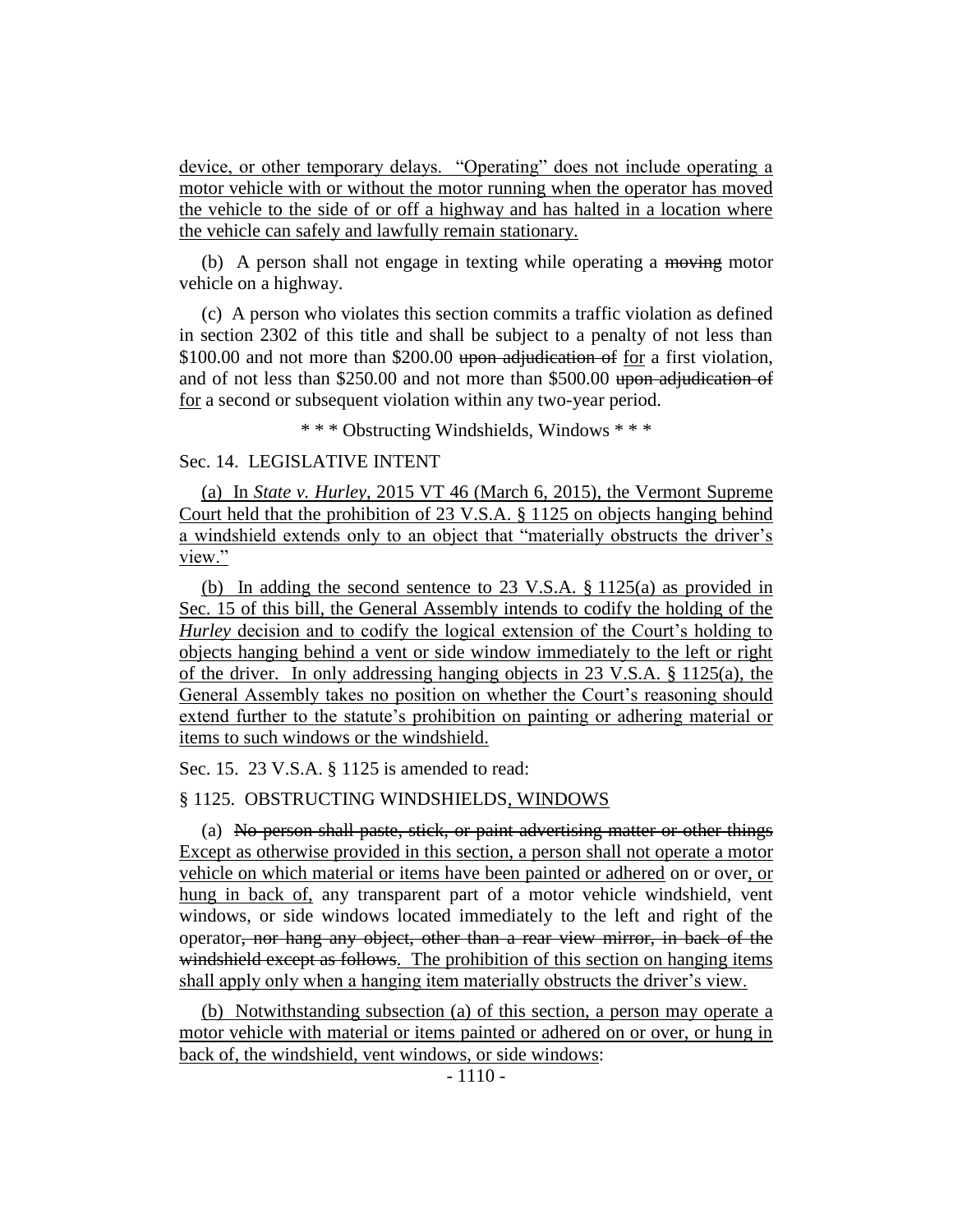(1) In in a space not over four inches high and 12 inches long in the lower right-hand corner of the windshield.;

(2)  $\overline{In}$  in such space as the Commissioner of Motor Vehicles may specify for location of any sticker required by governmental regulation.;

(3) In in a space not over two inches high and two and one-half inches long in the upper left-hand corner of the windshield.;

(4) By persons if the operator is a person employed by the federal, state State, or local government and or a volunteer emergency responders responder operating an authorized emergency vehicles vehicle, who may place places any necessary equipment in back of the windshield of the vehicle, provided the equipment does not interfere with the operator's control of the driving mechanism of the vehicle;

(5)  $\Theta$  m  $\Omega$  on a motor vehicle that is for sale by a licensed automobile dealer prior to the sale of the vehicle, in a space not over three inches high and six inches long in the upper left-hand corner of the windshield, and in a space not over four inches high and 18 inches long in the upper right-hand corner of the windshield; or

(6) if the object is a rearview mirror, or is an electronic toll-collection transponder located either between the roof line and the rearview mirror post or behind the rearview mirror.

 $(6)(c)$  The Commissioner may grant an exemption to the prohibition of this section upon application from a person required for medical reasons to be shielded from the rays of the sun and who attaches to the application a document signed by a licensed physician or optometrist certifying that shielding from the rays of the sun is a medical necessity. The physician or optometrist certification shall be renewed every four years. However, when a licensed physician or optometrist has previously certified to the Commissioner that an applicant's condition is both permanent and stable, the exemption may be renewed by the applicant without submission of a form signed by a licensed physician or optometrist. Additionally, the window shading or tinting permitted under this subdivision subsection shall be limited to the vent windows or side windows located immediately to the left and right of the operator. The exemption provided in this subsection subsection shall terminate upon the sale transfer of the approved vehicle and at that time the applicable window tinting shall be removed by the seller. Furthermore, if the material described in this subdivision subsection tears or bubbles or is otherwise worn to prohibit clear vision, it shall be removed or replaced.

 $\left(\frac{b}{d}\right)$  The rear side windows and the back window may be obstructed only if the motor vehicle is equipped on each side with a securely attached mirror,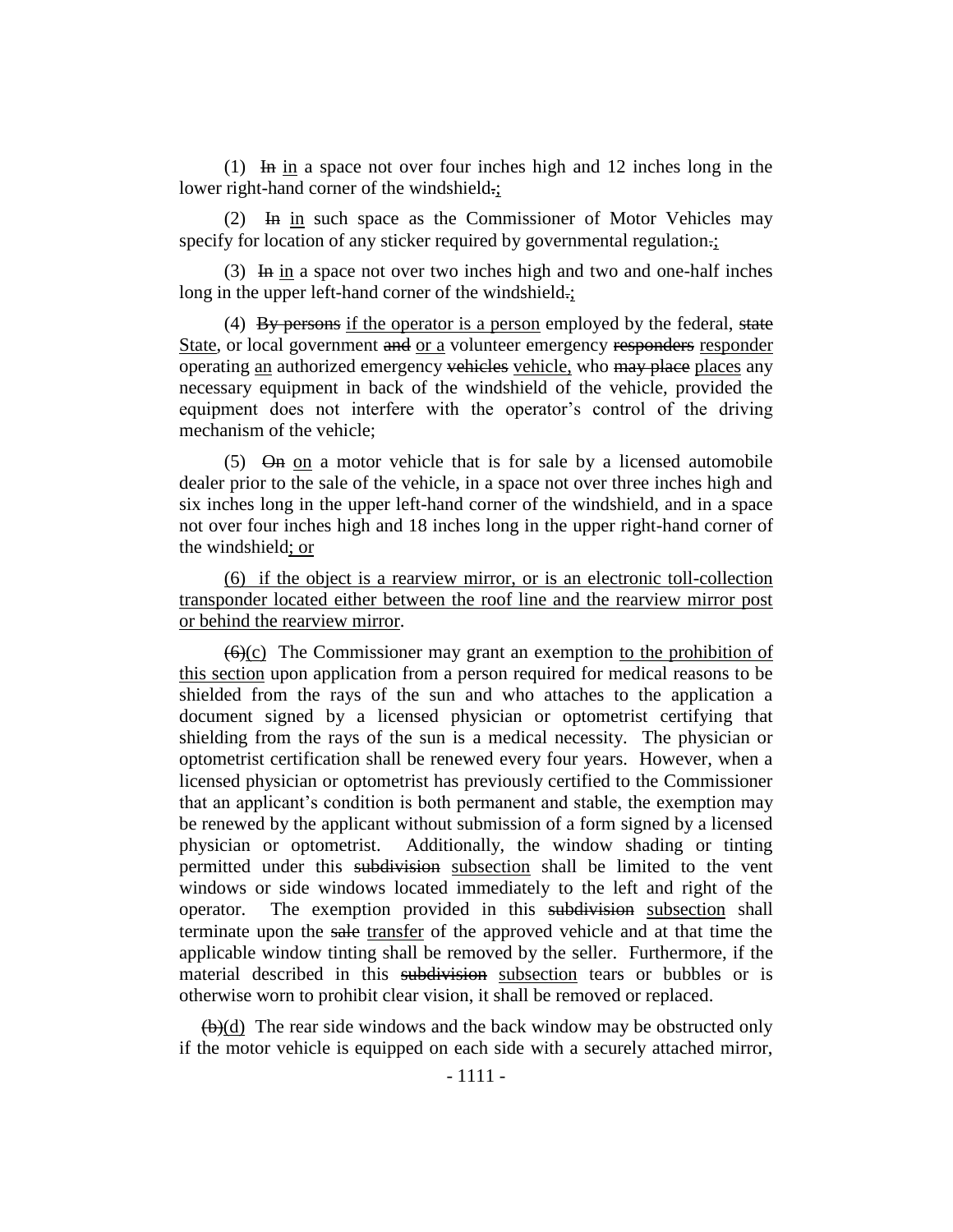which provides the operator with a clear view of the roadway in the rear and on both sides of the motor vehicle.

\* \* \* Total Abstinence Program; Application Requirements \* \* \*

Sec. 16. 23 V.S.A. § 1209a(b)(1) is amended to read:

(1) Notwithstanding any other provision of this subchapter, a person whose license has been suspended for life under this subchapter may apply to the Driver Rehabilitation School Director and to the Commissioner for reinstatement of his or her driving privilege. The person shall have completed three years of total abstinence from consumption of alcohol or drugs, or both. The beginning date for the period of abstinence shall be no sooner than the effective date of the suspension from which the person is requesting reinstatement and shall not include any period during which the person is serving a sentence of incarceration to include furlough. The application shall include the applicant's authorization for a urinalysis examination to be conducted prior to reinstatement under this subdivision. The application to the Commissioner shall be accompanied by a fee of \$500.00. The Commissioner shall have the discretion to waive the application fee if the Commissioner determines that payment of the fee would present a hardship to the applicant.

\* \* \* Information on Motor Vehicle Certificates of Title \* \* \*

Sec. 17. 23 V.S.A. § 2018 is amended to read:

§ 2018. INFORMATION ON CERTIFICATE

(a) Each certificate of title issued by the Commissioner shall contain:

- (1) The date issued.
- (2) The name and address of the owner.

(3) The names and addresses of any lienholders, in the order of priority as shown on the application or, if the application is based on a certificate of title, as shown on the certificate; however, no more than two lienholders may appear on a certificate. In the event that there are more than two lienholders on the vehicle, the certificate of title shall contain the an appropriate legend "There are more than two lienholders on this vehicle. Contact the Vermont Department of Motor Vehicles for details." as determined by the Commissioner.

(4) The title number assigned to the vehicle.

(5) A description of the vehicle including, so far as the following data exist, its make, model, identification number, odometer reading, or hubometer reading or clock meter reading on all vehicles, type of body, number of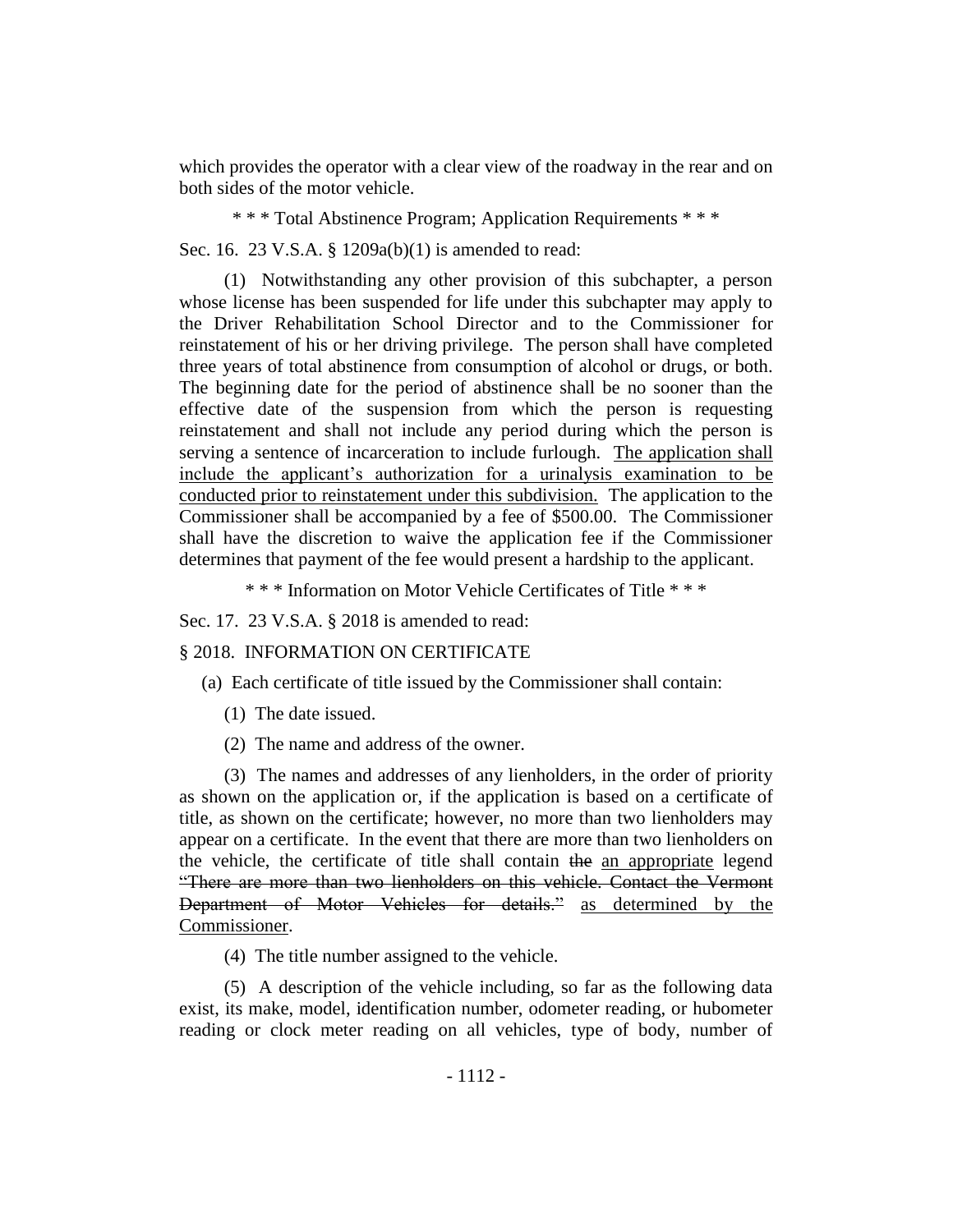cylinders, whether new or used, and, if a new vehicle, the date of the first sale of the vehicle for use.

(6) Any other data the Commissioner prescribes.

(b) Unless a bond is filed as provided in subdivision 2020(2) of this title, a distinctive certificate of title shall be issued for a vehicle last previously registered in another state or country the laws of which do not require that lienholders be named on a certificate of title to perfect their security interests. The certificate shall contain the an appropriate legend "This vehicle may be subject to an undisclosed lien" as determined by the Commissioner and may contain any other information the Commissioner prescribes. If no notice of a security interest in the vehicle is received by the Commissioner within four months from the issuance of the distinctive certificate of title, he or she shall, upon application and surrender of the distinctive certificate, issue a certificate of title in ordinary form.

\* \* \*

(f) If a vehicle has been returned to the manufacturer after final determination, adjudication, or settlement pursuant to the provisions of 9 V.S.A. chapter 115 or after final determination, adjudication, or settlement under similar laws of any other state, any certificate of title for the vehicle shall contain the following an appropriate legend: "This vehicle was returned to the manufacturer pursuant to motor vehicle arbitration board, or similar proceedings, 9 V.S.A. § 4181" as determined by the Commissioner.

Sec. 18. 23 V.S.A. § 2022(a) is amended to read:

(a) If a certificate is lost, stolen, mutilated, or destroyed or becomes illegible, the first lienholder or, if none, the owner or legal representative of the owner named in the certificate, as shown by the records of the Commissioner, shall promptly make application for and may obtain a duplicate upon furnishing information satisfactory to the Commissioner. The duplicate certificate of title shall contain the legend "This is a duplicate certificate and may be subject to the rights of a person under the original certificate." It shall be mailed to the first lienholder named in it or, if none, to the owner.

Sec. 19. 23 V.S.A. § 2093(a) is amended to read:

(a) If a vehicle upon which a salvage certificate of title, a parts-only certificate, or other document indicating the vehicle is not sold for re-registration purposes has been or should have been issued by the Commissioner or by any other jurisdiction or person and or both, or a vehicle that has been declared a totaled motor vehicle is rebuilt and restored for highway operation, the owner thereof shall not apply for a certificate of title or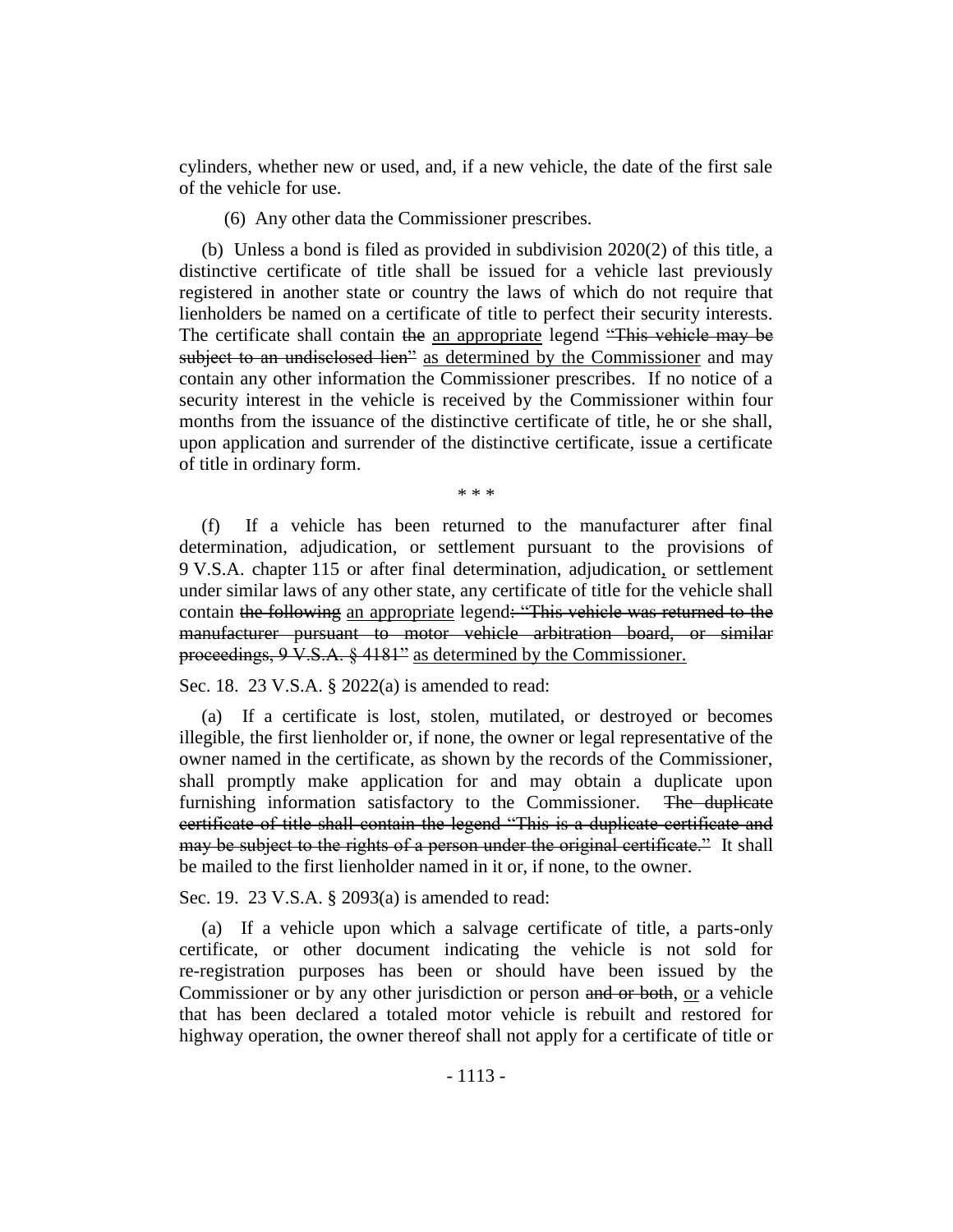registration, and none shall be issued until the vehicle has been inspected by the Commissioner or his or her authorized representative. The inspection of the vehicle shall be conducted in the manner prescribed by the Commissioner and shall include verification of the vehicle identification number and bills of sale or titles for major component parts used to rebuild the vehicle. When necessary, a new vehicle identification number shall be attached to the vehicle as provided by section 2003 of this title. Any new title issued for such vehicles shall contain the legend "rebuilt vehicle."

> \* \* \* Information on Snowmobile, Motorboat, and All-Terrain Vehicle Titles \* \* \*

Sec. 20. 23 V.S.A. § 3811 is amended to read:

#### § 3811. INFORMATION ON CERTIFICATE

(a) Each certificate of title issued by the Commissioner shall contain:

- (1) The date issued.
- (2) The name and address of the owner.

(3) The names and addresses of any lienholders, in the order of priority as shown on the application or, if the application is based on a certificate of title, as shown on the certificate; however, no more than two lienholders may appear on a certificate. In the event that there are more than two lienholders on the vessel, snowmobile, or all-terrain vehicle, the certificate of title shall contain the an appropriate legend "There are more than two lienholders on this vessel, snowmobile, or all-terrain vehicle. Contact the Vermont Department of Motor Vehicles for details" as determined by the Commissioner.

\* \* \*

(b) Unless a bond is filed as provided in subdivision 3813(2) of this title, a distinctive certificate of title shall be issued for a vessel, snowmobile, or all-terrain vehicle last previously registered in another state or country the laws of which do not require that lienholders be named on a certificate of title to perfect their security interests, or for which a title had not been issued by such other state or country. The certificate shall contain the an appropriate legend "This vessel, snowmobile, or all-terrain vehicle may be subject to an undisclosed lien" as determined by the Commissioner and may contain any other information the Commissioner prescribes. If no notice of a security interest in the vessel, snowmobile, or all-terrain vehicle is received by the Commissioner within four months from the issuance of the distinctive certificate of title, he or she shall, upon application and surrender of the distinctive certificate, issue a certificate of title in ordinary form.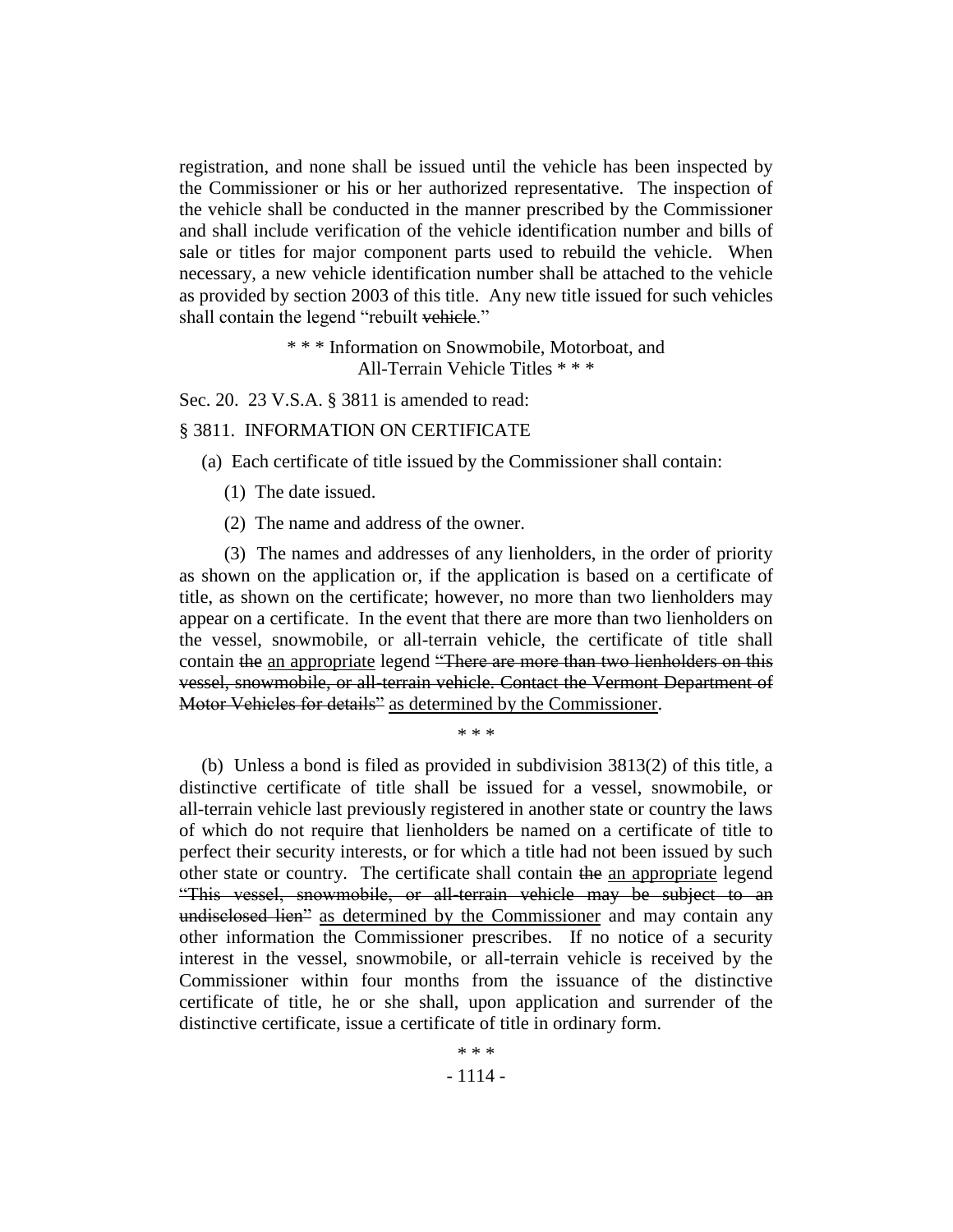Sec. 21. 23 V.S.A. § 3815(a) is amended to read:

(a) If a certificate is lost, stolen, mutilated, or destroyed or becomes illegible, the first lienholder or, if none, the owner or legal representative of the owner named in the certificate, as shown by the records of the Commissioner, shall promptly make application for and may obtain a duplicate upon furnishing information satisfactory to the Commissioner. The duplicate certificate of title shall contain the legend, "This is a duplicate certificate and may be subject to the rights of a person under the original certificate." It shall be mailed to the first lienholder named in it or, if none, to the owner.

Sec. 22. 23 V.S.A. § 3835(a) is amended to read:

(a) If a vessel, snowmobile, or all-terrain vehicle upon which a salvage certificate of title, a parts-only certificate, or other document indicating the vessel, snowmobile, or all-terrain vehicle is not sold for reregistration purposes has been or should have been issued by the Commissioner, or by any other jurisdiction or person or both, or if a vessel, snowmobile, or all-terrain vehicle that has been declared totaled is rebuilt and restored for operation, the owner shall not apply for a certificate of title or registration, and none shall be issued until the vessel, snowmobile, or all terrain all-terrain vehicle has been inspected by the Commissioner or his or her authorized representative. The inspection of the vessel, snowmobile, or all-terrain vehicle shall be conducted in the manner prescribed by the Commissioner and shall include verification of the identification number and bills of sale or titles for major component parts used to rebuild the vessel, snowmobile, or all-terrain vehicle. When necessary, a new identification number shall be attached to the vessel, snowmobile, or all-terrain vehicle as provided by section 2003 of this title. Any new title issued for these vessels, snowmobiles, or all-terrain vehicles shall contain the legend "rebuilt vessel, snowmobile, or all-terrain vehicle."

\* \* \* Towed Vehicles \* \* \*

Sec. 23. 23 V.S.A. § 1102 is amended to read:

## § 1102. REMOVAL OF STOPPED VEHICLES

(a) Any enforcement officer is authorized to:

(1) move a vehicle stopped, parked, or standing contrary to section 1101 of this title, or to require the driver or other person in charge to move the vehicle to a position off the paved or main-traveled part of the highway;

(2) remove an unattended vehicle which is an obstruction to traffic or to maintenance of the highway to a garage or other place of safety;

remove any vehicle found upon a highway, as defined in 19 V.S.A. § 1, to a garage or other place of safety when: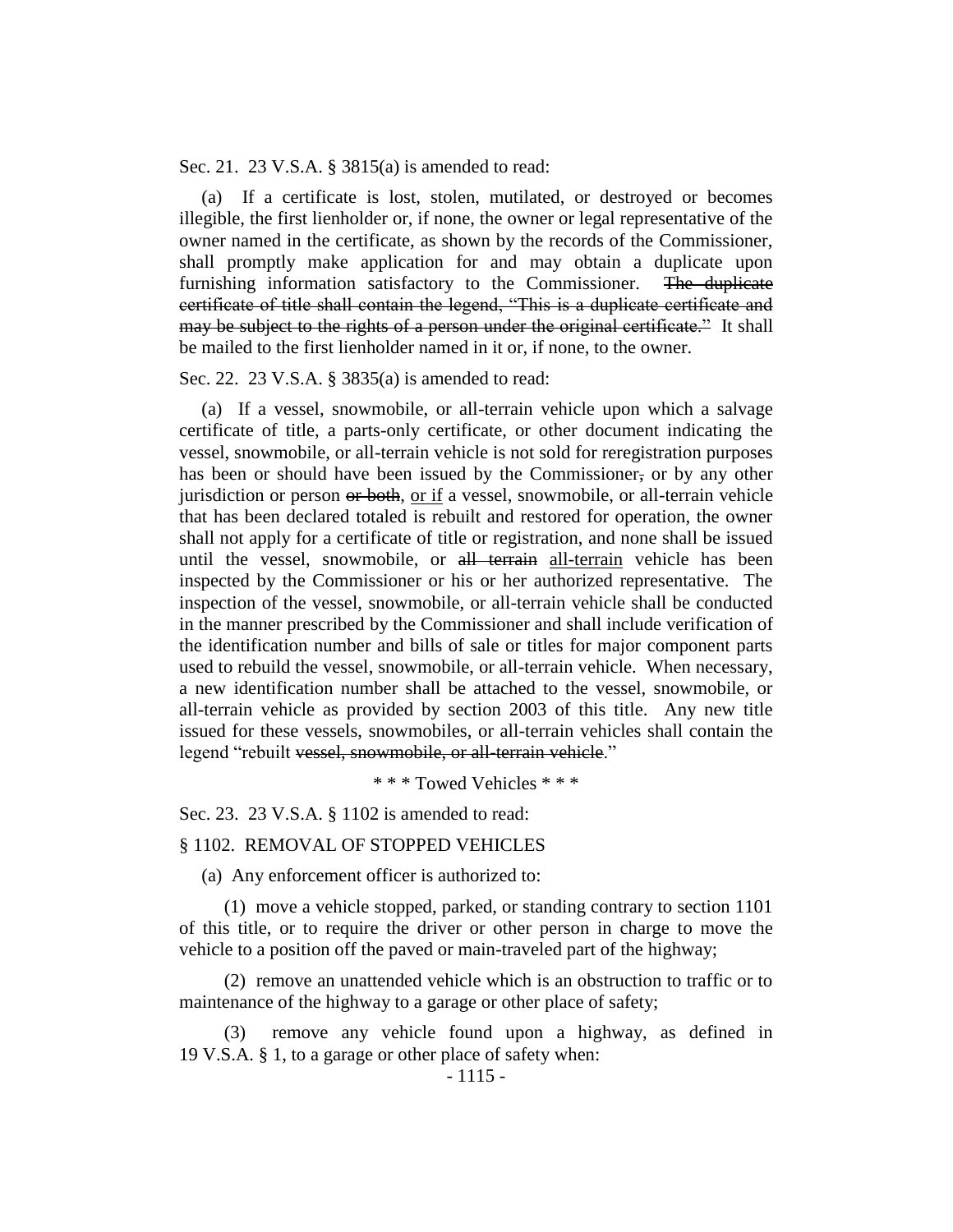(A) the officer is informed by a reliable source that the vehicle has been stolen or taken without the consent of its owner; or

(B) the person in charge of the vehicle is unable to provide for its removal; or

(C) the person in charge of the vehicle has been arrested under circumstances which require his or her immediate removal from control of the vehicle.

(b) Any enforcement officer causing the removal of a motor vehicle under this section shall notify the Agency of Transportation Department as to the location and date of discovery of the vehicle, date of removal of the vehicle, name of the wrecker towing service removing the vehicle, and place of storage. The officer shall record and remove from the vehicle, if possible, any information which might aid the Transportation Board Department in ascertaining the ownership of the vehicle. All information shall be forwarded and forward it to the Transportation Board in accordance with the provisions of 24 V.S.A. chapter 61 Department. A motor vehicle towed under authority of this section may qualify as an abandoned motor vehicle under subchapter 7 of chapter 21 of this title.

Sec. 24. 24 V.S.A. § 2272 is amended to read:

### § 2272. TAKING TITLE TO REMOVAL OF JUNK MOTOR VEHICLES

(a) A junk motor vehicle discovered in violation of section 2271 of this title shall be removed from view of the main traveled way of the highway by the owner of the land upon which it is discovered, upon receiving written notice from the agency of transportation Agency of Transportation to do so, if such owner holds title to the motor vehicle.

(b) If the owner of the land upon which a junk motor vehicle is discovered in violation of section 2271 of this title, does not hold or disclaims title, and the true owner of the motor vehicle is known or can be ascertained, the motor vehicle owner shall dispose of such motor vehicle in such a manner that it is no longer visible from the main traveled way of the highway upon receiving written notice from the agency of transportation Agency of Transportation to do so.

(c) The owner of land upon which a motor vehicle is left in violation of this section or section 2271 of this title may, without incurring any civil liability or criminal penalty to the owner or lienholders of such vehicles vehicle, remove cause the vehicle to be removed from the place where it is discovered to any other place on any property owned by him, and if so removed, he shall notify the agency of transportation and local or state police, in writing, forthwith.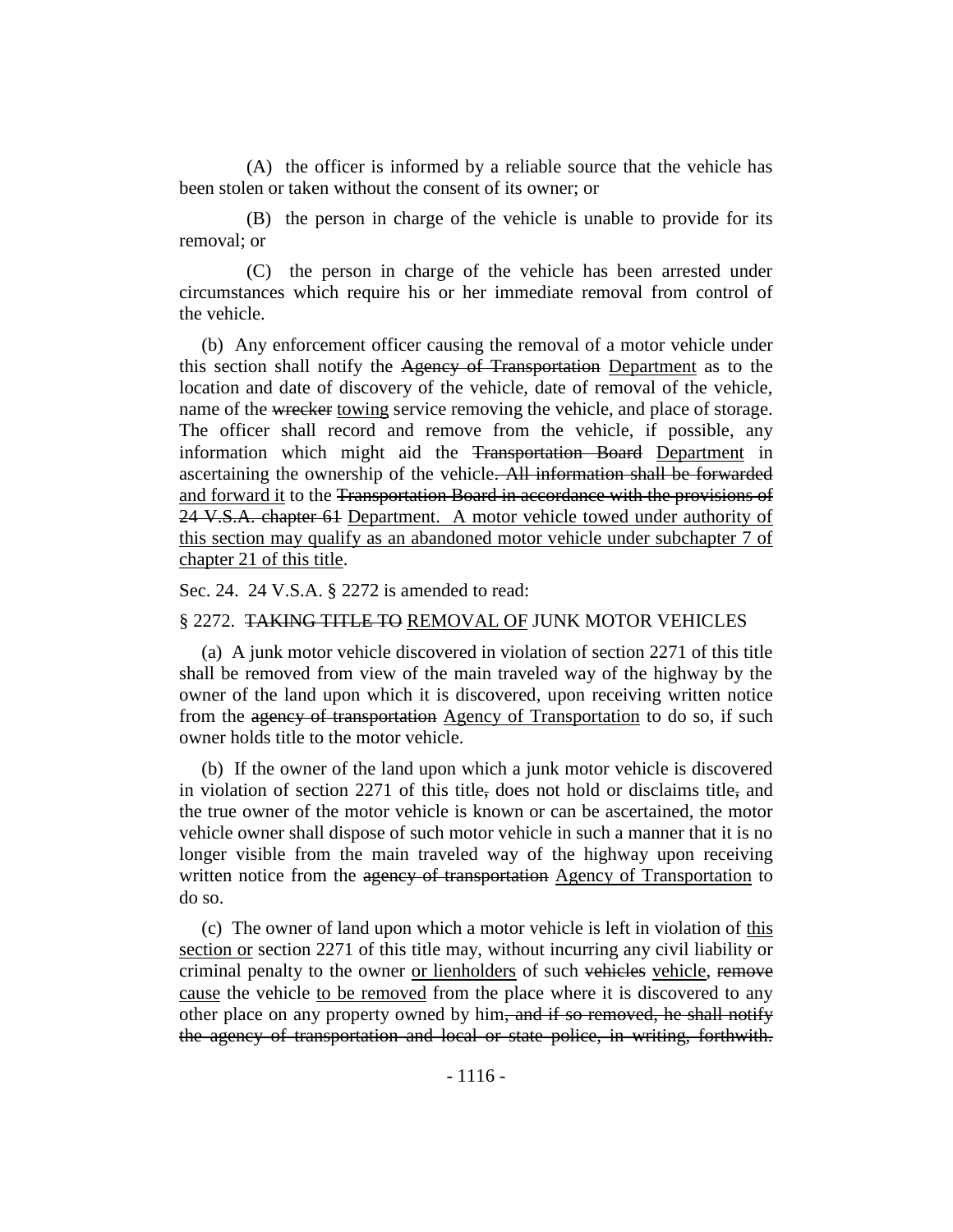Within ten days after notification, the agency of transportation shall cause the vehicle to be taken under its control and disposed of as hereafter provided or her, or from the property, in accordance with 23 V.S.A. § 2152. The provisions of 23 V.S.A. chapter 21, subchapter 7 (abandoned motor vehicles) shall govern the identification, reclamation, and disposal of such vehicles.

(d) [Repealed.]

\* \* \* All-Terrain Vehicles \* \* \*

Sec. 25. 23 V.S.A. § 3501(5) is amended to read:

(5) "All-terrain vehicle" or "ATV" means any nonhighway recreational vehicle, except snowmobiles, having no less than two low pressure tires (10 pounds per square inch, or less), not wider than  $60 \times 64$  inches with two-wheel ATVs having permanent, full-time power to both wheels, and having a dry weight of less than 1,700 pounds, when used for cross-country travel on trails or on any one of the following or a combination thereof: land, water, snow, ice, marsh, swampland, and natural terrain. An ATV on a public highway shall be considered a motor vehicle, as defined in section 4 of this title, only for the purposes of those offenses listed in subdivisions  $2502(a)(1)(H)$ ,  $(N)$ ,  $(R)$ ,  $(U)$ ,  $(Y)$ , (FF), (GG), (II), and (AAA); (2)(A) and (B); (3)(A), (B), (C), and (D); (4)(A) and (B) and (5) of this title and as provided in section 1201 of this title. An ATV shall not include an electric personal assistive mobility device.

Sec. 26. 23 V.S.A. § 3502 is amended to read:

## § 3502. REGISTRATION

(a) An all-terrain vehicle may not be operated unless registered pursuant to this chapter or any other section of this title by the State of Vermont and unless the all-terrain vehicle displays a valid Vermont ATV Sportsman's Association (VASA) Trail Access Decal (TAD) when operating on a VASA trail, except when operated:

(1)  $\Theta$  on On the property of the owner of the all-terrain vehicle;  $\Theta$   $\Theta$ .

(2) off Off the highway, in a ski area while being used for the purpose of grooming snow, maintenance, or in rescue operations; or.

(3) for For official use by a federal, State, or municipal agency and only if the all-terrain vehicle is identified with the name or seal of the agency in a manner approved by the Commissioner; or.

(4) solely Solely on privately owned land when the operator is specifically invited to do so by the owner of that property and has on his or her person the written consent of the owner.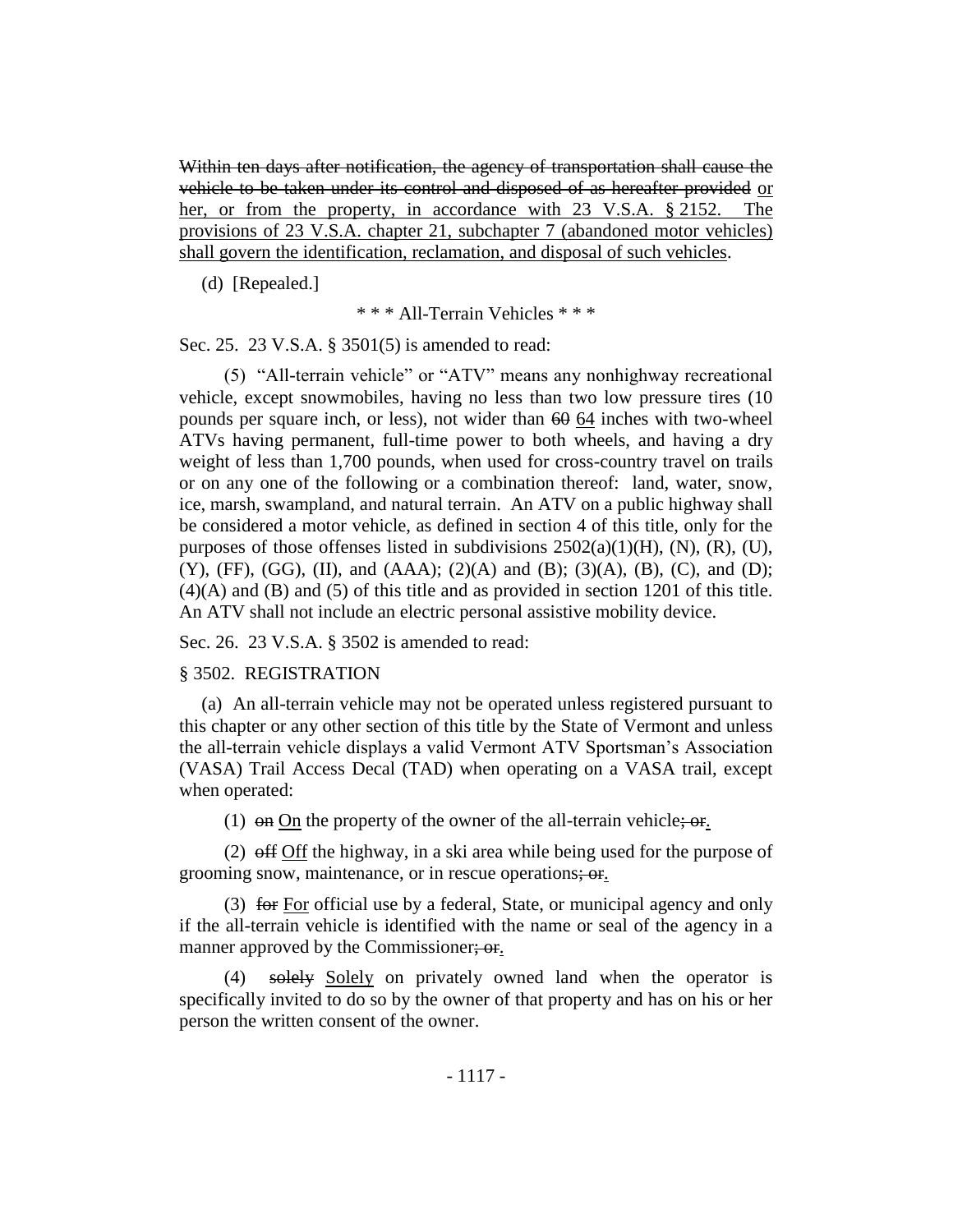(5) By a person who possesses a completed TAD form processed electronically and either printed out or displayed on a portable electronic device. The printed or electronic TAD form shall be valid for 10 days after the electronic transaction. Use of a portable electronic device to display a completed TAD form does not in itself constitute consent for an enforcement officer to access other contents of the device.

\* \* \*

(e) An all-terrain vehicle owned by a person who is a resident of any other state or province shall be deemed to be properly registered for the purposes of this chapter if it is registered in accordance with the laws of the state or province in which its owner resides, but only to the extent that a similar exemption or privilege is granted under the laws of that state or province for all-terrain vehicles registered in this State by a resident of this State.

\* \* \* Commercial Driver Licenses; Skills Test Waivers \* \* \*

Sec. 27. 23 V.S.A. § 4108(d) is amended to read:

(d) At the discretion of the Commissioner, the skills test required under 49 C.F.R. § 383.113 may be waived for a commercial motor vehicle driver with military commercial motor vehicle experience who is currently licensed at the time of his or her application for a commercial driver license, if the test is substituted with an applicant's driving record in combination with the driving experience specified in this subsection. The Commissioner shall impose conditions and limitations to restrict the applicants from whom alternative requirements for the skills test may be accepted. Such conditions shall include the following:

(1) the applicant must certify that, during the two-year period immediately prior to applying for a commercial driver license, he or she:

(A) has not had more than one license in addition to a military license;

(B) has not had any license suspended, revoked, or cancelled;

(C) has not had any convictions for any type of motor vehicle for the disqualifying offenses specified in subsection 4116(a) of this title;

(D) has not had more than one conviction for any type of motor vehicle for serious traffic violations specified in subdivision 4103(16) of this title; and

(E) has not had any conviction for a violation, other than a parking violation, of military, state State, or local law relating to motor vehicle traffic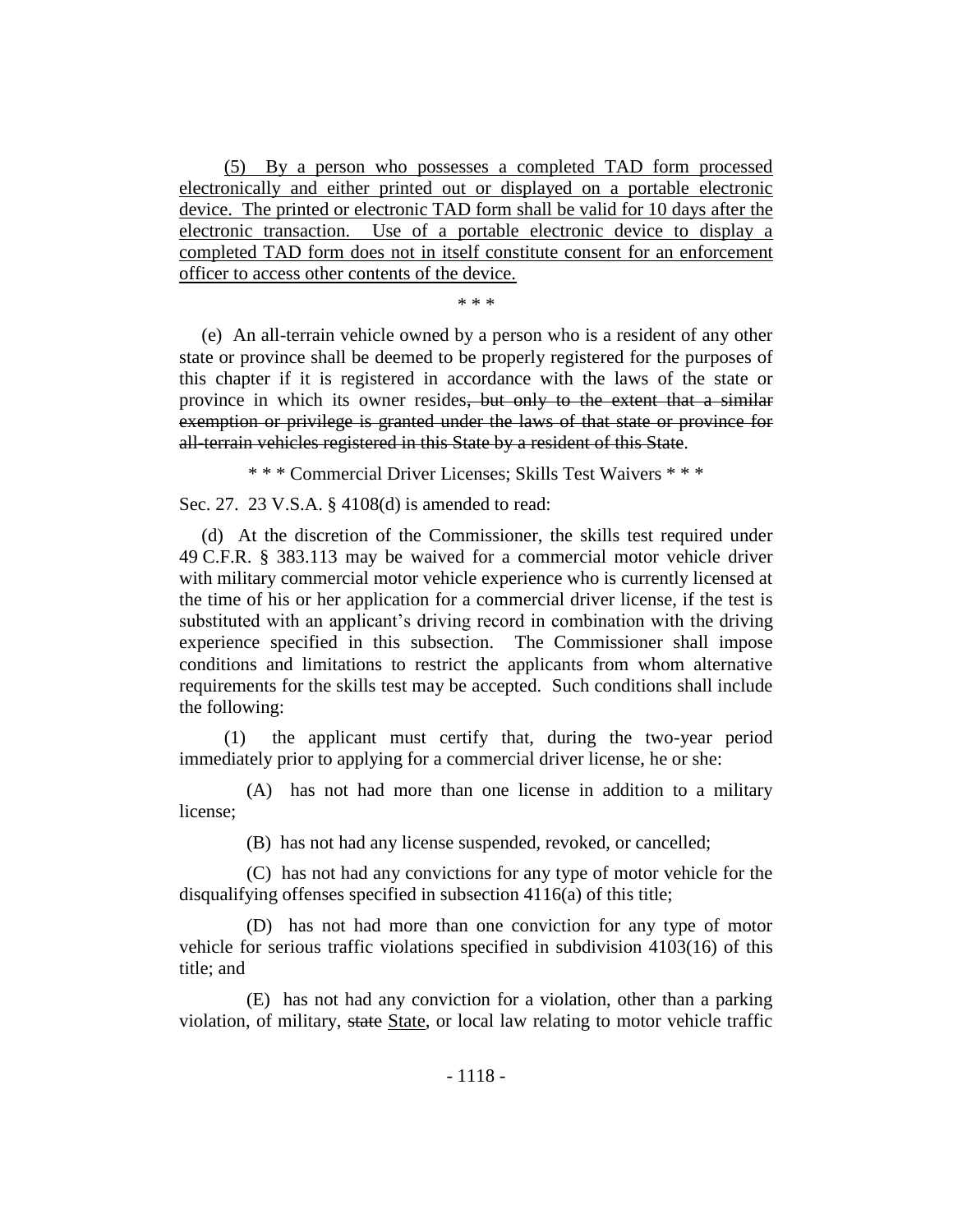control arising in connection with any traffic accident, and has no record of an accident in which he or she was at fault; and

(2) the applicant must provide evidence and certify that he or she:

(A) is regularly employed or was regularly employed within the last 90 days 12 months in a military position requiring operation of a commercial motor vehicle;

(B) was exempted from the commercial driver license requirements in 49 C.F.R. § 383.3(c); and

(C) was operating for at least the two years immediately preceding discharge from the military a vehicle representative of the commercial motor vehicle the driver applicant operates or expects to operate.

\* \* \* Lists of Registrations and Suspensions \* \* \*

Sec. 28. 23 V.S.A. § 109 is amended to read:

## § 109. LISTS OF REGISTRATIONS TO ENFORCEMENT OFFICERS AND OTHERS; LISTS OF SUSPENSIONS

(a) Annually, the Commissioner shall cause to be prepared a list of registered motor vehicles, arranged serially according to the registration numbers assigned thereto which shall contain in addition the names and addresses of registered owners and a brief description of the vehicle registered, and the name and address of each person to whom is assigned a dealer's registration number. One copy of such list shall be furnished, in such form as the Commissioner may determine, free to each inspector of the Motor Vehicle Department, sheriff, State's Attorney, district judge, and police department in the State. The list may be also furnished to any person on request and upon the payment of the required fee. [Repealed.]

(b) Each month, the Commissioner shall cause to be prepared a list of all persons whose operating license, nonresident operating privileges, or privilege of an unlicensed operator to operate a vehicle, is suspended or revoked in this State at the time the list is prepared. Names on the list shall be arranged by county of residence or zip code. Notwithstanding 1 V.S.A. chapter 5, subchapter 3, the a list of all persons whose operating license, nonresident operating privileges, or privilege of an unlicensed operator to operate a vehicle is suspended or revoked in this State shall be available on request in such form as the Commissioner may determine. The list shall be available in an electronic format for law enforcement officers with computer access through the Department of Public Safety.

\* \* \* Nonresident Motor Truck Registration \* \* \*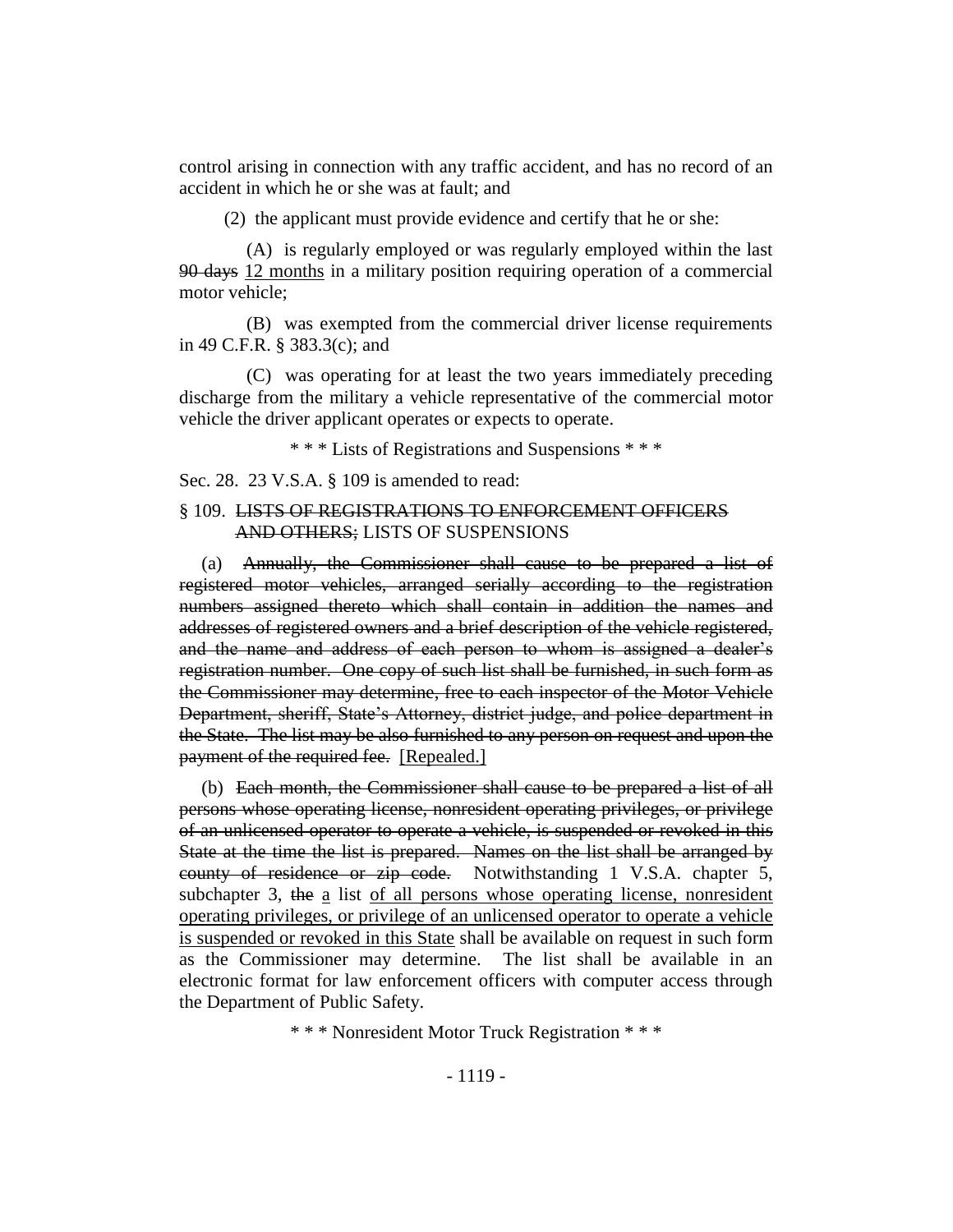## Sec. 29. REPEAL

23 V.S.A. § 413 (nonresident motor truck registration) is repealed.

Sec. 30. 23 V.S.A. § 411 is amended to read:

## § 411. RECIPROCAL PROVISIONS

As determined by the Commissioner, a motor vehicle owned by a nonresident shall be considered as registered and a nonresident operator shall be considered as licensed or permitted in this State if the nonresident owner or operator has complied with the laws of the foreign country or state of his or her residence relative to the registration of motor vehicles and the granting of operators' licenses or learner's permits. Any exemptions provided in this section shall, however, be operative as to an owner or operator of a motor vehicle only to the extent that under the laws of the foreign country or state of his or her residence like exemptions and privileges are granted to operators duly licensed or permitted and to owners of motor vehicles duly registered under the laws of this State. If the owner or operator is a resident of a country not adjoining the United States, such exemptions shall be operative for a period of 30 days for vacation purposes, notwithstanding that such country does not grant like privileges to residents of this State. Such exemptions shall not be operative as to the owner of a motor truck used for the transportation of property for hire or profit between points within the State or to the owner of any motor vehicle carrying an auxiliary fuel tank or tanks providing an additional supply of motor fuel over and above that provided in the standard equipment of such vehicle.

\* \* \* New Motor Vehicle Arbitration; Uncontested Matters \* \* \*

Sec. 31. 9 V.S.A. § 4173 is amended to read:

## § 4173. PROCEDURE TO OBTAIN REFUND OR REPLACEMENT

(c)(1) Arbitration of the consumer's complaint, either through the manufacturer's dispute settlement mechanism or the Board, must be held within 45 days of receipt by the manufacturer or the Board of the consumer's notice, electing the remedy of arbitration unless:

\* \* \*

(A) the consumer or the manufacturer has shows good cause for an extension of time, not to exceed an additional 30-day period; or

(B) the manufacturer does not contest the consumer's complaint, in which case an arbitration hearing is not required.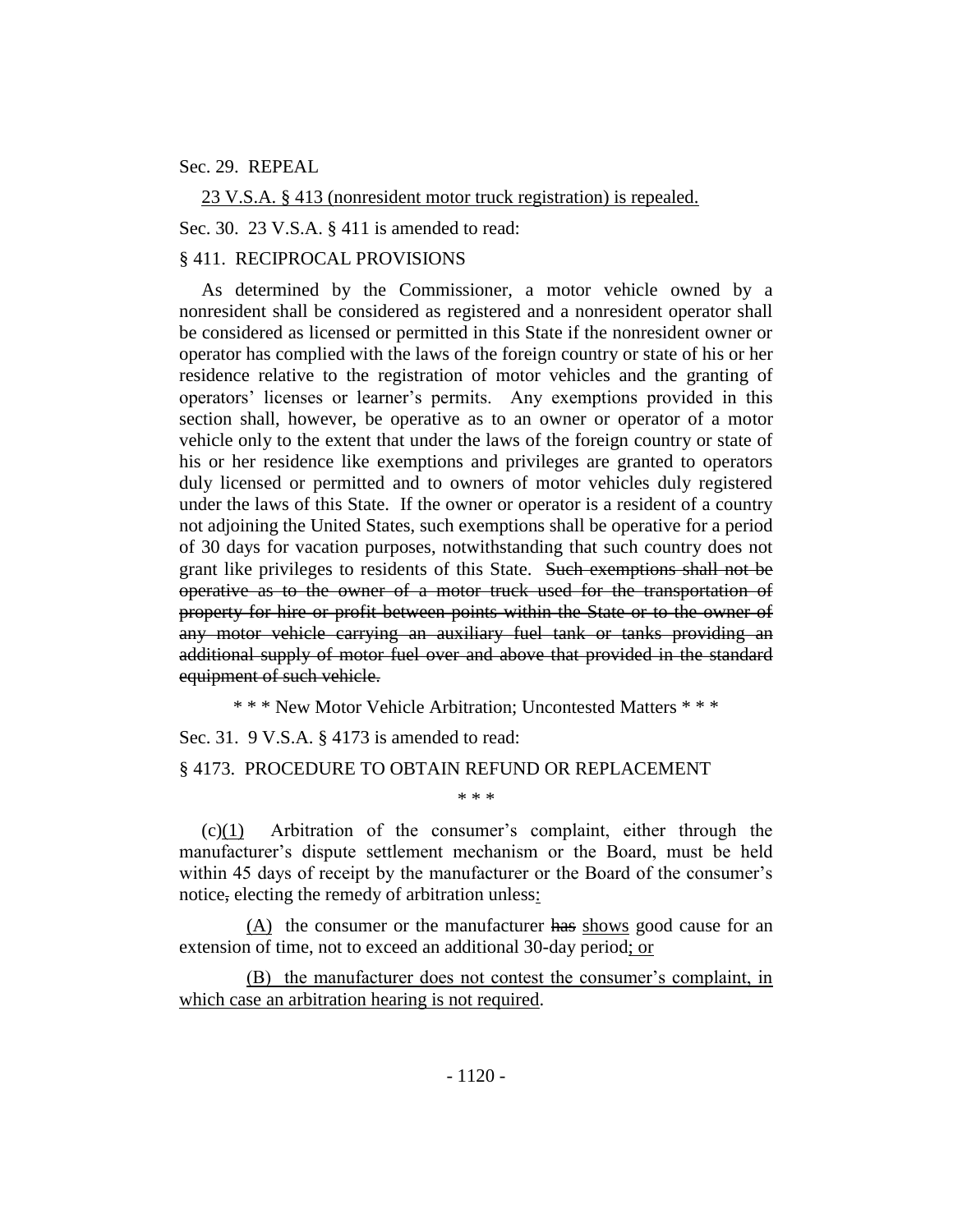(2) If the an extension of time is requested by the manufacturer, the manufacturer shall provide free use of a vehicle to the consumer if the consumer's vehicle is out of service.

(3) In the event If the consumer elects to proceed in accordance with the manufacturer's dispute settlement mechanism, the matter is contested, and the arbitration of the dispute is not held within 45 days of the manufacturer's receipt of the consumer's notice and the manufacturer is not able to establish good cause for the delay, the consumer shall be entitled to receive the relief requested under this chapter.

(d) Within the 45-day period set forth in subsection (c) of this section but at least five days prior to hearing, the manufacturer shall have one final opportunity to correct and repair the defect which the consumer claims entitles him or her to a refund or replacement vehicle. Any right to a final repair attempt is waived if the manufacturer does not complete it at least five days prior to hearing. If the consumer is satisfied with the corrective work done by the manufacturer or his or her delegate, the arbitration proceedings shall be terminated without prejudice to the consumer's right to request arbitration be recommenced if the repair proves unsatisfactory for the duration of the express warranty.

(e) The If an arbitration hearing is required under this section, the vehicle must be presented at the hearing site for an inspection or test drive, or both, by members of the Board.

\* \* \*

Sec. 32. 9 V.S.A. § 4174(d) is amended to read:

(d) The Board shall render a decision within 30 days of the conclusion of a hearing and in a contested matter, and within 30 days of the manufacturer's answer in an uncontested matter. The Board has authority to issue any and all damages as are provided by this chapter.

\* \* \* Biobus Pilot Extension \* \* \*

Sec. 33. 2013 Acts and Resolves No. 12, Sec. 30a is amended to read:

Sec. 30a. SCHOOL BUS PILOT PROGRAM

(a) Definitions. As used in this section, the term "person" shall have the same meaning as in 1 V.S.A. § 128, and the term "Type II school bus" shall have the same meaning as in 23 V.S.A. § 4(34)(C).

(b) Pilot program. Upon application, the Commissioner of Motor Vehicles shall approve up to three persons who satisfy the requirements of this section to participate in a pilot program. Pilot program participants shall be authorized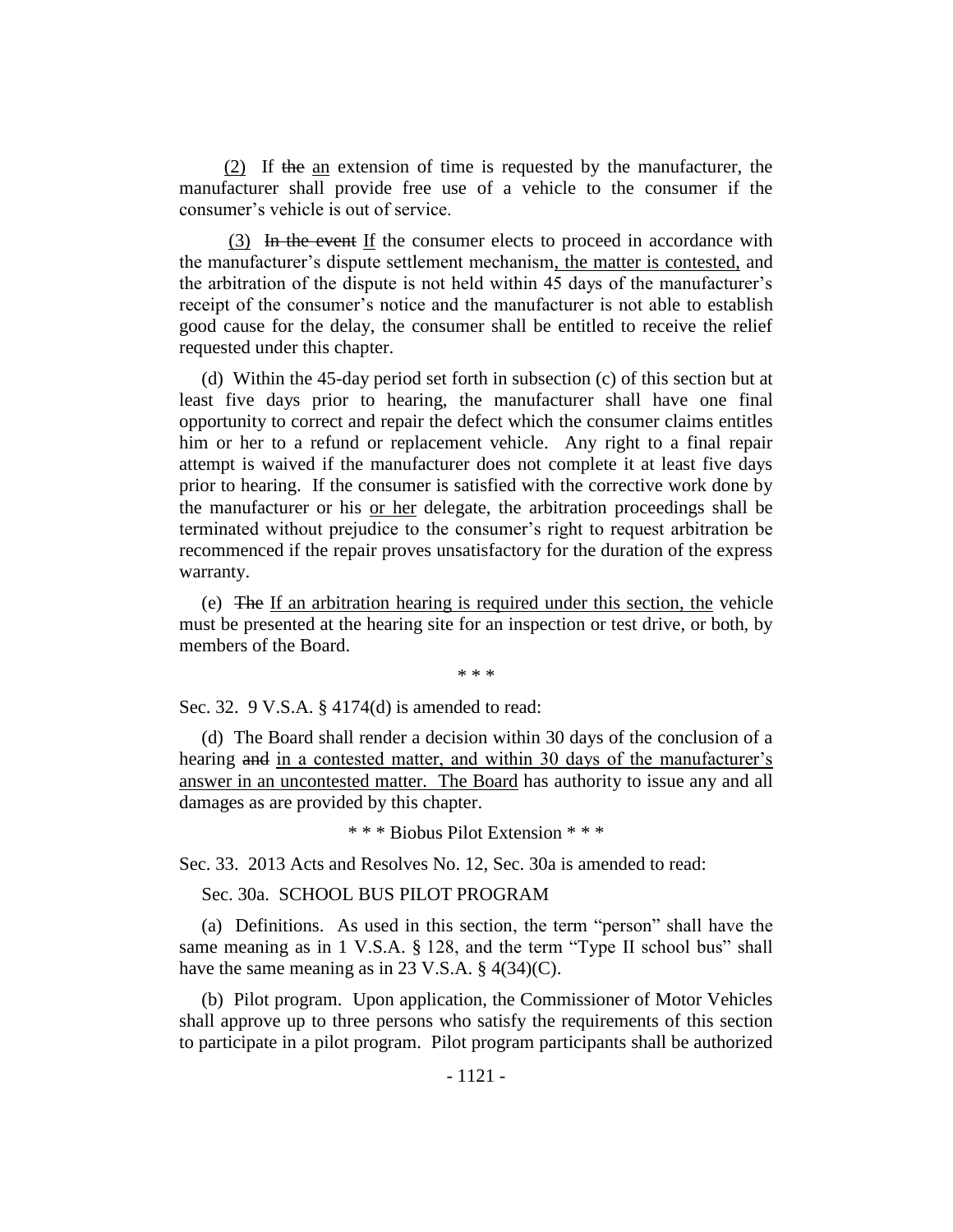to operate on Vermont highways Type II school buses registered in this State that are retrofitted with an auxiliary fuel tank to enable the use of biodiesel, waste vegetable oil, or straight vegetable oil, provided the school bus has passed inspection in accordance with subdivision (c)(3) of this section and the bus and its auxiliary tank comply with the Federal Motor Vehicle Safety Standards applicable to Type II school buses. If more than three persons apply to participate in the pilot program, the Commissioner shall give priority to applicants who seek to install the auxiliary fuel tank in connection with a student-led or student-generated school project.

(c) Documentation; requirements. The Commissioner may prescribe that applicants furnish information necessary to implement the pilot program. After an applicant furnishes such information and is approved, the Commissioner shall provide the person with documentation of the person's selection under the pilot program and the expiration date of the program. If the approved person is a municipality or another legal entity, the Commissioner's documentation shall list the specific individuals authorized to operate the Type II school bus. The Commissioner's documentation shall:

(1) be carried in the school bus while it is operated on a highway;

(2) constitute and be recognized by enforcement officers in Vermont as a waiver, until expiration of the pilot program, of those provisions of 23 V.S.A. §§ 4(37), 1221, and 1283(a)(6) and of any rule that would prohibit school buses retrofitted with auxiliary fuel tanks from lawfully operating on Vermont highways; and

(3) be recognized by authorized inspection stations as a waiver of the prohibition on auxiliary or added fuel tanks, and of the requirement that buses only be equipped with such motor fuel tanks as are regularly installed by the manufacturer, specified in the School Bus Periodic Inspection Manual ("Inspection Manual"); provided, however, that no school bus equipped with an auxiliary or added fuel tank shall pass inspection unless all other requirements of the Inspection Manual regarding fuel systems are satisfied.

(d) Expiration. The pilot program established and the waivers granted under this section shall expire on September 1, 2015 2017.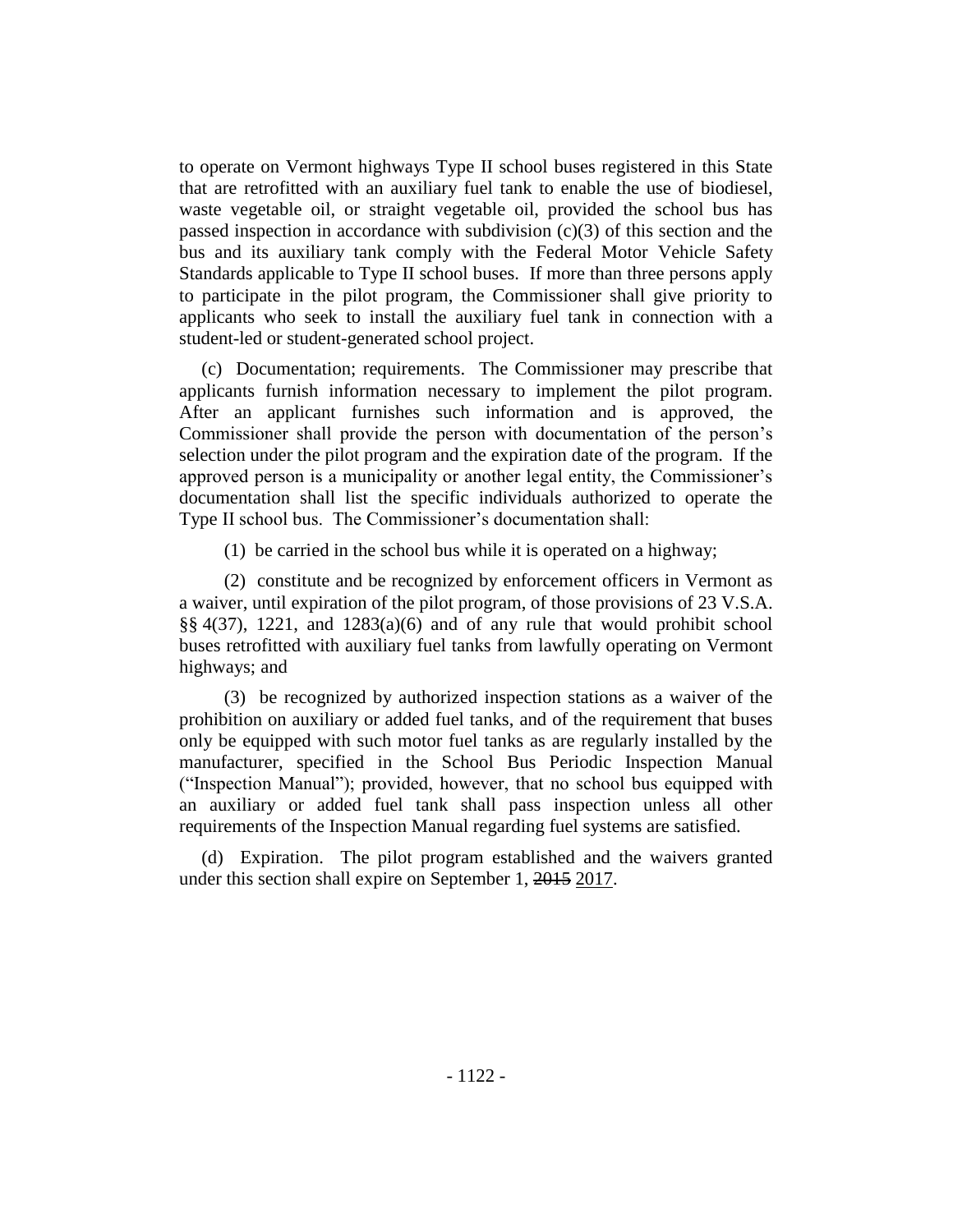\* \* \* Effective Dates \* \* \*

## Sec. 34. EFFECTIVE DATES; APPLICABILITY

(a)(1) This section, Sec. 26 (all-terrain vehicles), Sec. 27 (CDL skills test waiver for military drivers), and Secs. 31–32 (new motor vehicle arbitration; uncontested matters) shall take effect on passage.

(2) Secs. 31–32 shall apply to any matters pending on passage of this act.

(b) Sec. 6 (insurance identification cards) shall take effect if and when five northeastern states require that insurance identification cards include machinereadable technology. As used in this subsection, "northeastern states" means the New England states, Pennsylvania, New York, and New Jersey.

(c) All other sections shall take effect on July 1, 2015.

### **NOTICE CALENDAR**

## **Second Reading**

## **Favorable with Proposal of Amendment**

### **H. 489.**

An act relating to revenue.

## **Reported favorably with recommendation of proposal of amendment by Senator Ashe for the Committee on Finance.**

For text of the report of the Committee on Finance, see Addendum to Senate Calendar for April 29, 2015.

(Committee vote: 6-1-0)

(No House amendments)

#### **Favorable with Proposal of Amendment**

## **H. 490.**

An act relating to making appropriations for the support of government.

## **Reported favorably with recommendation of proposal of amendment by Senator Kitchel for the Committee on Appropriations.**

For text of report of the Committee on Appropriations see Addendum to Senate Calendar for April 29, 2015.

(Committee vote: 7-0-0)

(For House amendments, see House Journal for March 27, 2015, pages 677- 684)